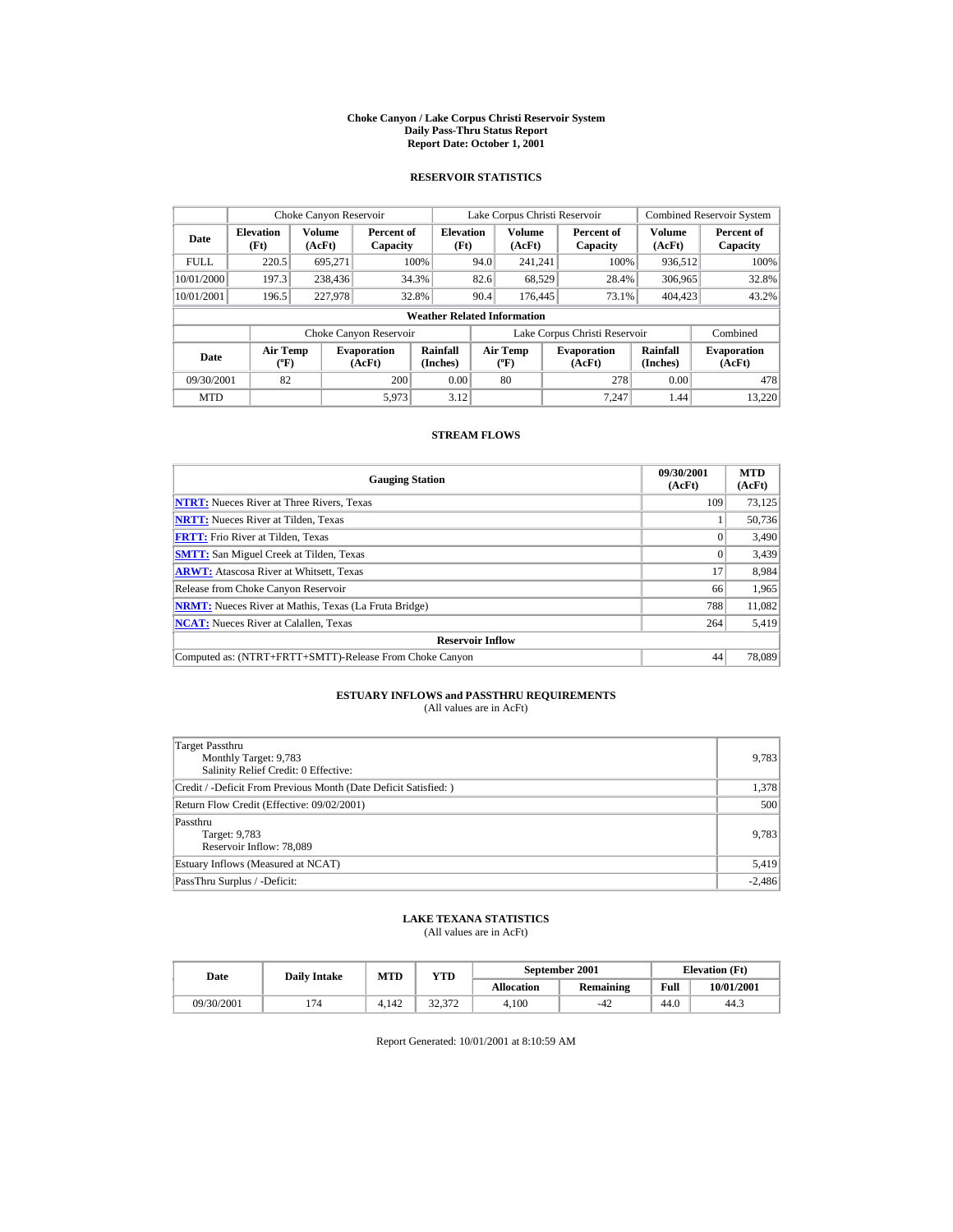#### **Choke Canyon / Lake Corpus Christi Reservoir System Daily Pass-Thru Status Report Report Date: October 2, 2001**

## **RESERVOIR STATISTICS**

|             | Choke Canyon Reservoir           |                         |                              |                                    |      | Lake Corpus Christi Reservoir           |                               |                      | <b>Combined Reservoir System</b> |
|-------------|----------------------------------|-------------------------|------------------------------|------------------------------------|------|-----------------------------------------|-------------------------------|----------------------|----------------------------------|
| Date        | <b>Elevation</b><br>(Ft)         | <b>Volume</b><br>(AcFt) | Percent of<br>Capacity       | <b>Elevation</b><br>(Ft)           |      | Volume<br>(AcFt)                        | Percent of<br>Capacity        | Volume<br>(AcFt)     | Percent of<br>Capacity           |
| <b>FULL</b> | 220.5                            | 695.271                 |                              | 100%                               | 94.0 | 241.241                                 | 100%                          | 936.512              | 100%                             |
| 10/02/2000  | 197.3                            | 238,028                 |                              | 34.2%                              | 82.6 | 68,153                                  | 28.3%                         | 306.181              | 32.7%                            |
| 10/02/2001  | 196.5                            | 227,582                 | 32.7%                        |                                    | 90.4 | 175,593                                 | 72.8%                         | 403,175              | 43.1%                            |
|             |                                  |                         |                              | <b>Weather Related Information</b> |      |                                         |                               |                      |                                  |
|             |                                  |                         | Choke Canyon Reservoir       |                                    |      |                                         | Lake Corpus Christi Reservoir |                      | Combined                         |
| Date        | <b>Air Temp</b><br>$(^{\circ}F)$ |                         | <b>Evaporation</b><br>(AcFt) | Rainfall<br>(Inches)               |      | <b>Air Temp</b><br>$(^{\circ}\text{F})$ | <b>Evaporation</b><br>(AcFt)  | Rainfall<br>(Inches) | <b>Evaporation</b><br>(AcFt)     |
| 10/01/2001  | 82                               |                         | 177                          | 0.00                               |      | 80                                      | 188                           | 0.00                 | 365                              |
| <b>MTD</b>  |                                  |                         | 177                          | 0.00                               |      |                                         | 188                           | 0.00                 | 365                              |

## **STREAM FLOWS**

| <b>Gauging Station</b>                                       | 10/01/2001<br>(AcFt) | <b>MTD</b><br>(AcFt) |
|--------------------------------------------------------------|----------------------|----------------------|
| <b>NTRT:</b> Nueces River at Three Rivers, Texas             | 109                  | 109                  |
| <b>NRTT:</b> Nueces River at Tilden, Texas                   |                      |                      |
| <b>FRTT:</b> Frio River at Tilden, Texas                     |                      | $\Omega$             |
| <b>SMTT:</b> San Miguel Creek at Tilden, Texas               |                      | $\Omega$             |
| <b>ARWT:</b> Atascosa River at Whitsett, Texas               | 16                   | 16                   |
| Release from Choke Canyon Reservoir                          | 66                   | 66                   |
| <b>NRMT:</b> Nueces River at Mathis, Texas (La Fruta Bridge) | 774                  | 774                  |
| <b>NCAT:</b> Nueces River at Calallen, Texas                 | 349                  | 349                  |
| <b>Reservoir Inflow</b>                                      |                      |                      |
| Computed as: (NTRT+FRTT+SMTT)-Release From Choke Canyon      | 44                   | 44                   |

# **ESTUARY INFLOWS and PASSTHRU REQUIREMENTS**<br>(All values are in AcFt)

| Target Passthru<br>Monthly Target: 9,000<br>Salinity Relief Credit: 0 Effective: | 9,000           |
|----------------------------------------------------------------------------------|-----------------|
| Credit / -Deficit From Previous Month (Date Deficit Satisfied:)                  | $-2,486$        |
| Return Flow Credit (Effective: )                                                 | $\vert 0 \vert$ |
| Passthru<br>Target: 9,000<br>Reservoir Inflow: 44                                | 44              |
| Estuary Inflows (Measured at NCAT)                                               | 349             |
| PassThru Surplus / -Deficit:                                                     | $-2,181$        |

## **LAKE TEXANA STATISTICS**

(All values are in AcFt)

| Date       | <b>Daily Intake</b> | MTD | $_{\rm VTD}$ |                   | <b>October 2001</b> | <b>Elevation</b> (Ft) |            |
|------------|---------------------|-----|--------------|-------------------|---------------------|-----------------------|------------|
|            |                     |     |              | <b>Allocation</b> | Remaining           | Full                  | 10/02/2001 |
| 10/01/2001 |                     | 174 | 32.546       | 3.050             | 2.876               | 44.0                  | 44.2       |

Report Generated: 10/01/2001 at 8:29:35 AM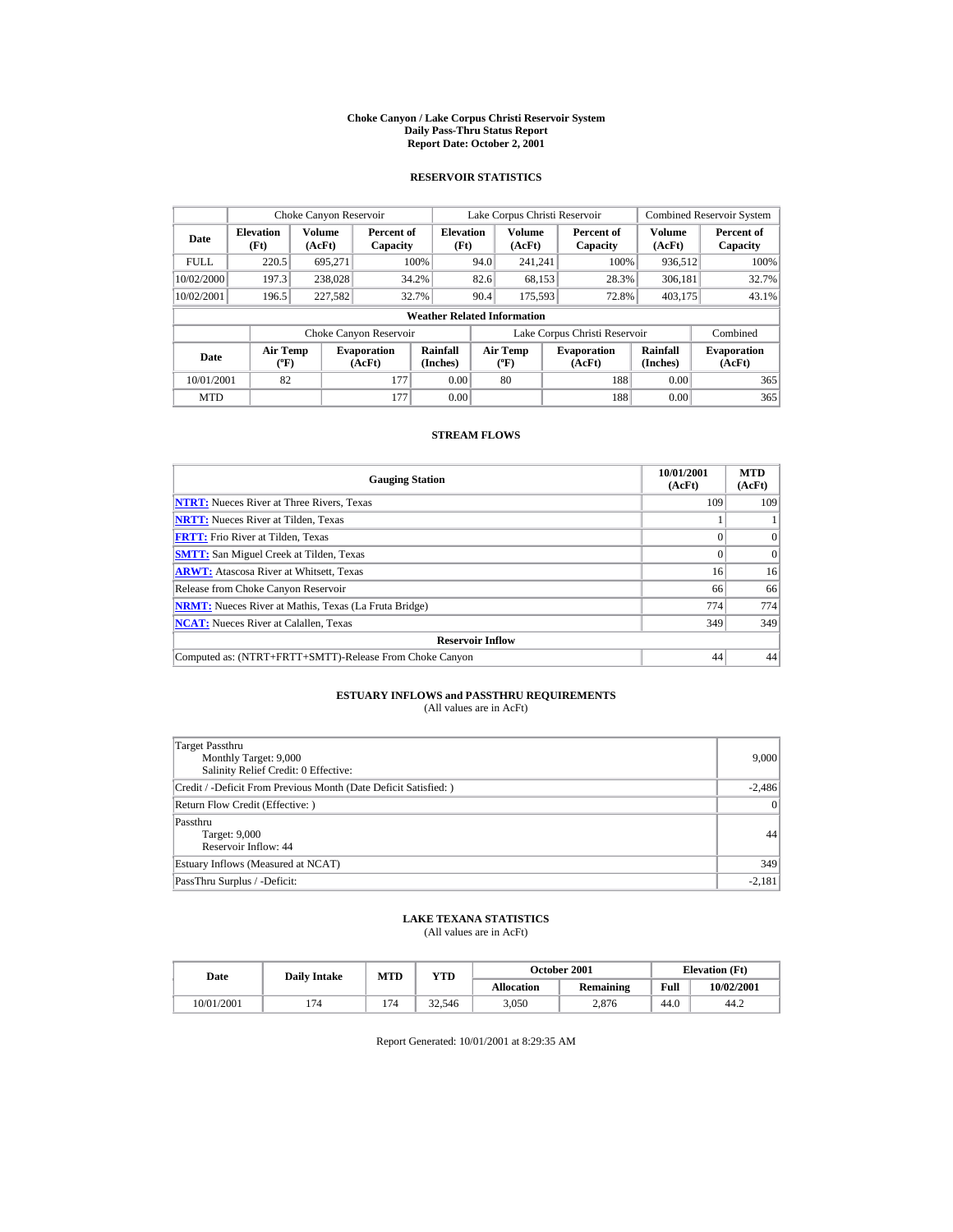#### **Choke Canyon / Lake Corpus Christi Reservoir System Daily Pass-Thru Status Report Report Date: October 3, 2001**

## **RESERVOIR STATISTICS**

|             | Choke Canyon Reservoir           |                         |                              |                                    |      | Lake Corpus Christi Reservoir            |                               |                      | <b>Combined Reservoir System</b> |
|-------------|----------------------------------|-------------------------|------------------------------|------------------------------------|------|------------------------------------------|-------------------------------|----------------------|----------------------------------|
| Date        | <b>Elevation</b><br>(Ft)         | <b>Volume</b><br>(AcFt) | Percent of<br>Capacity       | <b>Elevation</b><br>(Ft)           |      | Volume<br>(AcFt)                         | Percent of<br>Capacity        | Volume<br>(AcFt)     | Percent of<br>Capacity           |
| <b>FULL</b> | 220.5                            | 695.271                 |                              | 100%                               | 94.0 | 241.241                                  | 100%                          | 936.512              | 100%                             |
| 10/03/2000  | 197.3                            | 237,756                 |                              | 34.2%                              | 82.5 | 67.223                                   | 27.9%                         | 304.979              | 32.6%                            |
| 10/03/2001  | 196.5                            | 227,319                 | 32.7%                        |                                    | 90.3 | 174,064                                  | 72.2%                         | 401,383              | 42.9%                            |
|             |                                  |                         |                              | <b>Weather Related Information</b> |      |                                          |                               |                      |                                  |
|             |                                  |                         | Choke Canyon Reservoir       |                                    |      |                                          | Lake Corpus Christi Reservoir |                      | Combined                         |
| Date        | <b>Air Temp</b><br>$(^{\circ}F)$ |                         | <b>Evaporation</b><br>(AcFt) | Rainfall<br>(Inches)               |      | <b>Air Temp</b><br>$({}^{\circ}{\rm F})$ | <b>Evaporation</b><br>(AcFt)  | Rainfall<br>(Inches) | <b>Evaporation</b><br>(AcFt)     |
| 10/02/2001  | 83                               |                         | 199                          | 0.00                               |      | 83                                       | 208                           | 0.00                 | 407                              |
| <b>MTD</b>  |                                  |                         | 376                          | 0.00                               |      |                                          | 396                           | 0.00                 | 772                              |

## **STREAM FLOWS**

| <b>Gauging Station</b>                                       | 10/02/2001<br>(AcFt) | <b>MTD</b><br>(AcFt) |
|--------------------------------------------------------------|----------------------|----------------------|
| <b>NTRT:</b> Nueces River at Three Rivers, Texas             | 107                  | 216                  |
| <b>NRTT:</b> Nueces River at Tilden, Texas                   |                      |                      |
| <b>FRTT:</b> Frio River at Tilden, Texas                     |                      |                      |
| <b>SMTT:</b> San Miguel Creek at Tilden, Texas               |                      | $\Omega$             |
| <b>ARWT:</b> Atascosa River at Whitsett, Texas               | 16                   | 32                   |
| Release from Choke Canyon Reservoir                          | 66                   | 131                  |
| <b>NRMT:</b> Nueces River at Mathis, Texas (La Fruta Bridge) | 784                  | 1,558                |
| <b>NCAT:</b> Nueces River at Calallen, Texas                 | 357                  | 707                  |
| <b>Reservoir Inflow</b>                                      |                      |                      |
| Computed as: (NTRT+FRTT+SMTT)-Release From Choke Canyon      | 42                   | 86                   |

# **ESTUARY INFLOWS and PASSTHRU REQUIREMENTS**<br>(All values are in AcFt)

| Target Passthru<br>Monthly Target: 9,000<br>Salinity Relief Credit: 0 Effective: | 9,000    |
|----------------------------------------------------------------------------------|----------|
| Credit / -Deficit From Previous Month (Date Deficit Satisfied: )                 | $-2,486$ |
| Return Flow Credit (Effective: )                                                 | 0        |
| Passthru<br>Target: 9,000<br>Reservoir Inflow: 86                                | 86       |
| Estuary Inflows (Measured at NCAT)                                               | 707      |
| PassThru Surplus / -Deficit:                                                     | $-1,865$ |

## **LAKE TEXANA STATISTICS**

(All values are in AcFt)

| Date       | <b>Daily Intake</b> | MTD | YTD    |                   | October 2001     | <b>Elevation</b> (Ft) |            |
|------------|---------------------|-----|--------|-------------------|------------------|-----------------------|------------|
|            |                     |     |        | <b>Allocation</b> | <b>Remaining</b> | Full                  | 10/03/2001 |
| 10/02/2001 | 74                  | 348 | 32,720 | 3.050             | 2.702            | 44.0                  | 44.2       |

Report Generated: 10/03/2001 at 8:20:23 AM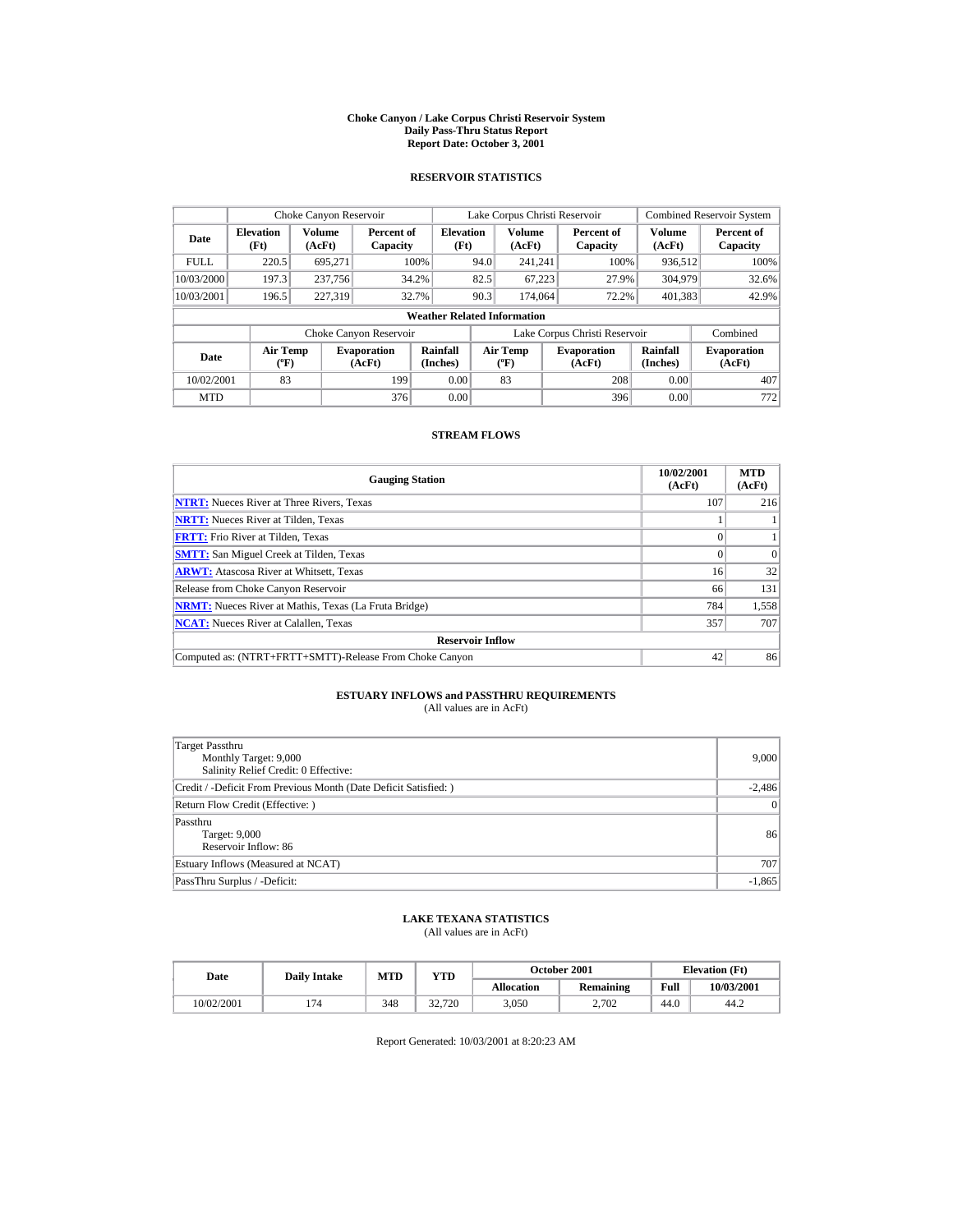#### **Choke Canyon / Lake Corpus Christi Reservoir System Daily Pass-Thru Status Report Report Date: October 4, 2001**

## **RESERVOIR STATISTICS**

|             | Choke Canyon Reservoir                      |                  |                              |                          | Lake Corpus Christi Reservoir |                                           |  |                               |                      | <b>Combined Reservoir System</b> |  |  |
|-------------|---------------------------------------------|------------------|------------------------------|--------------------------|-------------------------------|-------------------------------------------|--|-------------------------------|----------------------|----------------------------------|--|--|
| Date        | <b>Elevation</b><br>(Ft)                    | Volume<br>(AcFt) | Percent of<br>Capacity       | <b>Elevation</b><br>(Ft) |                               | Volume<br>(AcFt)                          |  | Percent of<br>Capacity        | Volume<br>(AcFt)     | Percent of<br>Capacity           |  |  |
| <b>FULL</b> | 220.5                                       | 695.271          |                              | 100%                     | 94.0                          | 241.241                                   |  | 100%                          | 936,512              | 100%                             |  |  |
| 10/04/2000  | 197.2                                       | 237.484          |                              | 34.2%                    | 82.4                          | 66,855                                    |  | 27.7%                         | 304.339              | 32.5%                            |  |  |
| 10/04/2001  | 196.4                                       | 226,398          |                              | 32.6%                    | 90.2                          | 173.216                                   |  | 71.8%                         | 399.614              | 42.7%                            |  |  |
|             | <b>Weather Related Information</b>          |                  |                              |                          |                               |                                           |  |                               |                      |                                  |  |  |
|             |                                             |                  | Choke Canyon Reservoir       |                          |                               |                                           |  | Lake Corpus Christi Reservoir |                      | Combined                         |  |  |
| Date        | <b>Air Temp</b><br>$({}^{\circ}\mathrm{F})$ |                  | <b>Evaporation</b><br>(AcFt) | Rainfall<br>(Inches)     |                               | <b>Air Temp</b><br>$({}^{\circ}\text{F})$ |  | <b>Evaporation</b><br>(AcFt)  | Rainfall<br>(Inches) | <b>Evaporation</b><br>(AcFt)     |  |  |
| 10/03/2001  | 86                                          |                  | 145                          | 0.00                     |                               | 85                                        |  | 237                           | 0.00                 | 382                              |  |  |
| <b>MTD</b>  |                                             |                  | 521                          | 0.00                     |                               |                                           |  | 633                           | 0.00                 | 1.154                            |  |  |

## **STREAM FLOWS**

| <b>Gauging Station</b>                                       | 10/03/2001<br>(AcFt) | <b>MTD</b><br>(AcFt) |
|--------------------------------------------------------------|----------------------|----------------------|
| <b>NTRT:</b> Nueces River at Three Rivers, Texas             | 107                  | 324                  |
| <b>NRTT:</b> Nueces River at Tilden, Texas                   |                      |                      |
| <b>FRTT:</b> Frio River at Tilden, Texas                     |                      |                      |
| <b>SMTT:</b> San Miguel Creek at Tilden, Texas               |                      | $\Omega$             |
| <b>ARWT:</b> Atascosa River at Whitsett, Texas               | 13                   | 45                   |
| Release from Choke Canyon Reservoir                          | 66                   | 197                  |
| <b>NRMT:</b> Nueces River at Mathis, Texas (La Fruta Bridge) | 782                  | 2,340                |
| <b>NCAT:</b> Nueces River at Calallen, Texas                 | 365                  | 1,072                |
| <b>Reservoir Inflow</b>                                      |                      |                      |
| Computed as: (NTRT+FRTT+SMTT)-Release From Choke Canyon      | 42                   | 128                  |

# **ESTUARY INFLOWS and PASSTHRU REQUIREMENTS**<br>(All values are in AcFt)

| Target Passthru<br>Monthly Target: 9,000<br>Salinity Relief Credit: 0 Effective: | 9,000    |
|----------------------------------------------------------------------------------|----------|
| Credit / -Deficit From Previous Month (Date Deficit Satisfied: )                 | $-2,486$ |
| Return Flow Credit (Effective: )                                                 | 0        |
| Passthru<br>Target: 9,000<br>Reservoir Inflow: 128                               | 128      |
| Estuary Inflows (Measured at NCAT)                                               | 1,072    |
| PassThru Surplus / -Deficit:                                                     | $-1,542$ |

## **LAKE TEXANA STATISTICS**

(All values are in AcFt)

| Date       | <b>Daily Intake</b> | <b>MTD</b> | $_{\rm VTD}$ |                   | <b>October 2001</b> | <b>Elevation</b> (Ft) |            |
|------------|---------------------|------------|--------------|-------------------|---------------------|-----------------------|------------|
|            |                     |            |              | <b>Allocation</b> | Remaining           | Full                  | 10/04/2001 |
| 10/03/2001 |                     | 522        | 32.894       | 3.050             | 2.528               | 44.0                  | 44.1       |

Report Generated: 10/04/2001 at 8:14:13 AM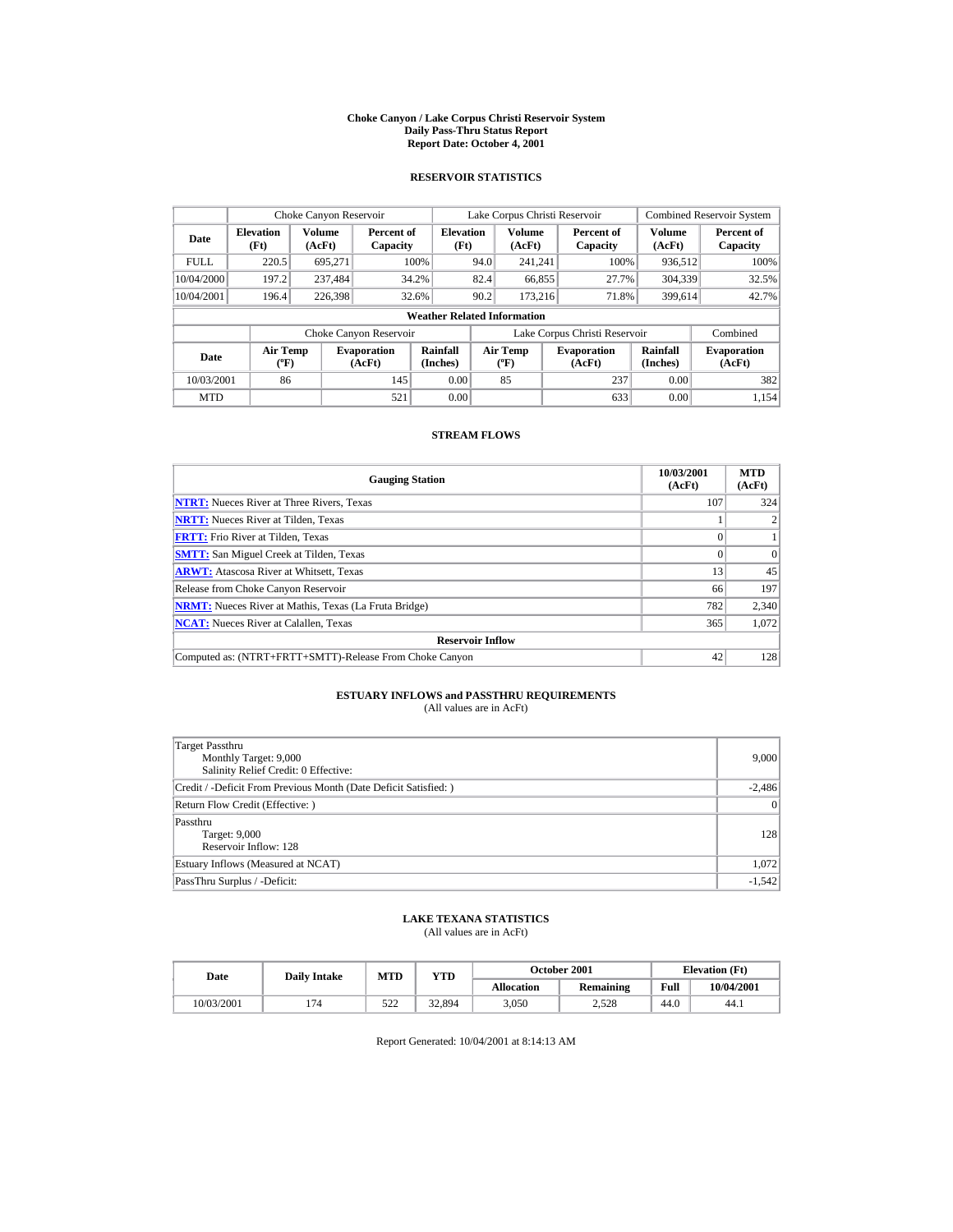#### **Choke Canyon / Lake Corpus Christi Reservoir System Daily Pass-Thru Status Report Report Date: October 5, 2001**

## **RESERVOIR STATISTICS**

|             | Choke Canyon Reservoir                      |                  |                              |                          | Lake Corpus Christi Reservoir            |                         |  |                               |                         | <b>Combined Reservoir System</b> |  |  |
|-------------|---------------------------------------------|------------------|------------------------------|--------------------------|------------------------------------------|-------------------------|--|-------------------------------|-------------------------|----------------------------------|--|--|
| Date        | <b>Elevation</b><br>(Ft)                    | Volume<br>(AcFt) | Percent of<br>Capacity       | <b>Elevation</b><br>(Ft) |                                          | <b>Volume</b><br>(AcFt) |  | Percent of<br>Capacity        | <b>Volume</b><br>(AcFt) | Percent of<br>Capacity           |  |  |
| <b>FULL</b> | 220.5                                       | 695,271          |                              | 100%                     | 94.0                                     | 241.241                 |  | 100%                          | 936.512                 | 100%                             |  |  |
| 10/05/2000  | 197.2                                       | 237.212          |                              | 34.1%                    | 82.4                                     | 66,580                  |  | 27.6%                         | 303,792                 | 32.4%                            |  |  |
| 10/05/2001  | 196.5                                       | 227,978          |                              | 32.8%                    | 90.2                                     | 172.371                 |  | 71.5%                         | 400.349                 | 42.7%                            |  |  |
|             | <b>Weather Related Information</b>          |                  |                              |                          |                                          |                         |  |                               |                         |                                  |  |  |
|             |                                             |                  | Choke Canyon Reservoir       |                          |                                          |                         |  | Lake Corpus Christi Reservoir |                         | Combined                         |  |  |
| Date        | <b>Air Temp</b><br>$({}^{\circ}\mathrm{F})$ |                  | <b>Evaporation</b><br>(AcFt) | Rainfall<br>(Inches)     | <b>Air Temp</b><br>$({}^{\circ}{\rm F})$ |                         |  | <b>Evaporation</b><br>(AcFt)  | Rainfall<br>(Inches)    | <b>Evaporation</b><br>(AcFt)     |  |  |
| 10/04/2001  | 88                                          |                  | 200                          | 0.00                     |                                          | 88                      |  | 177                           | 0.00                    | 377                              |  |  |
| <b>MTD</b>  |                                             |                  | 721                          | 0.00                     |                                          |                         |  | 810                           | 0.00                    | 1.531                            |  |  |

## **STREAM FLOWS**

| <b>Gauging Station</b>                                       | 10/04/2001<br>(AcFt) | <b>MTD</b><br>(AcFt) |
|--------------------------------------------------------------|----------------------|----------------------|
| <b>NTRT:</b> Nueces River at Three Rivers, Texas             | 105                  | 429                  |
| <b>NRTT:</b> Nueces River at Tilden, Texas                   |                      |                      |
| <b>FRTT:</b> Frio River at Tilden, Texas                     |                      |                      |
| <b>SMTT:</b> San Miguel Creek at Tilden, Texas               |                      | $\Omega$             |
| <b>ARWT:</b> Atascosa River at Whitsett, Texas               | 11                   | 56                   |
| Release from Choke Canyon Reservoir                          | 66                   | 262                  |
| <b>NRMT:</b> Nueces River at Mathis, Texas (La Fruta Bridge) | 782                  | 3,122                |
| <b>NCAT:</b> Nueces River at Calallen, Texas                 | 373                  | 1,445                |
| <b>Reservoir Inflow</b>                                      |                      |                      |
| Computed as: (NTRT+FRTT+SMTT)-Release From Choke Canyon      | 40                   | 167                  |

# **ESTUARY INFLOWS and PASSTHRU REQUIREMENTS**<br>(All values are in AcFt)

| Target Passthru<br>Monthly Target: 9,000<br>Salinity Relief Credit: 0 Effective: | 9,000    |
|----------------------------------------------------------------------------------|----------|
| Credit / -Deficit From Previous Month (Date Deficit Satisfied: )                 | $-2,486$ |
| Return Flow Credit (Effective: )                                                 | 0        |
| Passthru<br>Target: 9,000<br>Reservoir Inflow: 167                               | 167      |
| Estuary Inflows (Measured at NCAT)                                               | 1,445    |
| PassThru Surplus / -Deficit:                                                     | $-1,208$ |

## **LAKE TEXANA STATISTICS**

(All values are in AcFt)

| Date       | <b>Daily Intake</b> | <b>MTD</b> | $_{\rm VTD}$ |                   | <b>October 2001</b> | <b>Elevation</b> (Ft) |            |
|------------|---------------------|------------|--------------|-------------------|---------------------|-----------------------|------------|
|            |                     |            |              | <b>Allocation</b> | Remaining           | Full                  | 10/05/2001 |
| 10/04/2001 |                     | 696        | 33,068       | 3.050             | 2.354               | 44.0                  | 44.1       |

Report Generated: 10/05/2001 at 8:38:08 AM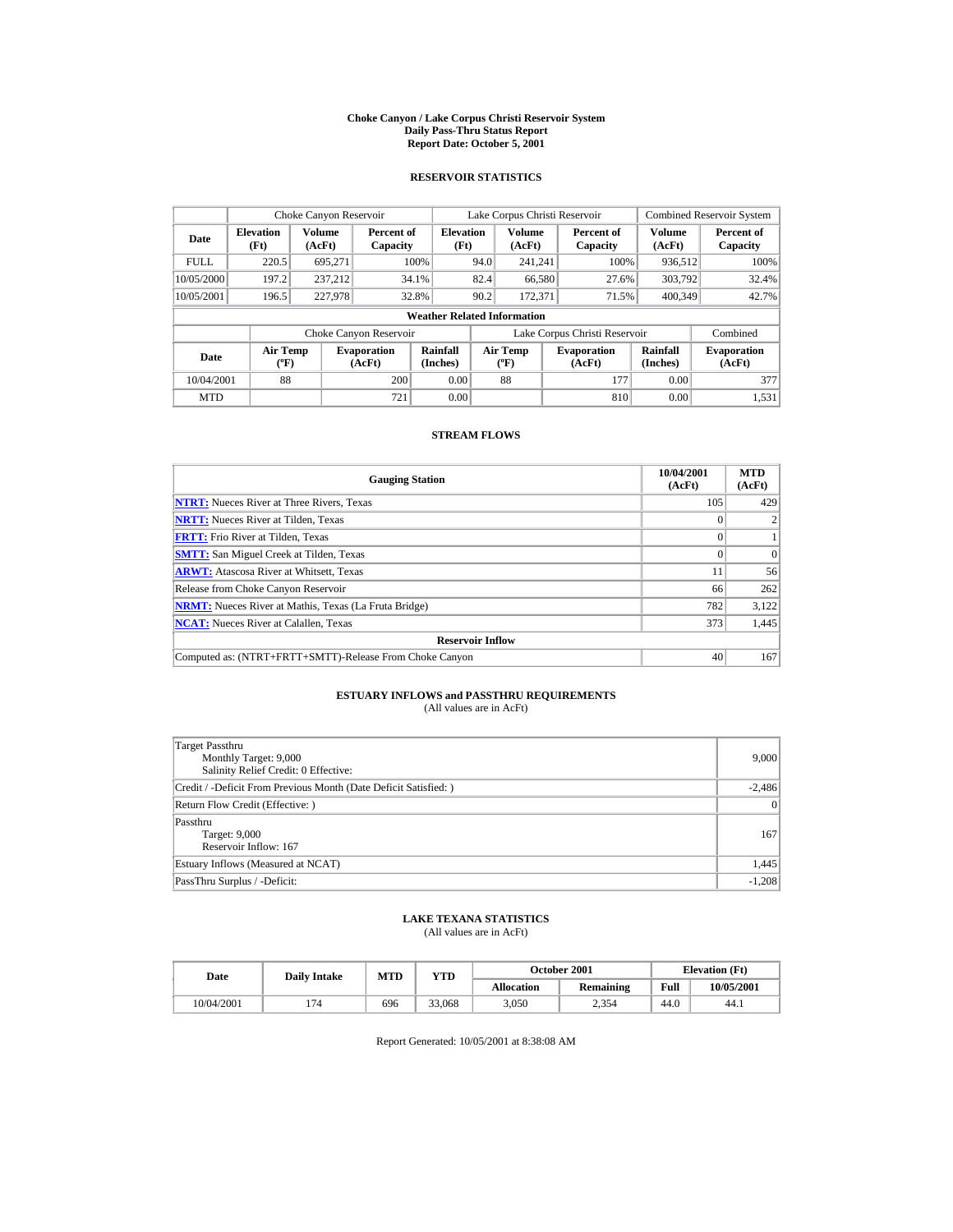#### **Choke Canyon / Lake Corpus Christi Reservoir System Daily Pass-Thru Status Report Report Date: October 6, 2001**

## **RESERVOIR STATISTICS**

|             | Choke Canyon Reservoir             |                         |                              |                          | Lake Corpus Christi Reservoir    |                  |  |                               |                             | <b>Combined Reservoir System</b> |  |  |
|-------------|------------------------------------|-------------------------|------------------------------|--------------------------|----------------------------------|------------------|--|-------------------------------|-----------------------------|----------------------------------|--|--|
| Date        | <b>Elevation</b><br>(Ft)           | <b>Volume</b><br>(AcFt) | Percent of<br>Capacity       | <b>Elevation</b><br>(Ft) |                                  | Volume<br>(AcFt) |  | Percent of<br>Capacity        | Volume<br>(AcFt)            | Percent of<br>Capacity           |  |  |
| <b>FULL</b> | 220.5                              | 695.271                 |                              | 100%                     | 94.0                             | 241.241          |  | 100%                          | 936,512                     | 100%                             |  |  |
| 10/06/2000  | 197.2                              | 237,077                 |                              | 34.1%                    | 82.4                             | 66.216           |  | 27.4%                         | 303,293                     | 32.4%                            |  |  |
| 10/06/2001  | 196.5                              | 227,450                 |                              | 32.7%                    | 90.3                             | 174,573          |  | 72.4%                         | 402,023                     | 42.9%                            |  |  |
|             | <b>Weather Related Information</b> |                         |                              |                          |                                  |                  |  |                               |                             |                                  |  |  |
|             |                                    |                         | Choke Canyon Reservoir       |                          |                                  |                  |  | Lake Corpus Christi Reservoir |                             | Combined                         |  |  |
| Date        | <b>Air Temp</b><br>$(^{\circ}F)$   |                         | <b>Evaporation</b><br>(AcFt) | Rainfall<br>(Inches)     | <b>Air Temp</b><br>$(^{\circ}F)$ |                  |  | <b>Evaporation</b><br>(AcFt)  | <b>Rainfall</b><br>(Inches) | <b>Evaporation</b><br>(AcFt)     |  |  |
| 10/05/2001  | 91                                 |                         | 115                          | 0.00                     |                                  | 91               |  | 366                           | 1.04                        | 481                              |  |  |
| <b>MTD</b>  |                                    |                         | 836                          | 0.00                     |                                  |                  |  | 1.176                         | 1.04                        | 2.012                            |  |  |

## **STREAM FLOWS**

| <b>Gauging Station</b>                                       | 10/05/2001<br>(AcFt) | <b>MTD</b><br>(AcFt) |
|--------------------------------------------------------------|----------------------|----------------------|
| <b>NTRT:</b> Nueces River at Three Rivers, Texas             | 101                  | 530                  |
| <b>NRTT:</b> Nueces River at Tilden, Texas                   |                      |                      |
| <b>FRTT:</b> Frio River at Tilden, Texas                     |                      |                      |
| <b>SMTT:</b> San Miguel Creek at Tilden, Texas               |                      | $\Omega$             |
| <b>ARWT:</b> Atascosa River at Whitsett, Texas               | 14                   | 71                   |
| Release from Choke Canyon Reservoir                          | 66                   | 328                  |
| <b>NRMT:</b> Nueces River at Mathis, Texas (La Fruta Bridge) | 782                  | 3,904                |
| <b>NCAT:</b> Nueces River at Calallen, Texas                 | 433                  | 1,878                |
| <b>Reservoir Inflow</b>                                      |                      |                      |
| Computed as: (NTRT+FRTT+SMTT)-Release From Choke Canyon      | 36                   | 203                  |

# **ESTUARY INFLOWS and PASSTHRU REQUIREMENTS**<br>(All values are in AcFt)

| Target Passthru<br>Monthly Target: 9,000<br>Salinity Relief Credit: 0 Effective: | 9,000           |
|----------------------------------------------------------------------------------|-----------------|
| Credit / -Deficit From Previous Month (Date Deficit Satisfied:)                  | $-2,486$        |
| Return Flow Credit (Effective: )                                                 | $\vert 0 \vert$ |
| Passthru<br>Target: 9,000<br>Reservoir Inflow: 203                               | 203             |
| Estuary Inflows (Measured at NCAT)                                               | 1,878           |
| PassThru Surplus / -Deficit:                                                     | $-811$          |

## **LAKE TEXANA STATISTICS**

(All values are in AcFt)

| Date       | <b>Daily Intake</b> | <b>MTD</b> | $_{\rm VTD}$ |                   | <b>October 2001</b> |      | <b>Elevation</b> (Ft) |
|------------|---------------------|------------|--------------|-------------------|---------------------|------|-----------------------|
|            |                     |            |              | <b>Allocation</b> | Remaining           | Full | 10/06/2001            |
| 10/05/2001 |                     | 870        | 33.243       | 3.050             | 2.180               | 44.0 | 44.0                  |

Report Generated: 10/07/2001 at 8:09:52 PM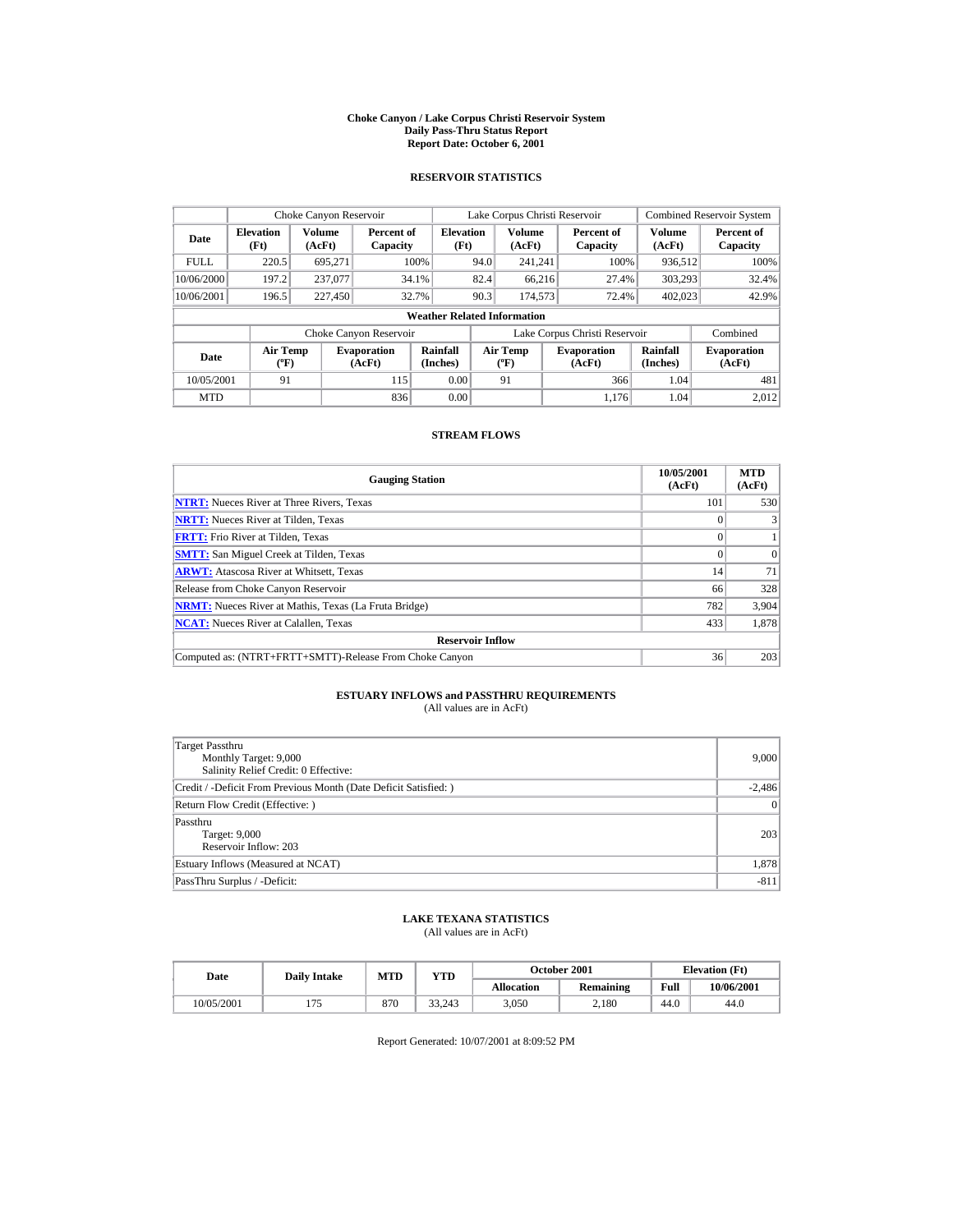#### **Choke Canyon / Lake Corpus Christi Reservoir System Daily Pass-Thru Status Report Report Date: October 7, 2001**

## **RESERVOIR STATISTICS**

|             | Choke Canyon Reservoir           |                  |                              |                                    |      | Lake Corpus Christi Reservoir    |                               |                             | <b>Combined Reservoir System</b> |
|-------------|----------------------------------|------------------|------------------------------|------------------------------------|------|----------------------------------|-------------------------------|-----------------------------|----------------------------------|
| Date        | <b>Elevation</b><br>(Ft)         | Volume<br>(AcFt) | Percent of<br>Capacity       | <b>Elevation</b><br>(Ft)           |      | Volume<br>(AcFt)                 | Percent of<br>Capacity        | Volume<br>(AcFt)            | Percent of<br>Capacity           |
| <b>FULL</b> | 220.5                            | 695.271          |                              | 100%                               | 94.0 | 241.241                          | 100%                          | 936,512                     | 100%                             |
| 10/07/2000  | 197.2                            | 236,805          |                              | 34.1%                              | 82.3 | 65,853                           | 27.3%                         | 302,658                     | 32.3%                            |
| 10/07/2001  | 196.5                            | 226,924          |                              | 32.6%                              | 90.3 | 173,555                          | 71.9%                         | 400,479                     | 42.8%                            |
|             |                                  |                  |                              | <b>Weather Related Information</b> |      |                                  |                               |                             |                                  |
|             |                                  |                  | Choke Canyon Reservoir       |                                    |      |                                  | Lake Corpus Christi Reservoir |                             | Combined                         |
| Date        | <b>Air Temp</b><br>$(^{\circ}F)$ |                  | <b>Evaporation</b><br>(AcFt) | Rainfall<br>(Inches)               |      | <b>Air Temp</b><br>$(^{\circ}F)$ | <b>Evaporation</b><br>(AcFt)  | <b>Rainfall</b><br>(Inches) | <b>Evaporation</b><br>(AcFt)     |
| 10/06/2001  | 77                               |                  | 207                          | 0.00                               |      | 72                               | 148                           | 0.00                        | 355                              |
| <b>MTD</b>  |                                  |                  | 1.043                        | 0.00                               |      |                                  | 1.324                         | 1.04                        | 2.367                            |

## **STREAM FLOWS**

| <b>Gauging Station</b>                                       | 10/06/2001<br>(AcFt) | <b>MTD</b><br>(AcFt) |
|--------------------------------------------------------------|----------------------|----------------------|
| <b>NTRT:</b> Nueces River at Three Rivers, Texas             | 101                  | 631                  |
| <b>NRTT:</b> Nueces River at Tilden, Texas                   |                      |                      |
| <b>FRTT:</b> Frio River at Tilden, Texas                     |                      | 4                    |
| <b>SMTT:</b> San Miguel Creek at Tilden, Texas               |                      | $\Omega$             |
| <b>ARWT:</b> Atascosa River at Whitsett, Texas               | 15                   | 86                   |
| Release from Choke Canyon Reservoir                          | 66                   | 393                  |
| <b>NRMT:</b> Nueces River at Mathis, Texas (La Fruta Bridge) | 530                  | 4,434                |
| <b>NCAT:</b> Nueces River at Calallen, Texas                 | 596                  | 2,473                |
| <b>Reservoir Inflow</b>                                      |                      |                      |
| Computed as: (NTRT+FRTT+SMTT)-Release From Choke Canyon      | 40                   | 243                  |

# **ESTUARY INFLOWS and PASSTHRU REQUIREMENTS**<br>(All values are in AcFt)

| Target Passthru<br>Monthly Target: 9,000<br>Salinity Relief Credit: 0 Effective: | 9,000    |
|----------------------------------------------------------------------------------|----------|
| Credit / -Deficit From Previous Month (Date Deficit Satisfied: )                 | $-2,486$ |
| Return Flow Credit (Effective: )                                                 | 0        |
| Passthru<br>Target: 9,000<br>Reservoir Inflow: 243                               | 243      |
| Estuary Inflows (Measured at NCAT)                                               | 2,473    |
| PassThru Surplus / -Deficit:                                                     | $-255$   |

## **LAKE TEXANA STATISTICS**

(All values are in AcFt)

| Date       | <b>Daily Intake</b> | MTD   | YTD    |                   | October 2001     |      | <b>Elevation</b> (Ft) |
|------------|---------------------|-------|--------|-------------------|------------------|------|-----------------------|
|            |                     |       |        | <b>Allocation</b> | <b>Remaining</b> | Full | 10/07/2001            |
| 10/06/2001 | . <i>. .</i>        | 1.046 | 33.418 | 3.050             | 2.004            | 44.0 | 44.0                  |

Report Generated: 10/07/2001 at 8:44:17 PM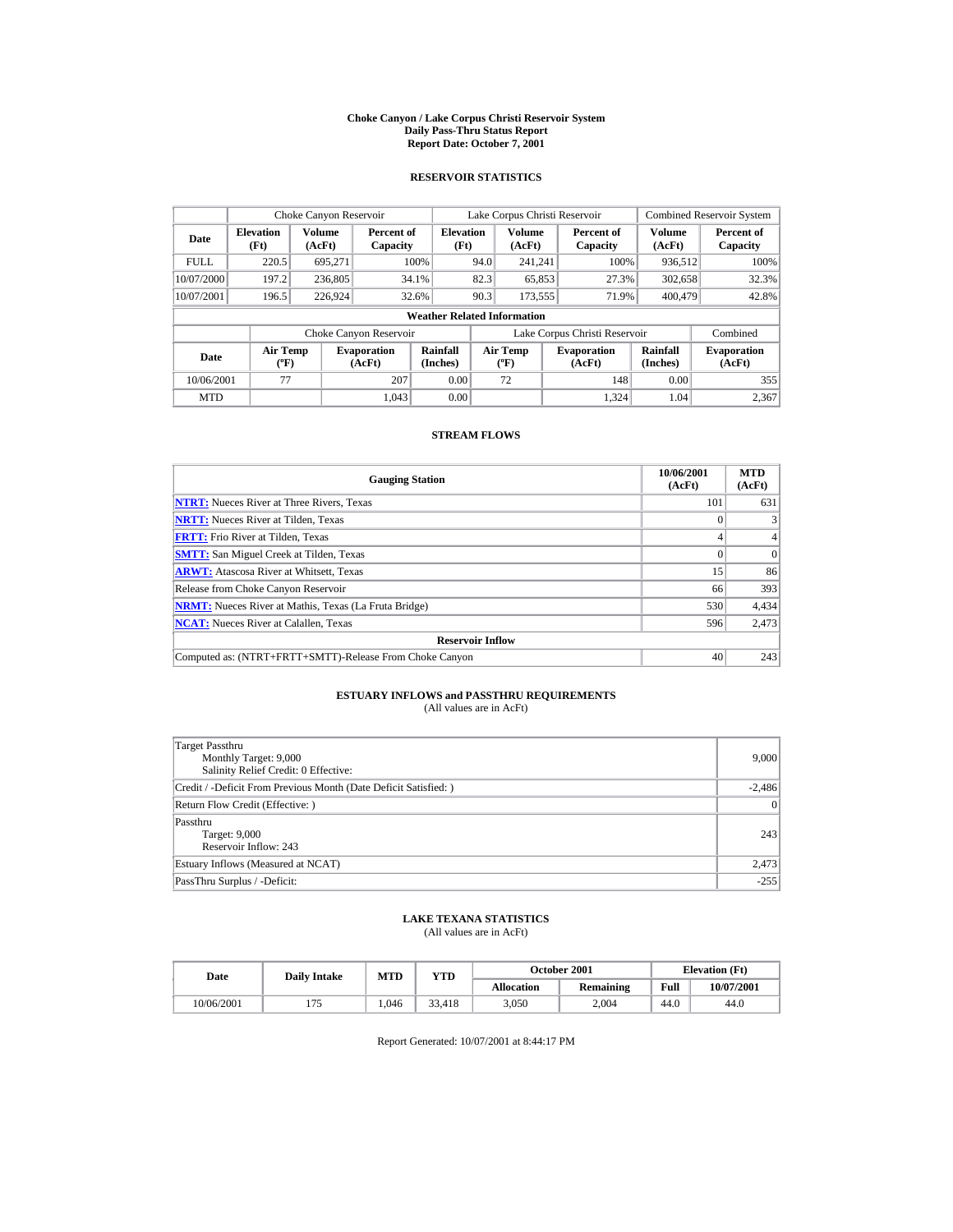#### **Choke Canyon / Lake Corpus Christi Reservoir System Daily Pass-Thru Status Report Report Date: October 8, 2001**

## **RESERVOIR STATISTICS**

|             | Choke Canyon Reservoir           |                  |                              |                                    |      | Lake Corpus Christi Reservoir    |                               |                             | <b>Combined Reservoir System</b> |
|-------------|----------------------------------|------------------|------------------------------|------------------------------------|------|----------------------------------|-------------------------------|-----------------------------|----------------------------------|
| Date        | <b>Elevation</b><br>(Ft)         | Volume<br>(AcFt) | Percent of<br>Capacity       | <b>Elevation</b><br>(Ft)           |      | Volume<br>(AcFt)                 | Percent of<br>Capacity        | Volume<br>(AcFt)            | Percent of<br>Capacity           |
| <b>FULL</b> | 220.5                            | 695.271          |                              | 100%                               | 94.0 | 241.241                          | 100%                          | 936,512                     | 100%                             |
| 10/08/2000  | 197.2                            | 237.484          |                              | 34.2%                              | 82.3 | 65,673                           | 27.2%                         | 303,157                     | 32.4%                            |
| 10/08/2001  | 196.4                            | 226,792          |                              | 32.6%                              | 90.2 | 172,709                          | 71.6%                         | 399,501                     | 42.7%                            |
|             |                                  |                  |                              | <b>Weather Related Information</b> |      |                                  |                               |                             |                                  |
|             |                                  |                  | Choke Canyon Reservoir       |                                    |      |                                  | Lake Corpus Christi Reservoir |                             | Combined                         |
| Date        | <b>Air Temp</b><br>$(^{\circ}F)$ |                  | <b>Evaporation</b><br>(AcFt) | Rainfall<br>(Inches)               |      | <b>Air Temp</b><br>$(^{\circ}F)$ | <b>Evaporation</b><br>(AcFt)  | <b>Rainfall</b><br>(Inches) | <b>Evaporation</b><br>(AcFt)     |
| 10/07/2001  | 78                               |                  | 168                          | 0.00                               |      | 79                               | 148                           | 0.00                        | 316                              |
| <b>MTD</b>  |                                  |                  | 1.211                        | 0.00                               |      |                                  | 1.472                         | 1.04                        | 2.683                            |

## **STREAM FLOWS**

| <b>Gauging Station</b>                                       | 10/07/2001<br>(AcFt) | <b>MTD</b><br>(AcFt) |
|--------------------------------------------------------------|----------------------|----------------------|
| <b>NTRT:</b> Nueces River at Three Rivers, Texas             | 103                  | 734                  |
| <b>NRTT:</b> Nueces River at Tilden, Texas                   |                      |                      |
| <b>FRTT:</b> Frio River at Tilden, Texas                     |                      | 9                    |
| <b>SMTT:</b> San Miguel Creek at Tilden, Texas               | $\Omega$             | $\Omega$             |
| <b>ARWT:</b> Atascosa River at Whitsett, Texas               | 12                   | 98                   |
| Release from Choke Canyon Reservoir                          | 66                   | 459                  |
| <b>NRMT:</b> Nueces River at Mathis, Texas (La Fruta Bridge) | 105                  | 4,540                |
| <b>NCAT:</b> Nueces River at Calallen, Texas                 | 375                  | 2,848                |
| <b>Reservoir Inflow</b>                                      |                      |                      |
| Computed as: (NTRT+FRTT+SMTT)-Release From Choke Canyon      | 42                   | 285                  |

# **ESTUARY INFLOWS and PASSTHRU REQUIREMENTS**<br>(All values are in AcFt)

| Target Passthru<br>Monthly Target: 9,000<br>Salinity Relief Credit: 0 Effective: | 9.000    |
|----------------------------------------------------------------------------------|----------|
| Credit / -Deficit From Previous Month (Date Deficit Satisfied: 10/07/2001)       | $-2,486$ |
| Return Flow Credit (Effective: 10/08/2001)                                       | 500      |
| Passthru<br>Target: 9,000<br>Reservoir Inflow: 285                               | 285      |
| Estuary Inflows (Measured at NCAT)                                               | 2,848    |
| PassThru Surplus / -Deficit:                                                     | 578      |

## **LAKE TEXANA STATISTICS**

(All values are in AcFt)

| Date       | <b>Daily Intake</b> | MTD        | YTD    | October 2001      |                  |      | <b>Elevation</b> (Ft) |
|------------|---------------------|------------|--------|-------------------|------------------|------|-----------------------|
|            |                     |            |        | <b>Allocation</b> | <b>Remaining</b> | Full | 10/08/2001            |
| 10/07/2001 | 176                 | 221<br>--- | 33.594 | 3.050             | .829             | 44.0 | 44.0                  |

Report Generated: 10/08/2001 at 9:12:16 PM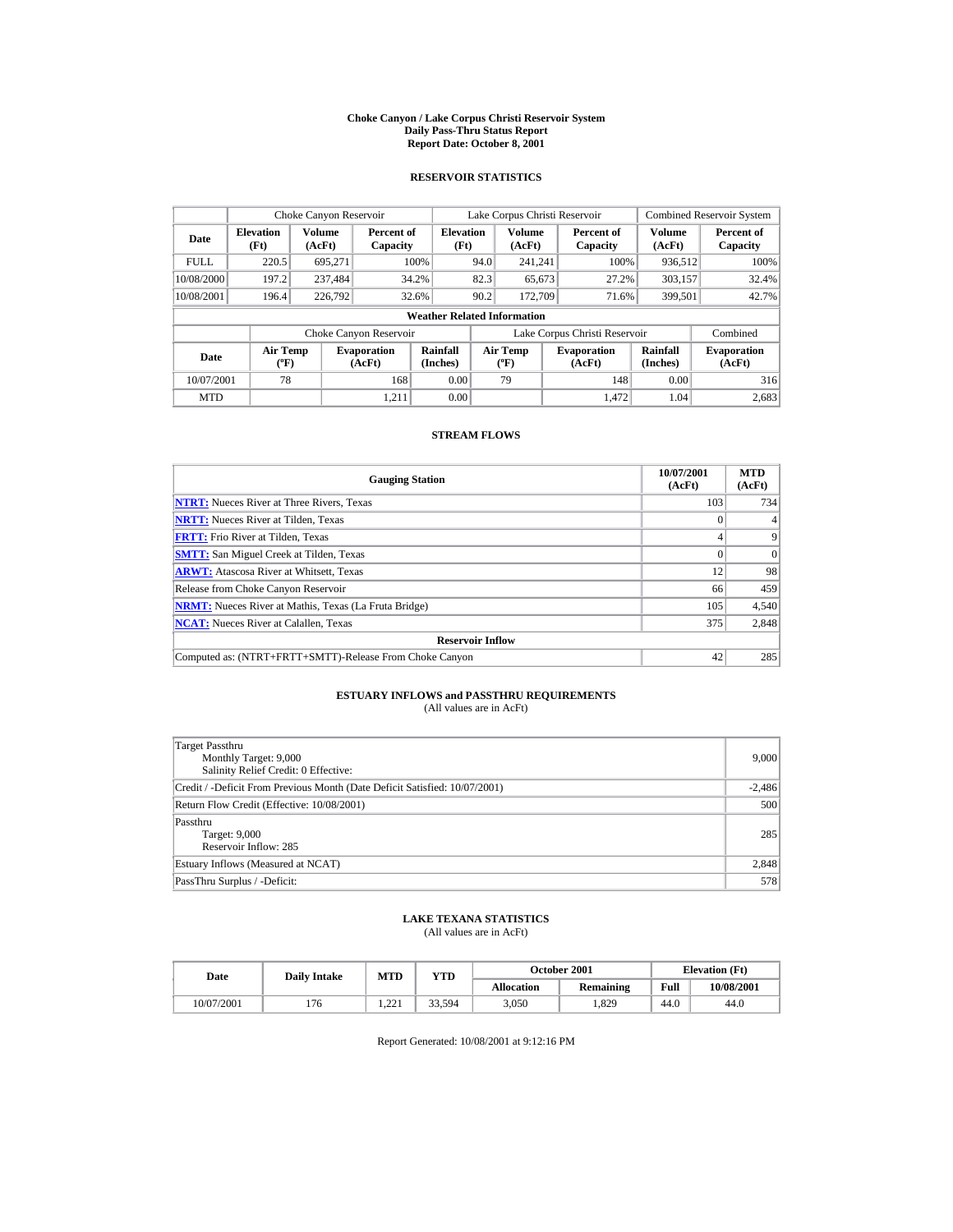#### **Choke Canyon / Lake Corpus Christi Reservoir System Daily Pass-Thru Status Report Report Date: October 9, 2001**

## **RESERVOIR STATISTICS**

|                                                      | Choke Canyon Reservoir           |         |                              |                                    |      | Lake Corpus Christi Reservoir    |                               |                             | <b>Combined Reservoir System</b> |
|------------------------------------------------------|----------------------------------|---------|------------------------------|------------------------------------|------|----------------------------------|-------------------------------|-----------------------------|----------------------------------|
| Volume<br><b>Elevation</b><br>Date<br>(Ft)<br>(AcFt) |                                  |         | Percent of<br>Capacity       | <b>Elevation</b><br>(Ft)           |      | Volume<br>(AcFt)                 | Percent of<br>Capacity        | Volume<br>(AcFt)            | Percent of<br>Capacity           |
| <b>FULL</b>                                          | 220.5                            | 695.271 |                              | 100%                               | 94.0 | 241.241                          | 100%                          | 936,512                     | 100%                             |
| 10/09/2000                                           | 197.2                            | 237.212 |                              | 34.1%                              | 82.3 | 65,583                           | 27.2%                         | 302,795                     | 32.3%                            |
| 10/09/2001                                           | 196.4                            | 226,530 |                              | 32.6%                              | 90.2 | 172,371                          | 71.5%                         | 398,901                     | 42.6%                            |
|                                                      |                                  |         |                              | <b>Weather Related Information</b> |      |                                  |                               |                             |                                  |
|                                                      |                                  |         | Choke Canyon Reservoir       |                                    |      |                                  | Lake Corpus Christi Reservoir |                             | Combined                         |
| Date                                                 | <b>Air Temp</b><br>$(^{\circ}F)$ |         | <b>Evaporation</b><br>(AcFt) | Rainfall<br>(Inches)               |      | <b>Air Temp</b><br>$(^{\circ}F)$ | <b>Evaporation</b><br>(AcFt)  | <b>Rainfall</b><br>(Inches) | <b>Evaporation</b><br>(AcFt)     |
| 10/08/2001                                           | 83                               |         | 145                          | 0.00                               |      | 82                               | 118                           | 0.00                        | 263                              |
| <b>MTD</b>                                           |                                  |         | 1.356                        | 0.00                               |      |                                  | 1.590                         | 1.04                        | 2.946                            |

## **STREAM FLOWS**

| <b>Gauging Station</b>                                       | 10/08/2001<br>(AcFt) | <b>MTD</b><br>(AcFt) |
|--------------------------------------------------------------|----------------------|----------------------|
| <b>NTRT:</b> Nueces River at Three Rivers, Texas             | 103                  | 838                  |
| <b>NRTT:</b> Nueces River at Tilden, Texas                   |                      |                      |
| <b>FRTT:</b> Frio River at Tilden, Texas                     |                      | 12                   |
| <b>SMTT:</b> San Miguel Creek at Tilden, Texas               |                      | $\Omega$             |
| <b>ARWT:</b> Atascosa River at Whitsett, Texas               | 9                    | 107                  |
| Release from Choke Canyon Reservoir                          | 66                   | 524                  |
| <b>NRMT:</b> Nueces River at Mathis, Texas (La Fruta Bridge) | 151                  | 4,691                |
| <b>NCAT:</b> Nueces River at Calallen, Texas                 | 83                   | 2,932                |
| <b>Reservoir Inflow</b>                                      |                      |                      |
| Computed as: (NTRT+FRTT+SMTT)-Release From Choke Canyon      | 41                   | 326                  |

# **ESTUARY INFLOWS and PASSTHRU REQUIREMENTS**<br>(All values are in AcFt)

| Target Passthru<br>Monthly Target: 9,000<br>Salinity Relief Credit: 0 Effective: | 9.000    |
|----------------------------------------------------------------------------------|----------|
| Credit / -Deficit From Previous Month (Date Deficit Satisfied: 10/07/2001)       | $-2,486$ |
| Return Flow Credit (Effective: 10/08/2001)                                       | 500      |
| Passthru<br>Target: 9,000<br>Reservoir Inflow: 326                               | 326      |
| Estuary Inflows (Measured at NCAT)                                               | 2,932    |
| PassThru Surplus / -Deficit:                                                     | 620      |

## **LAKE TEXANA STATISTICS**

(All values are in AcFt)

| Date       | <b>Daily Intake</b> | <b>MTD</b> | $_{\rm VTD}$ |                   | <b>October 2001</b> |      | <b>Elevation</b> (Ft) |
|------------|---------------------|------------|--------------|-------------------|---------------------|------|-----------------------|
|            |                     |            |              | <b>Allocation</b> | Remaining           | Full | 10/09/2001            |
| 10/08/2001 | 160                 | .382       | 33.754       | 3.050             | .668                | 44.0 | 44.0                  |

Report Generated: 10/09/2001 at 8:11:29 PM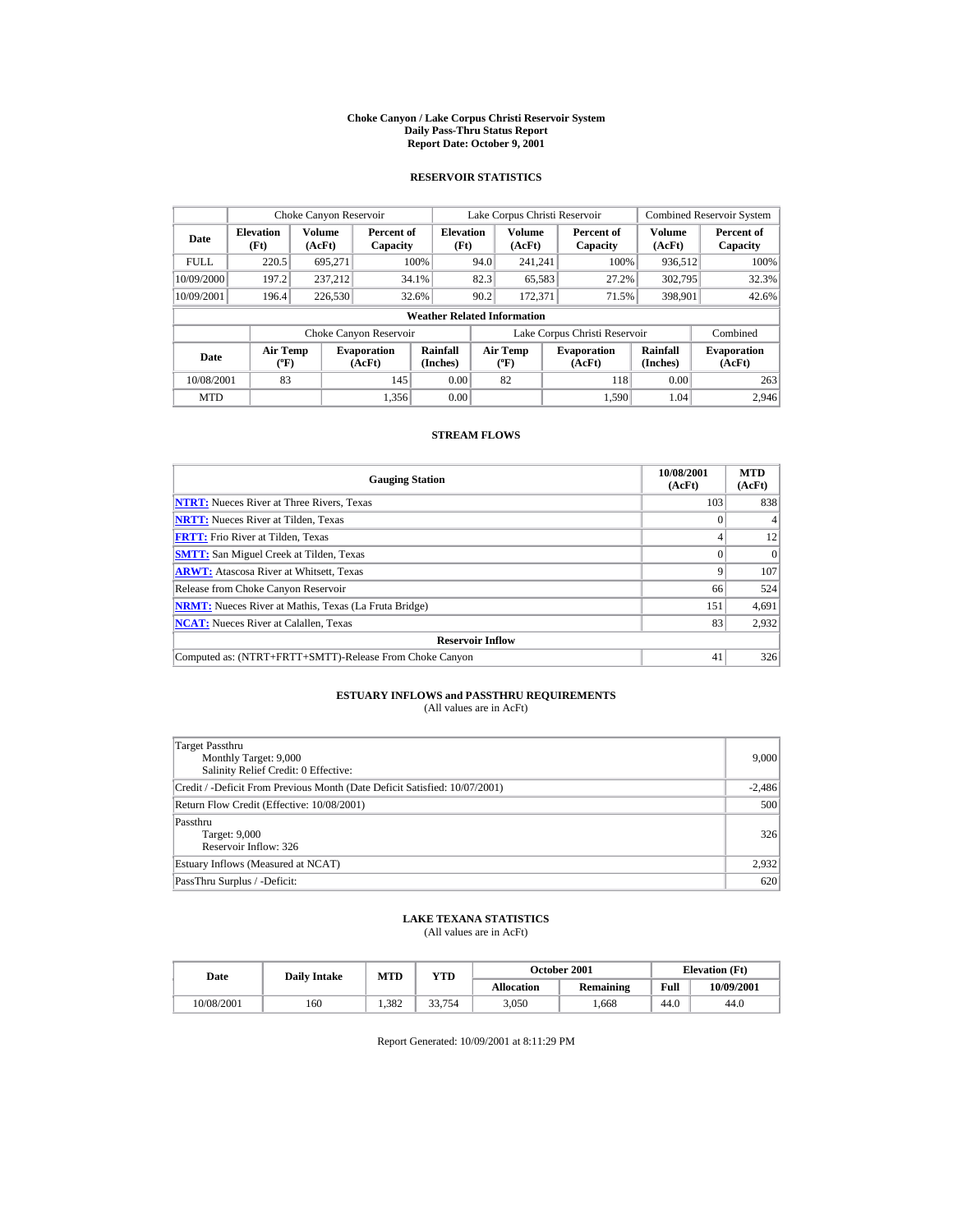#### **Choke Canyon / Lake Corpus Christi Reservoir System Daily Pass-Thru Status Report Report Date: October 10, 2001**

## **RESERVOIR STATISTICS**

|             | Choke Canyon Reservoir           |                  |                              |                                    |      | Lake Corpus Christi Reservoir           |                               |                      | <b>Combined Reservoir System</b> |
|-------------|----------------------------------|------------------|------------------------------|------------------------------------|------|-----------------------------------------|-------------------------------|----------------------|----------------------------------|
| Date        | <b>Elevation</b><br>(Ft)         | Volume<br>(AcFt) | Percent of<br>Capacity       | <b>Elevation</b><br>(Ft)           |      | <b>Volume</b><br>(AcFt)                 | Percent of<br>Capacity        | Volume<br>(AcFt)     | Percent of<br>Capacity           |
| <b>FULL</b> | 220.5                            | 695,271          |                              | 100%                               | 94.0 | 241.241                                 | 100%                          | 936,512              | 100%                             |
| 10/10/2000  | 197.3                            | 238,028          |                              | 34.2%                              | 82.3 | 65,673                                  | 27.2%                         | 303,701              | 32.4%                            |
| 10/10/2001  | 196.4                            | 226,398          |                              | 32.6%                              | 90.2 | 172,033                                 | 71.3%                         | 398,431              | 42.5%                            |
|             |                                  |                  |                              | <b>Weather Related Information</b> |      |                                         |                               |                      |                                  |
|             |                                  |                  | Choke Canyon Reservoir       |                                    |      |                                         | Lake Corpus Christi Reservoir |                      | Combined                         |
| Date        | <b>Air Temp</b><br>$(^{\circ}F)$ |                  | <b>Evaporation</b><br>(AcFt) | Rainfall<br>(Inches)               |      | <b>Air Temp</b><br>$(^{\circ}\text{F})$ | <b>Evaporation</b><br>(AcFt)  | Rainfall<br>(Inches) | <b>Evaporation</b><br>(AcFt)     |
| 10/09/2001  | 87                               |                  | 130                          | 0.00                               |      | 87                                      | 148                           | 0.00                 | 278                              |
| <b>MTD</b>  |                                  |                  | 1.486                        | 0.00                               |      |                                         | 1.738                         | 1.04                 | 3.224                            |

## **STREAM FLOWS**

| <b>Gauging Station</b>                                       | 10/09/2001<br>(AcFt) | <b>MTD</b><br>(AcFt) |
|--------------------------------------------------------------|----------------------|----------------------|
| <b>NTRT:</b> Nueces River at Three Rivers, Texas             | 99                   | 937                  |
| <b>NRTT:</b> Nueces River at Tilden, Texas                   |                      |                      |
| <b>FRTT:</b> Frio River at Tilden, Texas                     |                      | 16                   |
| <b>SMTT:</b> San Miguel Creek at Tilden, Texas               |                      | $\Omega$             |
| <b>ARWT:</b> Atascosa River at Whitsett, Texas               |                      | 115                  |
| Release from Choke Canyon Reservoir                          | 66                   | 590                  |
| <b>NRMT:</b> Nueces River at Mathis, Texas (La Fruta Bridge) | 258                  | 4,949                |
| <b>NCAT:</b> Nueces River at Calallen, Texas                 | 18                   | 2,950                |
| <b>Reservoir Inflow</b>                                      |                      |                      |
| Computed as: (NTRT+FRTT+SMTT)-Release From Choke Canyon      | 37                   | 363                  |

# **ESTUARY INFLOWS and PASSTHRU REQUIREMENTS**<br>(All values are in AcFt)

| Target Passthru<br>Monthly Target: 9,000<br>Salinity Relief Credit: 0 Effective: | 9.000    |
|----------------------------------------------------------------------------------|----------|
| Credit / -Deficit From Previous Month (Date Deficit Satisfied: 10/07/2001)       | $-2,486$ |
| Return Flow Credit (Effective: 10/08/2001)                                       | 500      |
| Passthru<br>Target: 9,000<br>Reservoir Inflow: 363                               | 363      |
| Estuary Inflows (Measured at NCAT)                                               | 2,950    |
| PassThru Surplus / -Deficit:                                                     | 601      |

## **LAKE TEXANA STATISTICS**

(All values are in AcFt)

| Date       | <b>Daily Intake</b> | MTD         | YTD    |                   | October 2001     |      | <b>Elevation</b> (Ft) |
|------------|---------------------|-------------|--------|-------------------|------------------|------|-----------------------|
|            |                     |             |        | <b>Allocation</b> | <b>Remaining</b> | Full | 10/10/2001            |
| 10/09/2001 | 135                 | 517<br>1.71 | 33.889 | 3.050             | .533             | 44.0 | 44.2                  |

Report Generated: 10/10/2001 at 8:03:16 PM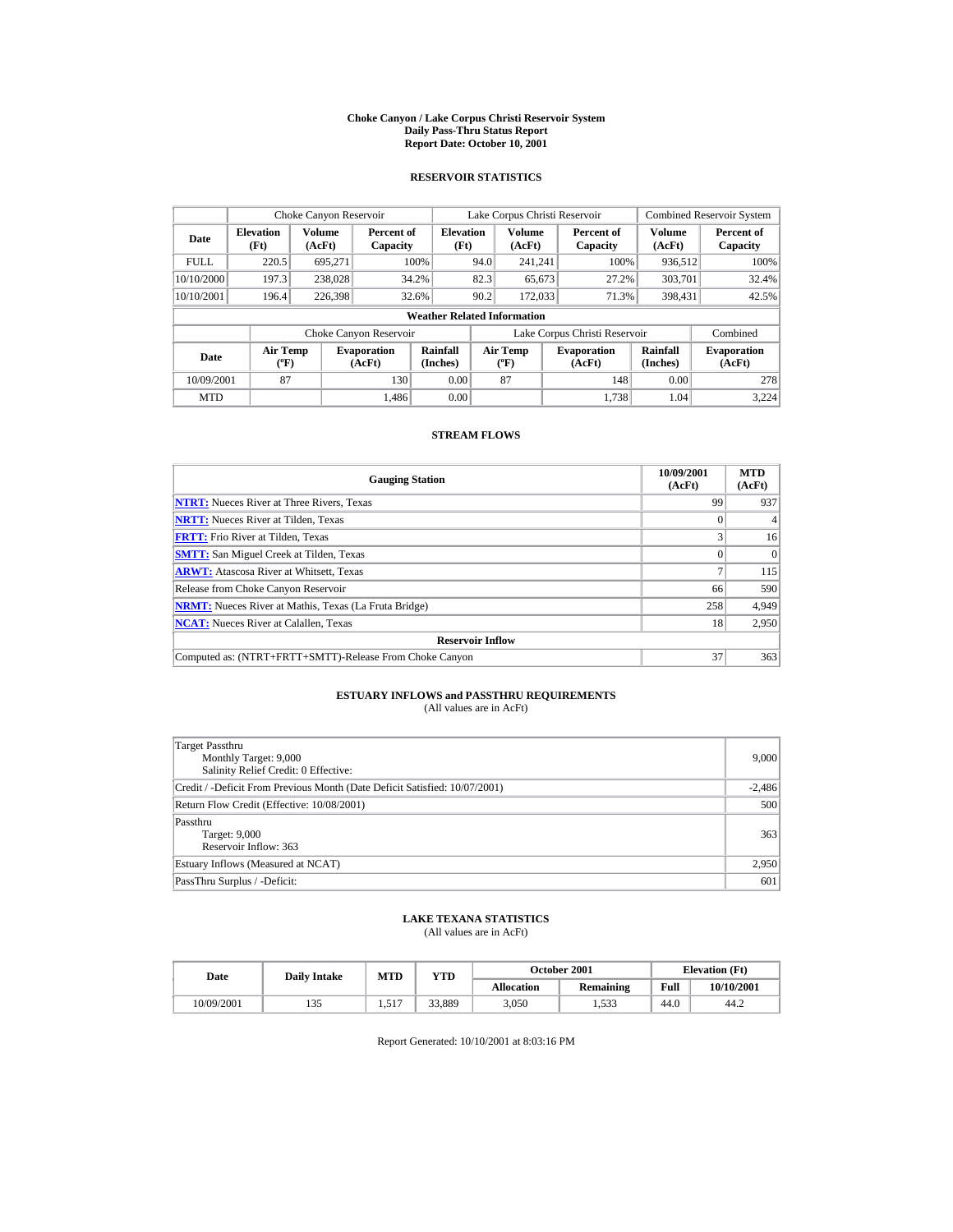#### **Choke Canyon / Lake Corpus Christi Reservoir System Daily Pass-Thru Status Report Report Date: October 11, 2001**

## **RESERVOIR STATISTICS**

|             | Choke Canyon Reservoir           |                  |                              |                                    |      | Lake Corpus Christi Reservoir    |                               |                             | <b>Combined Reservoir System</b> |
|-------------|----------------------------------|------------------|------------------------------|------------------------------------|------|----------------------------------|-------------------------------|-----------------------------|----------------------------------|
| Date        | <b>Elevation</b><br>(Ft)         | Volume<br>(AcFt) | Percent of<br>Capacity       | <b>Elevation</b><br>(Ft)           |      | Volume<br>(AcFt)                 | Percent of<br>Capacity        | Volume<br>(AcFt)            | Percent of<br>Capacity           |
| <b>FULL</b> | 220.5                            | 695.271          |                              | 100%                               | 94.0 | 241.241                          | 100%                          | 936,512                     | 100%                             |
| 10/11/2000  | 197.3                            | 238,028          |                              | 34.2%                              | 82.3 | 66,034                           | 27.4%                         | 304,062                     | 32.5%                            |
| 10/11/2001  | 196.4                            | 226,398          |                              | 32.6%                              | 90.2 | 171.864                          | 71.2%                         | 398,262                     | 42.5%                            |
|             |                                  |                  |                              | <b>Weather Related Information</b> |      |                                  |                               |                             |                                  |
|             |                                  |                  | Choke Canyon Reservoir       |                                    |      |                                  | Lake Corpus Christi Reservoir |                             | Combined                         |
| Date        | <b>Air Temp</b><br>$(^{\circ}F)$ |                  | <b>Evaporation</b><br>(AcFt) | Rainfall<br>(Inches)               |      | <b>Air Temp</b><br>$(^{\circ}F)$ | <b>Evaporation</b><br>(AcFt)  | <b>Rainfall</b><br>(Inches) | <b>Evaporation</b><br>(AcFt)     |
| 10/10/2001  | 87                               |                  | 107                          | 0.00                               |      | 89                               | 187                           | 0.00                        | 294                              |
| <b>MTD</b>  |                                  |                  | 1.593                        | 0.00                               |      |                                  | 1.925                         | 1.04                        | 3.518                            |

## **STREAM FLOWS**

| <b>Gauging Station</b>                                       | 10/10/2001<br>(AcFt) | <b>MTD</b><br>(AcFt) |
|--------------------------------------------------------------|----------------------|----------------------|
| <b>NTRT:</b> Nueces River at Three Rivers, Texas             | 97                   | 1.034                |
| <b>NRTT:</b> Nueces River at Tilden, Texas                   |                      |                      |
| <b>FRTT:</b> Frio River at Tilden, Texas                     | ◠                    | 18                   |
| <b>SMTT:</b> San Miguel Creek at Tilden, Texas               |                      | $\Omega$             |
| <b>ARWT:</b> Atascosa River at Whitsett, Texas               |                      | 121                  |
| Release from Choke Canyon Reservoir                          | 66                   | 655                  |
| <b>NRMT:</b> Nueces River at Mathis, Texas (La Fruta Bridge) | 250                  | 5,199                |
| <b>NCAT:</b> Nueces River at Calallen, Texas                 |                      | 2,950                |
| <b>Reservoir Inflow</b>                                      |                      |                      |
| Computed as: (NTRT+FRTT+SMTT)-Release From Choke Canyon      | 35                   | 397                  |

# **ESTUARY INFLOWS and PASSTHRU REQUIREMENTS**<br>(All values are in AcFt)

| Target Passthru<br>Monthly Target: 9,000<br>Salinity Relief Credit: 0 Effective: | 9.000    |
|----------------------------------------------------------------------------------|----------|
| Credit / -Deficit From Previous Month (Date Deficit Satisfied: 10/07/2001)       | $-2,486$ |
| Return Flow Credit (Effective: 10/08/2001)                                       | 500      |
| Passthru<br>Target: 9,000<br>Reservoir Inflow: 397                               | 397      |
| Estuary Inflows (Measured at NCAT)                                               | 2,950    |
| PassThru Surplus / -Deficit:                                                     | 567      |

## **LAKE TEXANA STATISTICS**

(All values are in AcFt)

| Date       | <b>Daily Intake</b> | MTD  | YTD    |                   | October 2001     | <b>Elevation</b> (Ft) |            |
|------------|---------------------|------|--------|-------------------|------------------|-----------------------|------------|
|            |                     |      |        | <b>Allocation</b> | <b>Remaining</b> | Full                  | 10/11/2001 |
| 10/10/2001 | 129                 | .646 | 34.019 | 3.050             | .404             | 44.0                  | 44.2       |

Report Generated: 10/11/2001 at 8:02:32 PM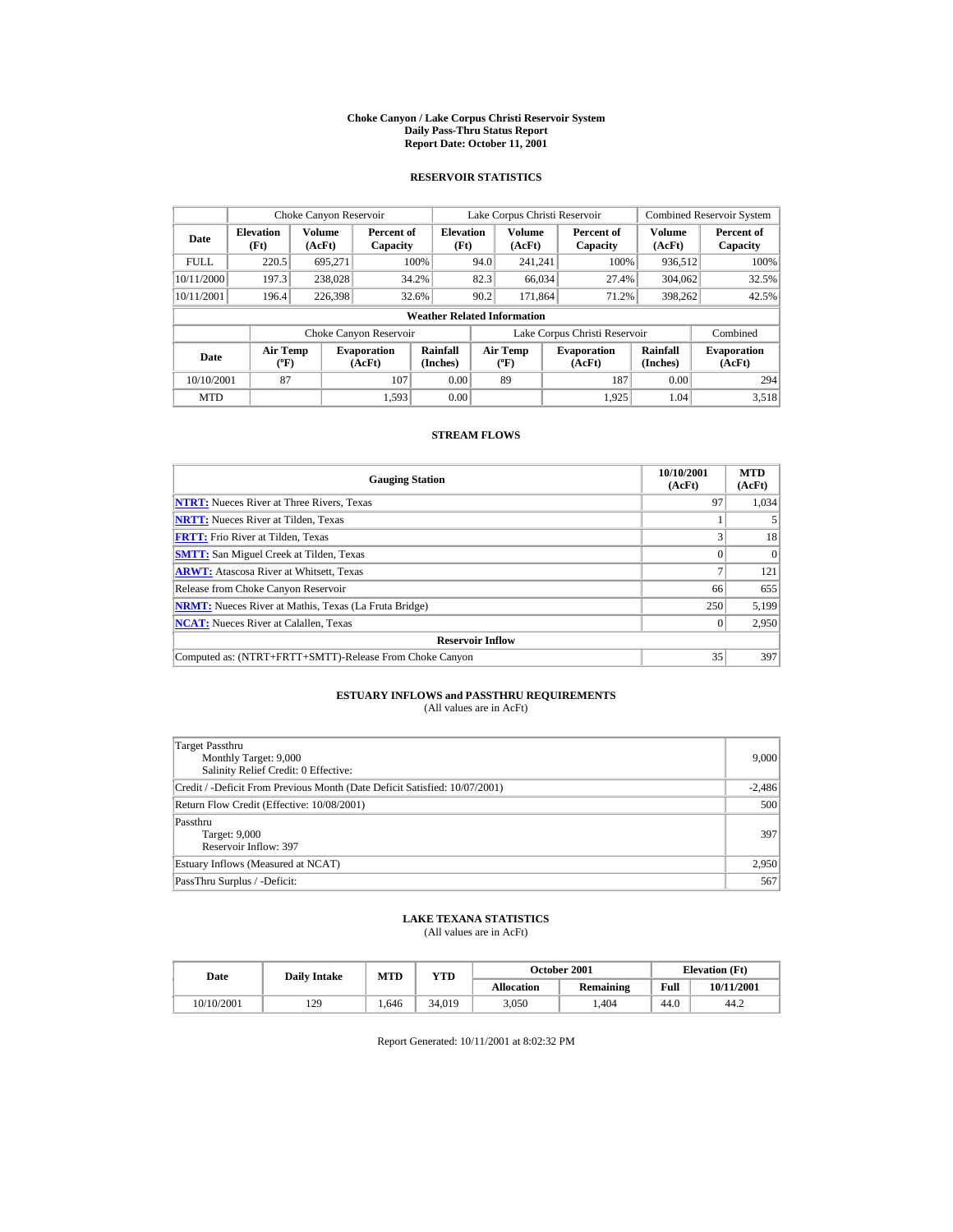#### **Choke Canyon / Lake Corpus Christi Reservoir System Daily Pass-Thru Status Report Report Date: October 12, 2001**

## **RESERVOIR STATISTICS**

|             | Choke Canyon Reservoir           |                         |                              |                                    |      | Lake Corpus Christi Reservoir    |                               |                             | <b>Combined Reservoir System</b> |
|-------------|----------------------------------|-------------------------|------------------------------|------------------------------------|------|----------------------------------|-------------------------------|-----------------------------|----------------------------------|
| Date        | <b>Elevation</b><br>(Ft)         | <b>Volume</b><br>(AcFt) | Percent of<br>Capacity       | <b>Elevation</b><br>(Ft)           |      | Volume<br>(AcFt)                 | Percent of<br>Capacity        | Volume<br>(AcFt)            | Percent of<br>Capacity           |
| <b>FULL</b> | 220.5                            | 695.271                 |                              | 100%                               | 94.0 | 241.241                          | 100%                          | 936,512                     | 100%                             |
| 10/12/2000  | 197.2                            | 237.212                 |                              | 34.1%                              | 82.4 | 66,947                           | 27.8%                         | 304,159                     | 32.5%                            |
| 10/12/2001  | 196.4                            | 226,136                 |                              | 32.5%                              | 90.1 | 171.526                          | 71.1%                         | 397,662                     | 42.5%                            |
|             |                                  |                         |                              | <b>Weather Related Information</b> |      |                                  |                               |                             |                                  |
|             |                                  |                         | Choke Canyon Reservoir       |                                    |      |                                  | Lake Corpus Christi Reservoir |                             | Combined                         |
| Date        | <b>Air Temp</b><br>$(^{\circ}F)$ |                         | <b>Evaporation</b><br>(AcFt) | Rainfall<br>(Inches)               |      | <b>Air Temp</b><br>$(^{\circ}F)$ | <b>Evaporation</b><br>(AcFt)  | <b>Rainfall</b><br>(Inches) | <b>Evaporation</b><br>(AcFt)     |
| 10/11/2001  | 85                               |                         | 153                          | 0.00                               |      | 91                               | 216                           | 0.00                        | 369                              |
| <b>MTD</b>  |                                  |                         | 1.746                        | 0.00                               |      |                                  | 2.141                         | 1.04                        | 3.887                            |

## **STREAM FLOWS**

| <b>Gauging Station</b>                                       | 10/11/2001<br>(AcFt) | <b>MTD</b><br>(AcFt) |
|--------------------------------------------------------------|----------------------|----------------------|
| <b>NTRT:</b> Nueces River at Three Rivers, Texas             | 97                   | 1,131                |
| <b>NRTT:</b> Nueces River at Tilden, Texas                   |                      |                      |
| <b>FRTT:</b> Frio River at Tilden, Texas                     |                      | 21                   |
| <b>SMTT:</b> San Miguel Creek at Tilden, Texas               |                      | $\Omega$             |
| <b>ARWT:</b> Atascosa River at Whitsett, Texas               |                      | 128                  |
| Release from Choke Canyon Reservoir                          | 66                   | 721                  |
| <b>NRMT:</b> Nueces River at Mathis, Texas (La Fruta Bridge) | 244                  | 5,443                |
| <b>NCAT:</b> Nueces River at Calallen, Texas                 |                      | 2,954                |
| <b>Reservoir Inflow</b>                                      |                      |                      |
| Computed as: (NTRT+FRTT+SMTT)-Release From Choke Canyon      | 34                   | 432                  |

# **ESTUARY INFLOWS and PASSTHRU REQUIREMENTS**<br>(All values are in AcFt)

| Target Passthru<br>Monthly Target: 9,000<br>Salinity Relief Credit: 0 Effective: | 9,000    |
|----------------------------------------------------------------------------------|----------|
| Credit / -Deficit From Previous Month (Date Deficit Satisfied: 10/07/2001)       | $-2,486$ |
| Return Flow Credit (Effective: 10/08/2001)                                       | 500      |
| Passthru<br>Target: 9,000<br>Reservoir Inflow: 432                               | 432      |
| Estuary Inflows (Measured at NCAT)                                               | 2,954    |
| PassThru Surplus / -Deficit:                                                     | 537      |

## **LAKE TEXANA STATISTICS**

(All values are in AcFt)

| Date       | <b>Daily Intake</b> | MTD   | $_{\rm VTD}$ |                   | <b>October 2001</b> | <b>Elevation</b> (Ft) |            |
|------------|---------------------|-------|--------------|-------------------|---------------------|-----------------------|------------|
|            |                     |       |              | <b>Allocation</b> | Remaining           | Full                  | 10/12/2001 |
| 10/11/2001 | 118                 | 1.765 | 34.137       | 3.050             | .285                | 44.0                  | 44.2       |

Report Generated: 10/12/2001 at 8:02:13 AM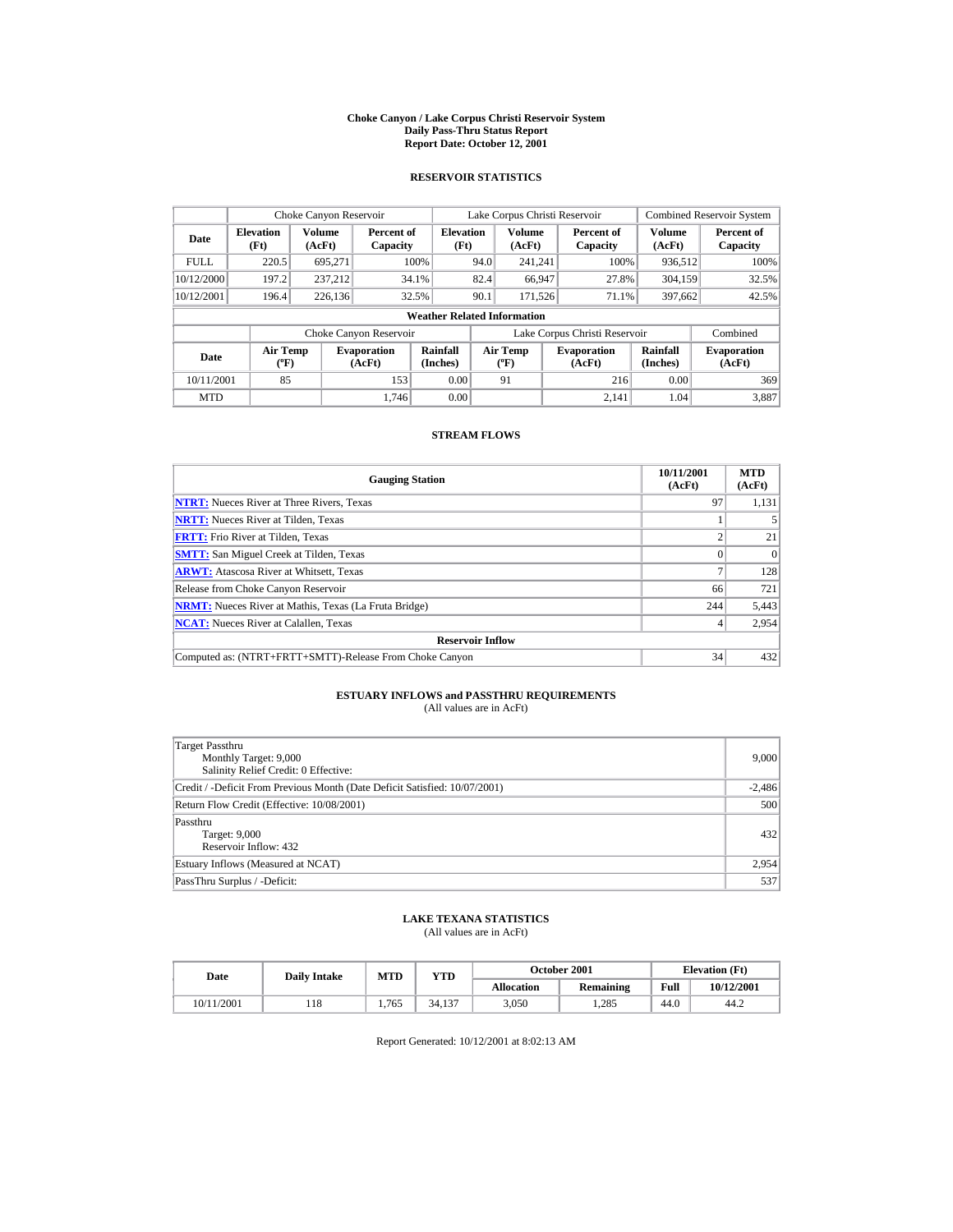#### **Choke Canyon / Lake Corpus Christi Reservoir System Daily Pass-Thru Status Report Report Date: October 13, 2001**

## **RESERVOIR STATISTICS**

|             | Choke Canyon Reservoir           |                  |                              |                                    |      | Lake Corpus Christi Reservoir    |                               |                             | <b>Combined Reservoir System</b> |
|-------------|----------------------------------|------------------|------------------------------|------------------------------------|------|----------------------------------|-------------------------------|-----------------------------|----------------------------------|
| Date        | <b>Elevation</b><br>(Ft)         | Volume<br>(AcFt) | Percent of<br>Capacity       | <b>Elevation</b><br>(Ft)           |      | Volume<br>(AcFt)                 | Percent of<br>Capacity        | Volume<br>(AcFt)            | Percent of<br>Capacity           |
| <b>FULL</b> | 220.5                            | 695.271          |                              | 100%                               | 94.0 | 241.241                          | 100%                          | 936,512                     | 100%                             |
| 10/13/2000  | 197.2                            | 237,077          |                              | 34.1%                              | 82.5 | 67,131                           | 27.8%                         | 304,208                     | 32.5%                            |
| 10/13/2001  | 196.4                            | 226,661          |                              | 32.6%                              | 90.1 | 171.526                          | 71.1%                         | 398,187                     | 42.5%                            |
|             |                                  |                  |                              | <b>Weather Related Information</b> |      |                                  |                               |                             |                                  |
|             |                                  |                  | Choke Canyon Reservoir       |                                    |      |                                  | Lake Corpus Christi Reservoir |                             | Combined                         |
| Date        | <b>Air Temp</b><br>$(^{\circ}F)$ |                  | <b>Evaporation</b><br>(AcFt) | Rainfall<br>(Inches)               |      | <b>Air Temp</b><br>$(^{\circ}F)$ | <b>Evaporation</b><br>(AcFt)  | <b>Rainfall</b><br>(Inches) | <b>Evaporation</b><br>(AcFt)     |
| 10/12/2001  | 90                               |                  | 153                          | 0.13                               |      | 90                               | 206                           | 0.21                        | 359                              |
| <b>MTD</b>  |                                  |                  | 1.899                        | 0.13                               |      |                                  | 2.347                         | 1.25                        | 4.246                            |

## **STREAM FLOWS**

| <b>Gauging Station</b>                                       | 10/12/2001<br>(AcFt) | <b>MTD</b><br>(AcFt) |
|--------------------------------------------------------------|----------------------|----------------------|
| <b>NTRT:</b> Nueces River at Three Rivers, Texas             | 95                   | 1,227                |
| <b>NRTT:</b> Nueces River at Tilden, Texas                   |                      | 6                    |
| <b>FRTT:</b> Frio River at Tilden, Texas                     |                      | 23                   |
| <b>SMTT:</b> San Miguel Creek at Tilden, Texas               |                      | $\Omega$             |
| <b>ARWT:</b> Atascosa River at Whitsett, Texas               |                      | 135                  |
| Release from Choke Canyon Reservoir                          | 66                   | 786                  |
| <b>NRMT:</b> Nueces River at Mathis, Texas (La Fruta Bridge) | 157                  | 5,600                |
| <b>NCAT:</b> Nueces River at Calallen, Texas                 | 34                   | 2,988                |
| <b>Reservoir Inflow</b>                                      |                      |                      |
| Computed as: (NTRT+FRTT+SMTT)-Release From Choke Canyon      | 32                   | 464                  |

# **ESTUARY INFLOWS and PASSTHRU REQUIREMENTS**<br>(All values are in AcFt)

| Target Passthru<br>Monthly Target: 9,000<br>Salinity Relief Credit: 0 Effective: | 9.000    |
|----------------------------------------------------------------------------------|----------|
| Credit / -Deficit From Previous Month (Date Deficit Satisfied: 10/07/2001)       | $-2,486$ |
| Return Flow Credit (Effective: 10/08/2001)                                       | 500      |
| Passthru<br>Target: 9,000<br>Reservoir Inflow: 464                               | 464      |
| Estuary Inflows (Measured at NCAT)                                               | 2,988    |
| PassThru Surplus / -Deficit:                                                     | 538      |

## **LAKE TEXANA STATISTICS**

(All values are in AcFt)

| Date       | <b>Daily Intake</b> | MTD   | YTD    |                   | <b>October 2001</b> |      | <b>Elevation</b> (Ft) |
|------------|---------------------|-------|--------|-------------------|---------------------|------|-----------------------|
|            |                     |       |        | <b>Allocation</b> | <b>Remaining</b>    | Full | 10/13/2001            |
| 10/12/2001 | 139                 | 1.904 | 34.276 | 3.050             | .146                | 44.0 | 44.2                  |

Report Generated: 10/13/2001 at 7:48:15 AM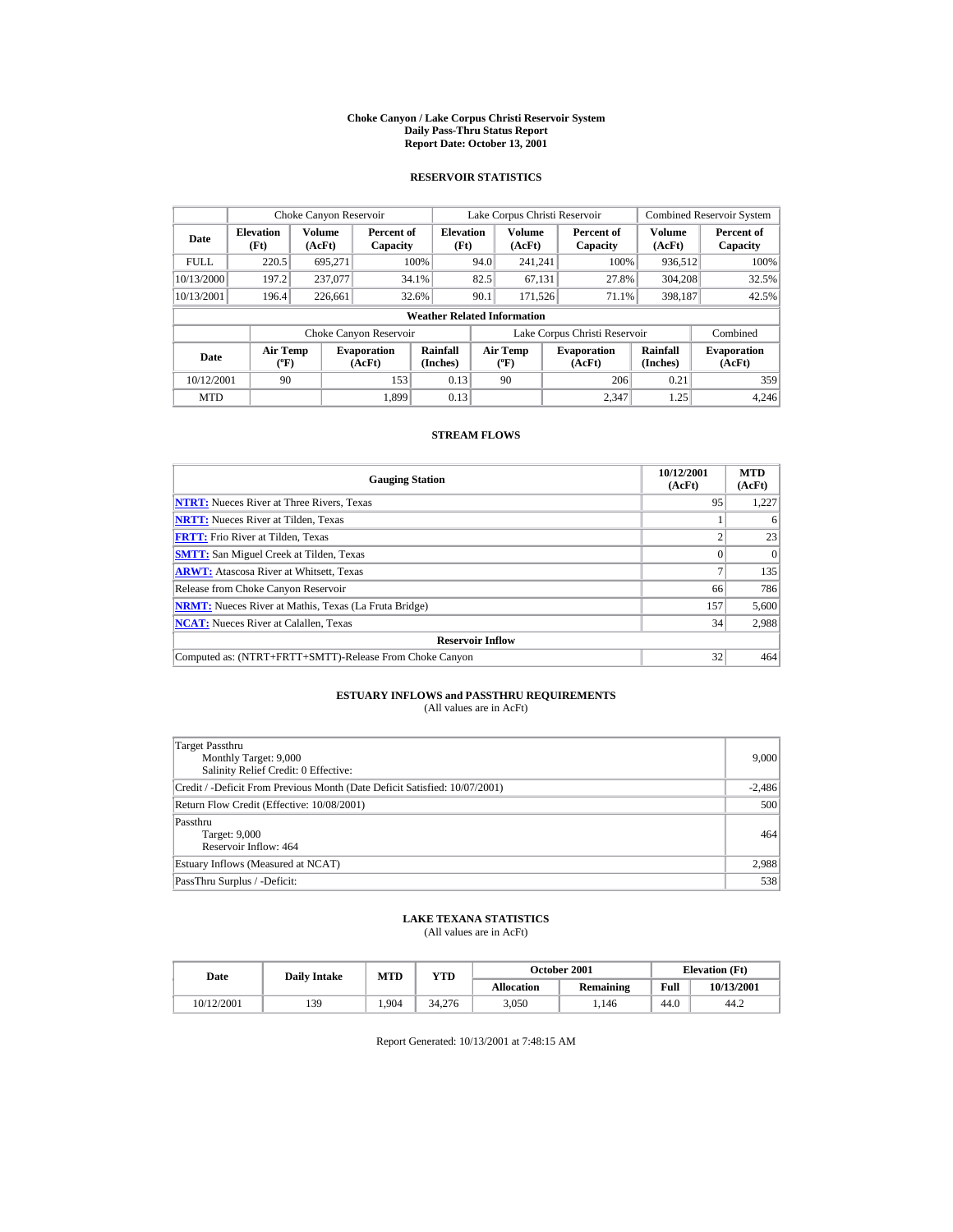#### **Choke Canyon / Lake Corpus Christi Reservoir System Daily Pass-Thru Status Report Report Date: October 14, 2001**

## **RESERVOIR STATISTICS**

|             | Choke Canyon Reservoir             |                  |                              |                          |      | Lake Corpus Christi Reservoir               |  |                               |                             | <b>Combined Reservoir System</b> |  |  |  |
|-------------|------------------------------------|------------------|------------------------------|--------------------------|------|---------------------------------------------|--|-------------------------------|-----------------------------|----------------------------------|--|--|--|
| Date        | <b>Elevation</b><br>(Ft)           | Volume<br>(AcFt) | Percent of<br>Capacity       | <b>Elevation</b><br>(Ft) |      | Volume<br>(AcFt)                            |  | Percent of<br>Capacity        | Volume<br>(AcFt)            | Percent of<br>Capacity           |  |  |  |
| <b>FULL</b> | 220.5                              | 695.271          |                              | 100%                     | 94.0 | 241.241                                     |  | 100%                          | 936,512                     | 100%                             |  |  |  |
| 10/14/2000  | 197.2                              | 236,805          |                              | 34.1%                    | 82.5 | 67,223                                      |  | 27.9%                         | 304,028                     | 32.5%                            |  |  |  |
| 10/14/2001  | 196.4                              | 225,611          |                              | 32.4%                    | 90.1 | 171.189                                     |  | 71.0%                         | 396,800                     | 42.4%                            |  |  |  |
|             | <b>Weather Related Information</b> |                  |                              |                          |      |                                             |  |                               |                             |                                  |  |  |  |
|             |                                    |                  | Choke Canyon Reservoir       |                          |      |                                             |  | Lake Corpus Christi Reservoir |                             | Combined                         |  |  |  |
| Date        | <b>Air Temp</b><br>$(^{\circ}F)$   |                  | <b>Evaporation</b><br>(AcFt) | Rainfall<br>(Inches)     |      | <b>Air Temp</b><br>$({}^{\circ}\mathbf{F})$ |  | <b>Evaporation</b><br>(AcFt)  | <b>Rainfall</b><br>(Inches) | <b>Evaporation</b><br>(AcFt)     |  |  |  |
| 10/13/2001  | 76                                 |                  | 229                          | 0.00                     |      | 76                                          |  | 236                           | 0.00                        | 465                              |  |  |  |
| <b>MTD</b>  |                                    |                  | 2.128                        | 0.13                     |      |                                             |  | 2.583                         | 1.25                        | 4.711                            |  |  |  |

## **STREAM FLOWS**

| <b>Gauging Station</b>                                       | 10/13/2001<br>(AcFt) | <b>MTD</b><br>(AcFt) |
|--------------------------------------------------------------|----------------------|----------------------|
| <b>NTRT:</b> Nueces River at Three Rivers, Texas             | 95                   | 1,322                |
| <b>NRTT:</b> Nueces River at Tilden, Texas                   |                      |                      |
| <b>FRTT:</b> Frio River at Tilden, Texas                     |                      | 26                   |
| <b>SMTT:</b> San Miguel Creek at Tilden, Texas               |                      | $\Omega$             |
| <b>ARWT:</b> Atascosa River at Whitsett, Texas               |                      | 143                  |
| Release from Choke Canyon Reservoir                          | 66                   | 852                  |
| <b>NRMT:</b> Nueces River at Mathis, Texas (La Fruta Bridge) | 95                   | 5,695                |
| <b>NCAT:</b> Nueces River at Calallen, Texas                 | 50                   | 3,038                |
| <b>Reservoir Inflow</b>                                      |                      |                      |
| Computed as: (NTRT+FRTT+SMTT)-Release From Choke Canyon      | 33                   | 496                  |

# **ESTUARY INFLOWS and PASSTHRU REQUIREMENTS**<br>(All values are in AcFt)

| Target Passthru<br>Monthly Target: 9,000<br>Salinity Relief Credit: 0 Effective: | 9.000    |
|----------------------------------------------------------------------------------|----------|
| Credit / -Deficit From Previous Month (Date Deficit Satisfied: 10/07/2001)       | $-2,486$ |
| Return Flow Credit (Effective: 10/08/2001)                                       | 500      |
| Passthru<br>Target: 9,000<br>Reservoir Inflow: 496                               | 496      |
| Estuary Inflows (Measured at NCAT)                                               | 3,038    |
| PassThru Surplus / -Deficit:                                                     | 555      |

## **LAKE TEXANA STATISTICS**

(All values are in AcFt)

| Date       | <b>Daily Intake</b> | MTD   | YTD    |                   | October 2001     | <b>Elevation</b> (Ft) |            |
|------------|---------------------|-------|--------|-------------------|------------------|-----------------------|------------|
|            |                     |       |        | <b>Allocation</b> | <b>Remaining</b> | Full                  | 10/14/2001 |
| 10/13/2001 | 139                 | 2.043 | 34.416 | 3.050             | .007             | 44.0                  | 44.2       |

Report Generated: 10/14/2001 at 7:59:11 AM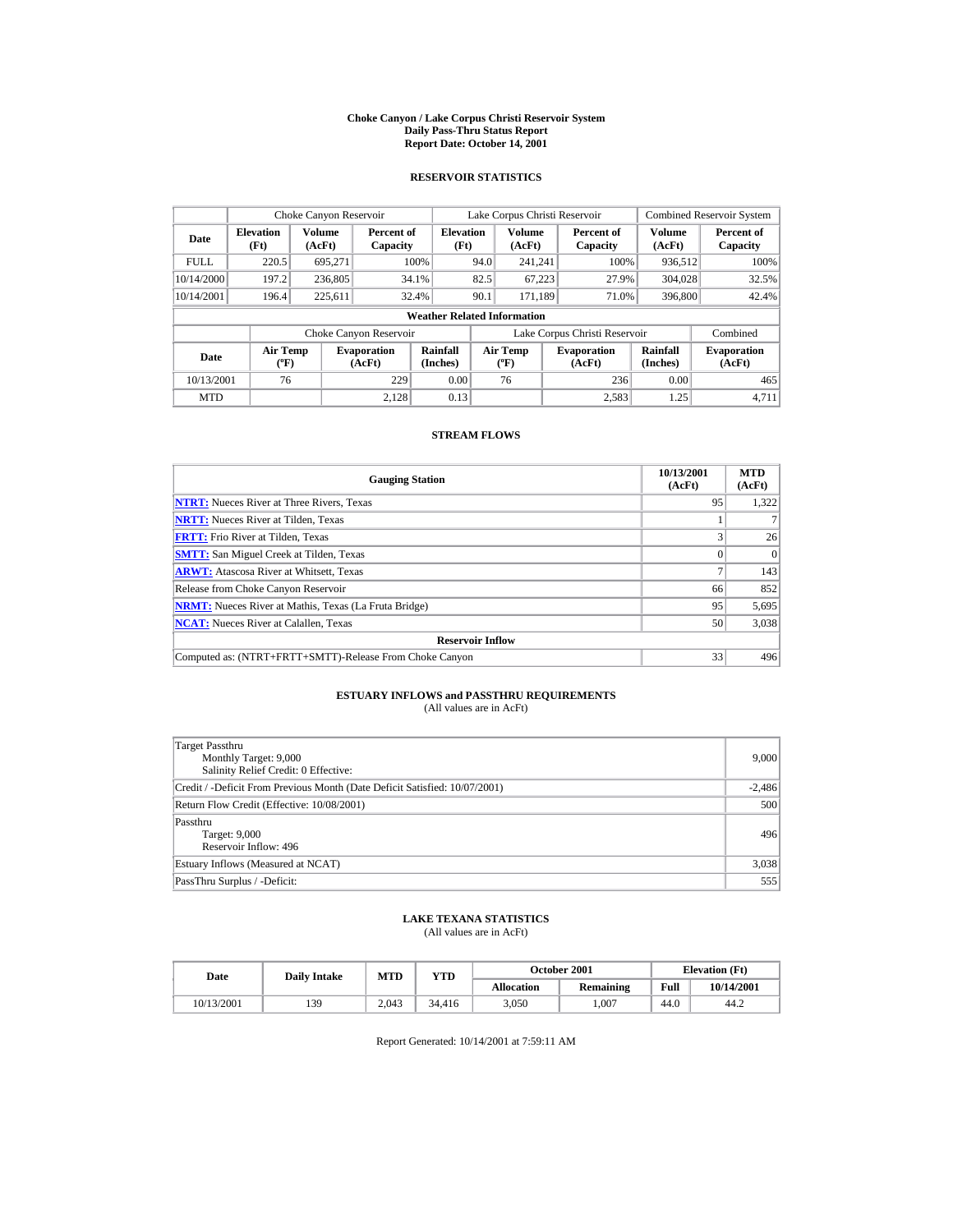#### **Choke Canyon / Lake Corpus Christi Reservoir System Daily Pass-Thru Status Report Report Date: October 15, 2001**

## **RESERVOIR STATISTICS**

|             | Choke Canyon Reservoir             |                  |                              |                          |      | Lake Corpus Christi Reservoir               |  |                               |                             | <b>Combined Reservoir System</b> |  |  |  |
|-------------|------------------------------------|------------------|------------------------------|--------------------------|------|---------------------------------------------|--|-------------------------------|-----------------------------|----------------------------------|--|--|--|
| Date        | <b>Elevation</b><br>(Ft)           | Volume<br>(AcFt) | Percent of<br>Capacity       | <b>Elevation</b><br>(Ft) |      | Volume<br>(AcFt)                            |  | Percent of<br>Capacity        | Volume<br>(AcFt)            | Percent of<br>Capacity           |  |  |  |
| <b>FULL</b> | 220.5                              | 695.271          |                              | 100%                     | 94.0 | 241.241                                     |  | 100%                          | 936,512                     | 100%                             |  |  |  |
| 10/15/2000  | 197.2                              | 236,805          | 34.1%                        |                          | 82.5 | 67,223                                      |  | 27.9%                         | 304,028                     | 32.5%                            |  |  |  |
| 10/15/2001  | 196.3                              | 225.219          | 32.4%                        |                          | 90.1 | 170.515                                     |  | 70.7%                         | 395,734                     | 42.3%                            |  |  |  |
|             | <b>Weather Related Information</b> |                  |                              |                          |      |                                             |  |                               |                             |                                  |  |  |  |
|             |                                    |                  | Choke Canyon Reservoir       |                          |      |                                             |  | Lake Corpus Christi Reservoir |                             | Combined                         |  |  |  |
| Date        | <b>Air Temp</b><br>$(^{\circ}F)$   |                  | <b>Evaporation</b><br>(AcFt) | Rainfall<br>(Inches)     |      | <b>Air Temp</b><br>$({}^{\circ}\mathbf{F})$ |  | <b>Evaporation</b><br>(AcFt)  | <b>Rainfall</b><br>(Inches) | <b>Evaporation</b><br>(AcFt)     |  |  |  |
| 10/14/2001  | 84                                 |                  | 190                          | 0.00                     |      | 81                                          |  | 196                           | 0.00                        | 386                              |  |  |  |
| <b>MTD</b>  |                                    |                  | 2.318                        | 0.13                     |      |                                             |  | 2.779                         | 1.25                        | 5.097                            |  |  |  |

## **STREAM FLOWS**

| <b>Gauging Station</b>                                       | 10/14/2001<br>(AcFt) | <b>MTD</b><br>(AcFt) |
|--------------------------------------------------------------|----------------------|----------------------|
| <b>NTRT:</b> Nueces River at Three Rivers, Texas             | 97                   | 1,419                |
| <b>NRTT:</b> Nueces River at Tilden, Texas                   |                      |                      |
| <b>FRTT:</b> Frio River at Tilden, Texas                     |                      | 30 <sup>1</sup>      |
| <b>SMTT:</b> San Miguel Creek at Tilden, Texas               |                      | $\Omega$             |
| <b>ARWT:</b> Atascosa River at Whitsett, Texas               | 9                    | 151                  |
| Release from Choke Canyon Reservoir                          | 66                   | 917                  |
| <b>NRMT:</b> Nueces River at Mathis, Texas (La Fruta Bridge) | 97                   | 5,792                |
| <b>NCAT:</b> Nueces River at Calallen, Texas                 | 13                   | 3,051                |
| <b>Reservoir Inflow</b>                                      |                      |                      |
| Computed as: (NTRT+FRTT+SMTT)-Release From Choke Canyon      | 35                   | 532                  |

# **ESTUARY INFLOWS and PASSTHRU REQUIREMENTS**<br>(All values are in AcFt)

| Target Passthru<br>Monthly Target: 9,000<br>Salinity Relief Credit: 0 Effective: | 9,000    |
|----------------------------------------------------------------------------------|----------|
| Credit / -Deficit From Previous Month (Date Deficit Satisfied: 10/07/2001)       | $-2,486$ |
| Return Flow Credit (Effective: 10/08/2001)                                       | 500      |
| Passthru<br>Target: 9,000<br>Reservoir Inflow: 532                               | 532      |
| Estuary Inflows (Measured at NCAT)                                               | 3,051    |
| PassThru Surplus / -Deficit:                                                     | 533      |

## **LAKE TEXANA STATISTICS**

(All values are in AcFt)

| Date       | <b>Daily Intake</b> | MTD   | $_{\rm VTD}$ |                   | <b>October 2001</b> |      | <b>Elevation</b> (Ft) |
|------------|---------------------|-------|--------------|-------------------|---------------------|------|-----------------------|
|            |                     |       |              | <b>Allocation</b> | Remaining           | Full | 10/15/2001            |
| 10/14/2001 | 139                 | 2.183 | 34.555       | 3.050             | 867                 | 44.0 | 44.2                  |

Report Generated: 10/15/2001 at 7:47:26 AM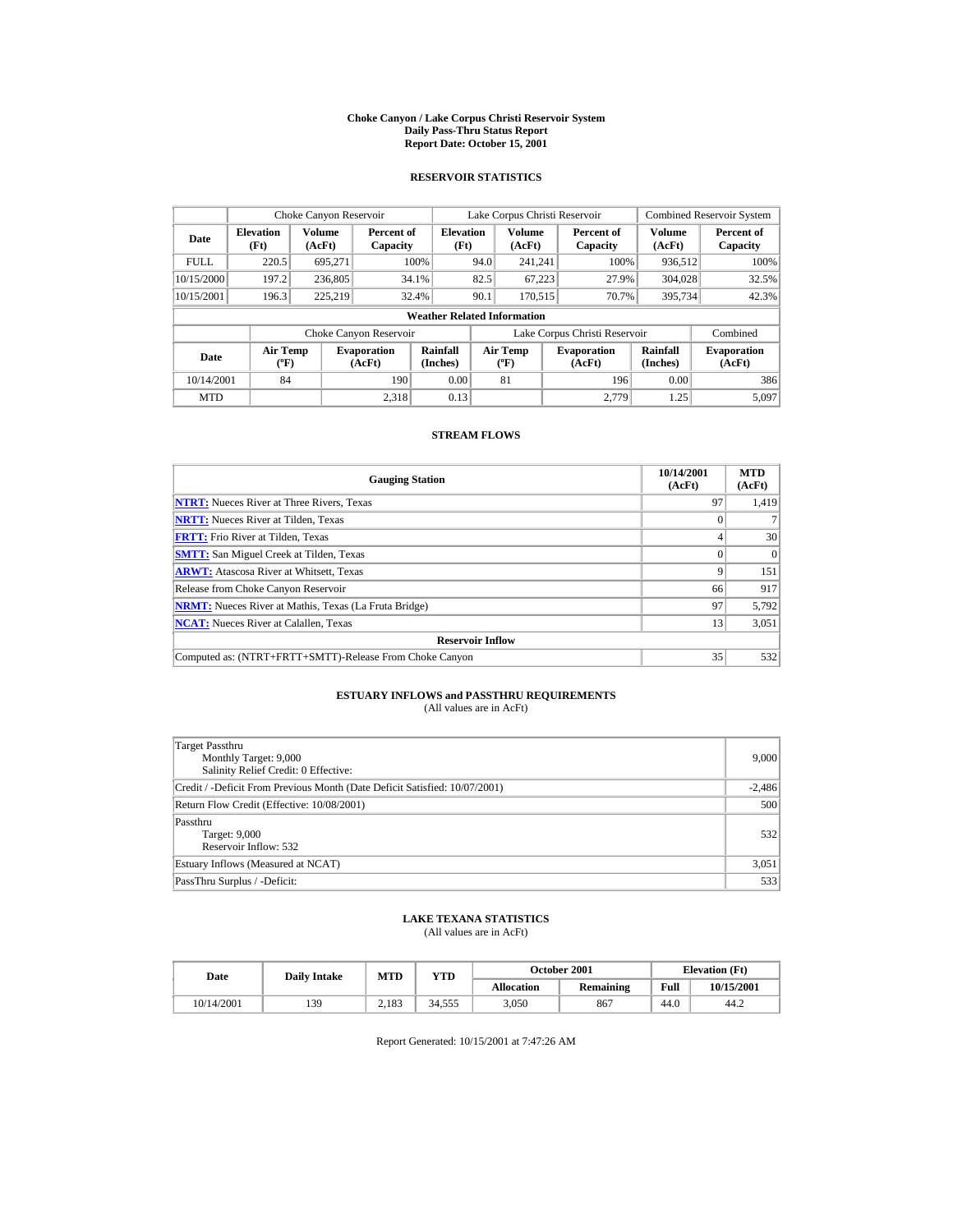#### **Choke Canyon / Lake Corpus Christi Reservoir System Daily Pass-Thru Status Report Report Date: October 16, 2001**

## **RESERVOIR STATISTICS**

|                                          | Choke Canyon Reservoir   |                  |                              |                                    |      | Lake Corpus Christi Reservoir               |                               |                      | <b>Combined Reservoir System</b> |
|------------------------------------------|--------------------------|------------------|------------------------------|------------------------------------|------|---------------------------------------------|-------------------------------|----------------------|----------------------------------|
| Date                                     | <b>Elevation</b><br>(Ft) | Volume<br>(AcFt) | Percent of<br>Capacity       | <b>Elevation</b><br>(Ft)           |      | <b>Volume</b><br>(AcFt)                     | Percent of<br>Capacity        | Volume<br>(AcFt)     | Percent of<br>Capacity           |
| <b>FULL</b>                              | 220.5                    | 695,271          |                              | 100%                               | 94.0 | 241.241                                     | 100%                          | 936,512              | 100%                             |
| 10/16/2000                               | 197.2                    | 236,670          | 34.0%                        |                                    | 82.5 | 67,131                                      | 27.8%                         | 303,801              | 32.4%                            |
| 10/16/2001                               | 196.3                    | 224,565          | 32.3%                        |                                    | 90.1 | 170.347                                     | 70.6%                         | 394,912              | 42.2%                            |
|                                          |                          |                  |                              | <b>Weather Related Information</b> |      |                                             |                               |                      |                                  |
|                                          |                          |                  | Choke Canyon Reservoir       |                                    |      |                                             | Lake Corpus Christi Reservoir |                      | Combined                         |
| <b>Air Temp</b><br>Date<br>$(^{\circ}F)$ |                          |                  | <b>Evaporation</b><br>(AcFt) | <b>Rainfall</b><br>(Inches)        |      | <b>Air Temp</b><br>$({}^{\circ}\mathbf{F})$ | <b>Evaporation</b><br>(AcFt)  | Rainfall<br>(Inches) | <b>Evaporation</b><br>(AcFt)     |
| 10/15/2001                               | 85                       |                  | 213                          | 0.00                               |      | 84                                          | 235                           | 0.00                 | 448                              |
| <b>MTD</b>                               |                          |                  | 2,531                        | 0.13                               |      |                                             | 3.014                         | 1.25                 | 5,545                            |

## **STREAM FLOWS**

| <b>Gauging Station</b>                                       | 10/15/2001<br>(AcFt) | <b>MTD</b><br>(AcFt) |
|--------------------------------------------------------------|----------------------|----------------------|
| <b>NTRT:</b> Nueces River at Three Rivers, Texas             | 95                   | 1,515                |
| <b>NRTT:</b> Nueces River at Tilden, Texas                   |                      |                      |
| <b>FRTT:</b> Frio River at Tilden, Texas                     |                      | 33                   |
| <b>SMTT:</b> San Miguel Creek at Tilden, Texas               |                      | $\Omega$             |
| <b>ARWT:</b> Atascosa River at Whitsett, Texas               | 8                    | 159                  |
| Release from Choke Canyon Reservoir                          | 66                   | 983                  |
| <b>NRMT:</b> Nueces River at Mathis, Texas (La Fruta Bridge) | 220                  | 6,013                |
| <b>NCAT:</b> Nueces River at Calallen, Texas                 |                      | 3,051                |
| <b>Reservoir Inflow</b>                                      |                      |                      |
| Computed as: (NTRT+FRTT+SMTT)-Release From Choke Canyon      | 33                   | 565                  |

# **ESTUARY INFLOWS and PASSTHRU REQUIREMENTS**<br>(All values are in AcFt)

| Target Passthru<br>Monthly Target: 9,000<br>Salinity Relief Credit: 0 Effective: | 9,000    |
|----------------------------------------------------------------------------------|----------|
| Credit / -Deficit From Previous Month (Date Deficit Satisfied: 10/07/2001)       | $-2,486$ |
| Return Flow Credit (Effective: 10/08/2001)                                       | 500      |
| Passthru<br>Target: 9,000<br>Reservoir Inflow: 565                               | 565      |
| Estuary Inflows (Measured at NCAT)                                               | 3,051    |
| PassThru Surplus / -Deficit:                                                     | 500      |

## **LAKE TEXANA STATISTICS**

(All values are in AcFt)

| Date       | <b>Daily Intake</b> | MTD               | YTD    |                   | October 2001     |      | <b>Elevation</b> (Ft) |
|------------|---------------------|-------------------|--------|-------------------|------------------|------|-----------------------|
|            |                     |                   |        | <b>Allocation</b> | <b>Remaining</b> | Full | 10/16/2001            |
| 10/15/2001 | 139                 | າາາາ<br>ے کے قدمت | 34.694 | 3.050             | 728              | 44.0 | 44.3                  |

Report Generated: 10/16/2001 at 7:50:41 AM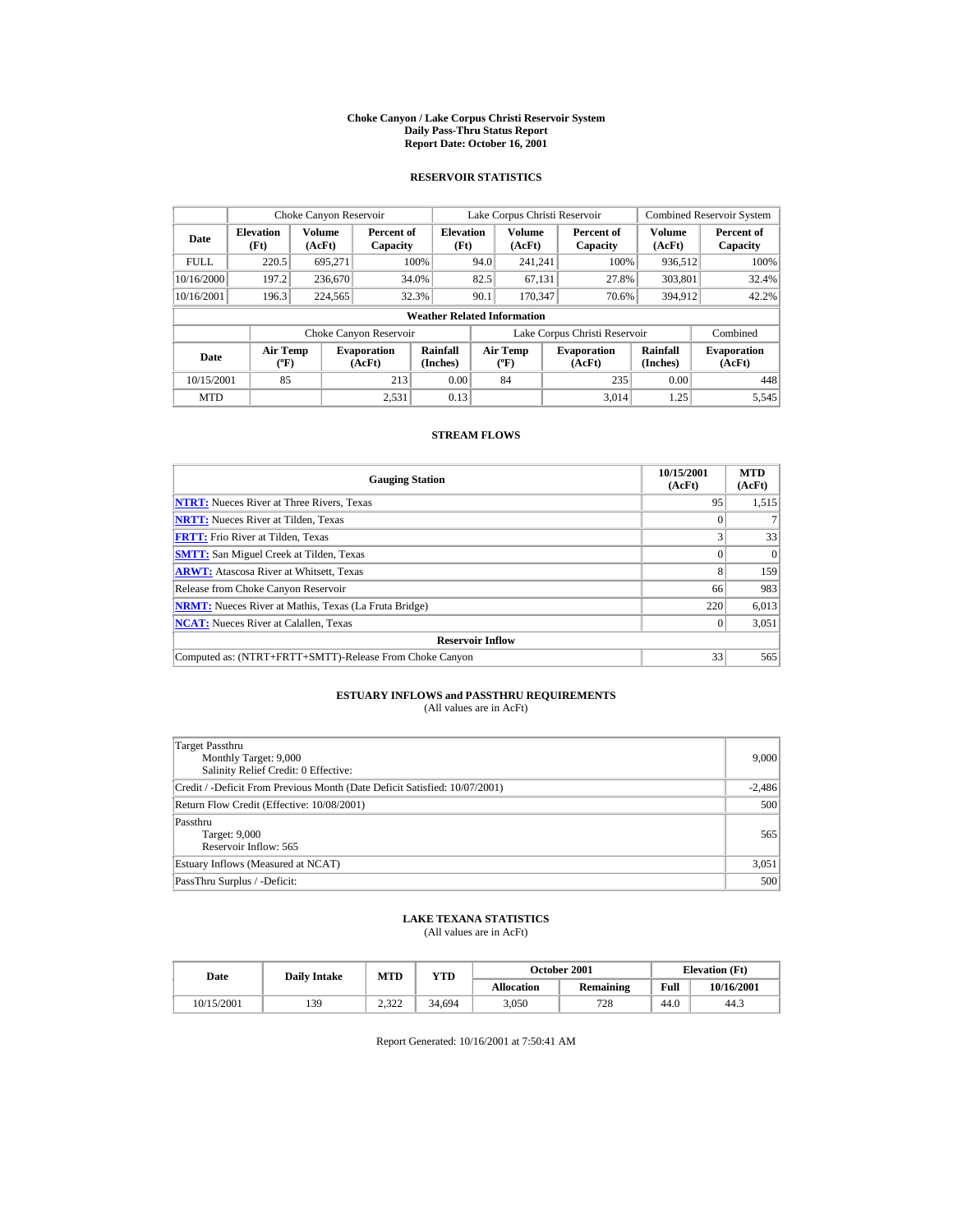#### **Choke Canyon / Lake Corpus Christi Reservoir System Daily Pass-Thru Status Report Report Date: October 17, 2001**

## **RESERVOIR STATISTICS**

|             | Choke Canyon Reservoir                      |                         |                              |                                    |      | Lake Corpus Christi Reservoir        |                               |                         | <b>Combined Reservoir System</b> |
|-------------|---------------------------------------------|-------------------------|------------------------------|------------------------------------|------|--------------------------------------|-------------------------------|-------------------------|----------------------------------|
| Date        | <b>Elevation</b><br>(Ft)                    | <b>Volume</b><br>(AcFt) | Percent of<br>Capacity       | <b>Elevation</b><br>(Ft)           |      | <b>Volume</b><br>(AcFt)              | Percent of<br>Capacity        | <b>Volume</b><br>(AcFt) | Percent of<br>Capacity           |
| <b>FULL</b> | 220.5                                       | 695,271                 |                              | 100%                               | 94.0 | 241.241                              | 100%                          | 936,512                 | 100%                             |
| 10/17/2000  | 197.2                                       | 236,534                 |                              | 34.0%                              | 82.5 | 67.131                               | 27.8%                         | 303,665                 | 32.4%                            |
| 10/17/2001  | 196.2                                       | 224,044                 |                              | 32.2%                              | 90.0 | 169,674                              | 70.3%                         | 393,718                 | 42.0%                            |
|             |                                             |                         |                              | <b>Weather Related Information</b> |      |                                      |                               |                         |                                  |
|             |                                             |                         | Choke Canyon Reservoir       |                                    |      |                                      | Lake Corpus Christi Reservoir |                         | Combined                         |
| Date        | <b>Air Temp</b><br>$({}^{\circ}\mathrm{F})$ |                         | <b>Evaporation</b><br>(AcFt) | Rainfall<br>(Inches)               |      | Air Temp<br>$({}^{\circ}\mathbf{F})$ | <b>Evaporation</b><br>(AcFt)  | Rainfall<br>(Inches)    | <b>Evaporation</b><br>(AcFt)     |
| 10/16/2001  | 71                                          |                         | 190                          | 0.00                               |      | 68                                   | 225                           | 0.00                    | 415                              |
| <b>MTD</b>  |                                             |                         | 2.721                        | 0.13                               |      |                                      | 3.239                         | 1.25                    | 5,960                            |

## **STREAM FLOWS**

| <b>Gauging Station</b>                                       | 10/16/2001<br>(AcFt) | <b>MTD</b><br>(AcFt) |
|--------------------------------------------------------------|----------------------|----------------------|
| <b>NTRT:</b> Nueces River at Three Rivers, Texas             | 97                   | 1,612                |
| <b>NRTT:</b> Nueces River at Tilden, Texas                   |                      |                      |
| <b>FRTT:</b> Frio River at Tilden, Texas                     |                      | 37                   |
| <b>SMTT:</b> San Miguel Creek at Tilden, Texas               | $\Omega$             | $\Omega$             |
| <b>ARWT:</b> Atascosa River at Whitsett, Texas               |                      | 166                  |
| Release from Choke Canyon Reservoir                          | 66                   | 1,048                |
| <b>NRMT:</b> Nueces River at Mathis, Texas (La Fruta Bridge) | 284                  | 6,296                |
| <b>NCAT:</b> Nueces River at Calallen, Texas                 |                      | 3,051                |
| <b>Reservoir Inflow</b>                                      |                      |                      |
| Computed as: (NTRT+FRTT+SMTT)-Release From Choke Canyon      | 35                   | 600                  |

# **ESTUARY INFLOWS and PASSTHRU REQUIREMENTS**<br>(All values are in AcFt)

| Target Passthru<br>Monthly Target: 9,000<br>Salinity Relief Credit: 0 Effective: | 9.000    |
|----------------------------------------------------------------------------------|----------|
| Credit / -Deficit From Previous Month (Date Deficit Satisfied: 10/07/2001)       | $-2,486$ |
| Return Flow Credit (Effective: 10/08/2001)                                       | 500      |
| Passthru<br>Target: 9,000<br>Reservoir Inflow: 600                               | 600      |
| Estuary Inflows (Measured at NCAT)                                               | 3,051    |
| PassThru Surplus / -Deficit:                                                     | 465      |

## **LAKE TEXANA STATISTICS**

(All values are in AcFt)

| Date       | <b>Daily Intake</b> | MTD<br>$_{\rm VTD}$ |        |                   | <b>October 2001</b> | <b>Elevation</b> (Ft) |            |
|------------|---------------------|---------------------|--------|-------------------|---------------------|-----------------------|------------|
|            |                     |                     |        | <b>Allocation</b> | Remaining           | Full                  | 10/17/2001 |
| 10/16/2001 | 139                 | 2.461               | 34.834 | 3.050             | 589                 | 44.0                  | 44.4       |

Report Generated: 10/17/2001 at 7:43:50 AM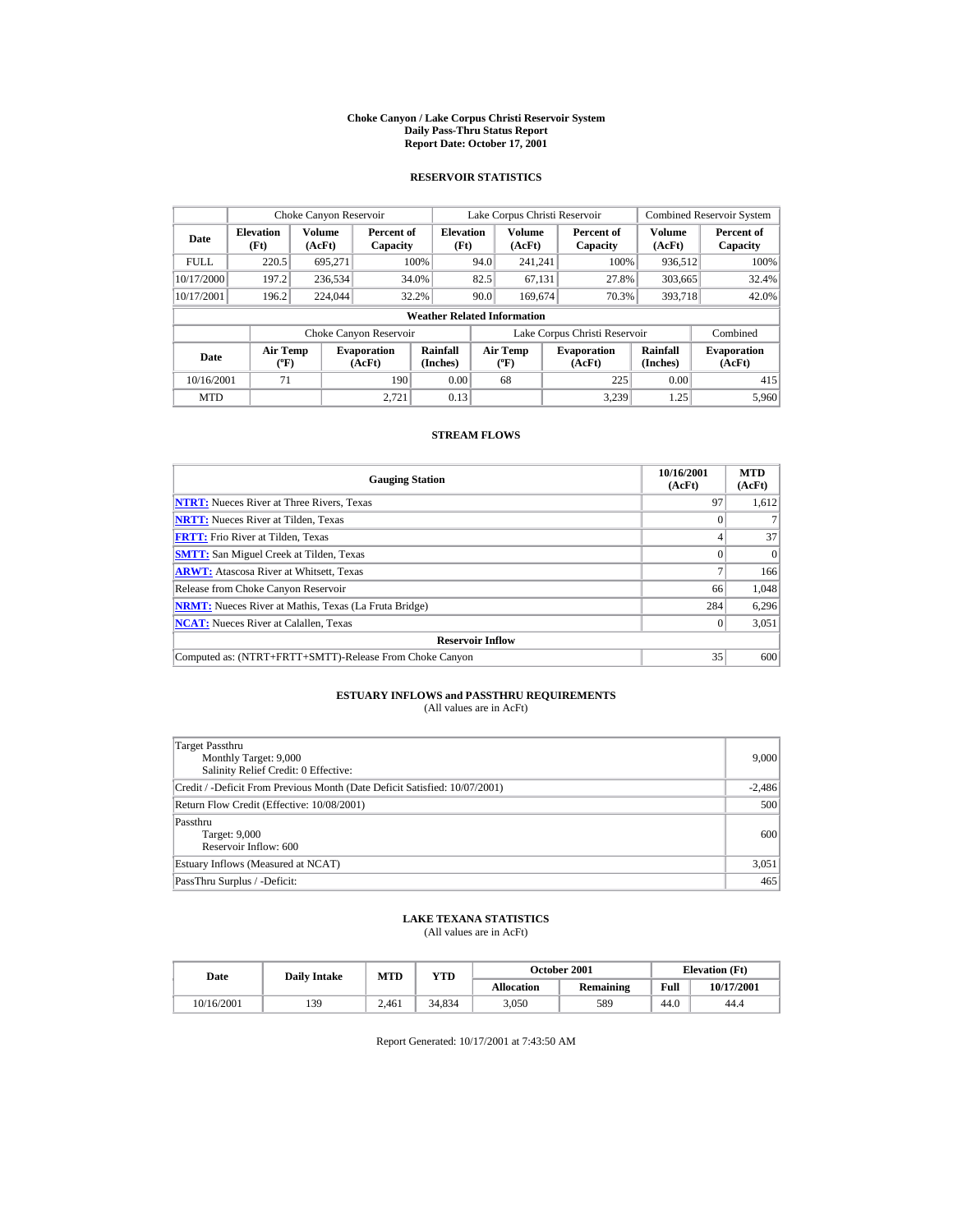#### **Choke Canyon / Lake Corpus Christi Reservoir System Daily Pass-Thru Status Report Report Date: October 18, 2001**

## **RESERVOIR STATISTICS**

|             | Choke Canyon Reservoir                      |                  |                              |                                    |      | Lake Corpus Christi Reservoir    |                               |                             | <b>Combined Reservoir System</b> |
|-------------|---------------------------------------------|------------------|------------------------------|------------------------------------|------|----------------------------------|-------------------------------|-----------------------------|----------------------------------|
| Date        | <b>Elevation</b><br>(Ft)                    | Volume<br>(AcFt) | Percent of<br>Capacity       | <b>Elevation</b><br>(Ft)           |      | Volume<br>(AcFt)                 | Percent of<br>Capacity        | Volume<br>(AcFt)            | Percent of<br>Capacity           |
| <b>FULL</b> | 220.5                                       | 695.271          |                              | 100%                               | 94.0 | 241.241                          | 100%                          | 936,512                     | 100%                             |
| 10/18/2000  | 197.2                                       | 236,399          |                              | 34.0%                              | 82.5 | 67,039                           | 27.8%                         | 303,438                     | 32.4%                            |
| 10/18/2001  | 196.2                                       | 223,783          |                              | 32.2%                              | 90.0 | 168,835                          | 70.0%                         | 392,618                     | 41.9%                            |
|             |                                             |                  |                              | <b>Weather Related Information</b> |      |                                  |                               |                             |                                  |
|             |                                             |                  | Choke Canyon Reservoir       |                                    |      |                                  | Lake Corpus Christi Reservoir |                             | Combined                         |
| Date        | <b>Air Temp</b><br>$({}^{\circ}\mathrm{F})$ |                  | <b>Evaporation</b><br>(AcFt) | Rainfall<br>(Inches)               |      | <b>Air Temp</b><br>$(^{\circ}F)$ | <b>Evaporation</b><br>(AcFt)  | <b>Rainfall</b><br>(Inches) | <b>Evaporation</b><br>(AcFt)     |
| 10/17/2001  | 76                                          |                  | 114                          | 0.00                               |      | 75                               | 195                           | 0.00                        | 309                              |
| <b>MTD</b>  |                                             |                  | 2.835                        | 0.13                               |      |                                  | 3.434                         | 1.25                        | 6.269                            |

## **STREAM FLOWS**

| <b>Gauging Station</b>                                       | 10/17/2001<br>(AcFt) | <b>MTD</b><br>(AcFt) |
|--------------------------------------------------------------|----------------------|----------------------|
| <b>NTRT:</b> Nueces River at Three Rivers, Texas             | 97                   | 1.709                |
| <b>NRTT:</b> Nueces River at Tilden, Texas                   |                      |                      |
| <b>FRTT:</b> Frio River at Tilden, Texas                     |                      | 41                   |
| <b>SMTT:</b> San Miguel Creek at Tilden, Texas               |                      | $\Omega$             |
| <b>ARWT:</b> Atascosa River at Whitsett, Texas               | 13                   | 179                  |
| Release from Choke Canyon Reservoir                          | 66                   | 1,114                |
| <b>NRMT:</b> Nueces River at Mathis, Texas (La Fruta Bridge) | 276                  | 6,572                |
| <b>NCAT:</b> Nueces River at Calallen, Texas                 |                      | 3,051                |
| <b>Reservoir Inflow</b>                                      |                      |                      |
| Computed as: (NTRT+FRTT+SMTT)-Release From Choke Canyon      | 36                   | 636                  |

# **ESTUARY INFLOWS and PASSTHRU REQUIREMENTS**<br>(All values are in AcFt)

| Target Passthru<br>Monthly Target: 9,000<br>Salinity Relief Credit: 0 Effective: | 9,000    |
|----------------------------------------------------------------------------------|----------|
| Credit / -Deficit From Previous Month (Date Deficit Satisfied: 10/07/2001)       | $-2,486$ |
| Return Flow Credit (Effective: 10/08/2001)                                       | 500      |
| Passthru<br>Target: 9,000<br>Reservoir Inflow: 636                               | 636      |
| Estuary Inflows (Measured at NCAT)                                               | 3,051    |
| PassThru Surplus / -Deficit:                                                     | 429      |

## **LAKE TEXANA STATISTICS**

(All values are in AcFt)

| Date       | <b>Daily Intake</b> | MTD   | YTD    |                   | October 2001     |      | <b>Elevation</b> (Ft) |
|------------|---------------------|-------|--------|-------------------|------------------|------|-----------------------|
|            |                     |       |        | <b>Allocation</b> | <b>Remaining</b> | Full | 10/18/2001            |
| 10/17/2001 | 139                 | 2.600 | 34.973 | 3.050             | 450              | 44.0 | 44.3                  |

Report Generated: 10/18/2001 at 8:04:37 AM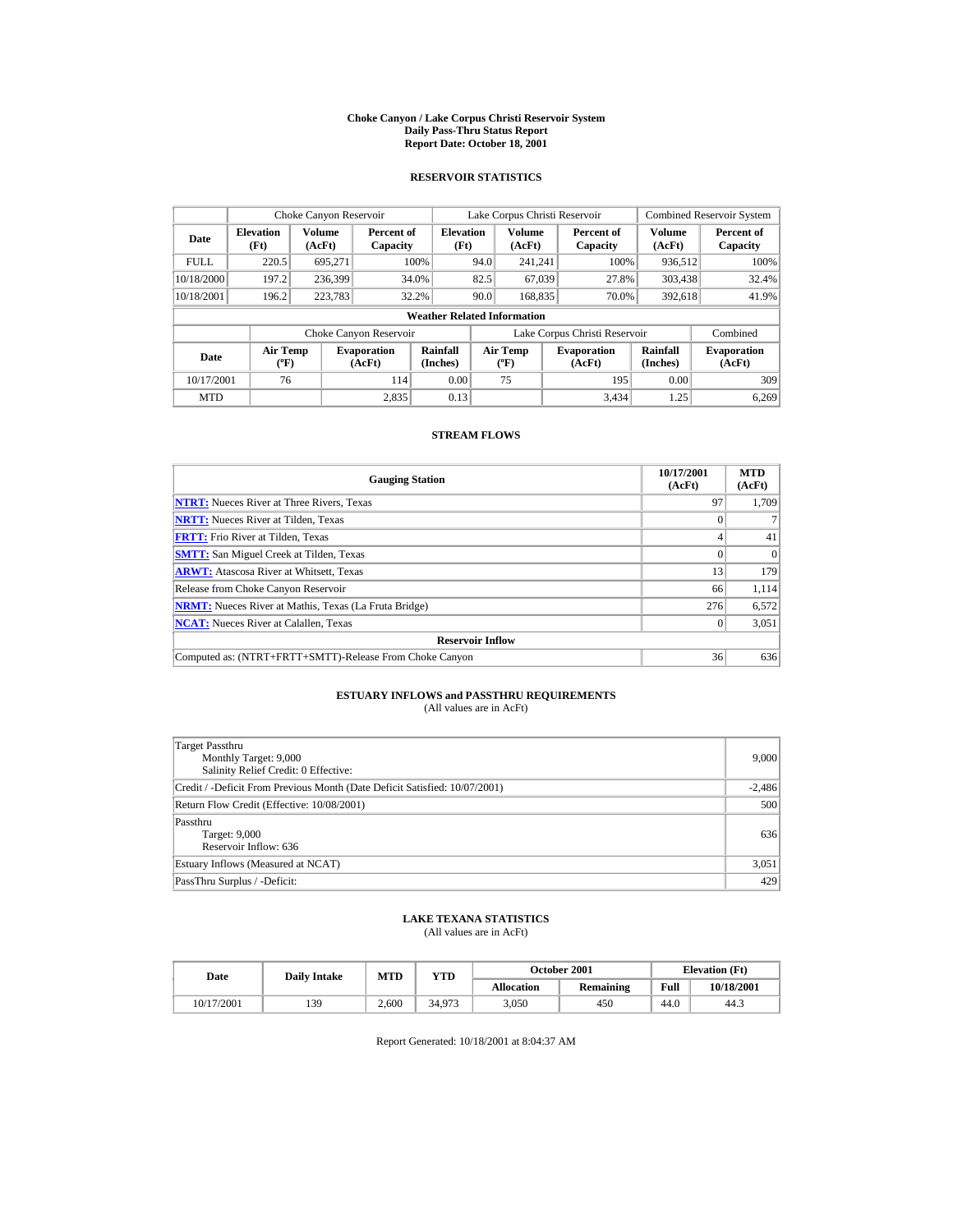#### **Choke Canyon / Lake Corpus Christi Reservoir System Daily Pass-Thru Status Report Report Date: October 19, 2001**

## **RESERVOIR STATISTICS**

| Choke Canyon Reservoir           |                                             |                  |                              |                                    | Lake Corpus Christi Reservoir |                                           |                               | <b>Combined Reservoir System</b> |                              |
|----------------------------------|---------------------------------------------|------------------|------------------------------|------------------------------------|-------------------------------|-------------------------------------------|-------------------------------|----------------------------------|------------------------------|
| <b>Elevation</b><br>Date<br>(Ft) |                                             | Volume<br>(AcFt) | Percent of<br>Capacity       | <b>Elevation</b><br>(Ft)           |                               | Volume<br>(AcFt)                          | Percent of<br>Capacity        | Volume<br>(AcFt)                 | Percent of<br>Capacity       |
| <b>FULL</b>                      | 220.5                                       | 695.271          |                              | 100%                               | 94.0                          | 241.241                                   | 100%                          | 936,512                          | 100%                         |
| 10/19/2000                       | 197.1                                       | 236.128          |                              | 34.0%                              | 82.5                          | 67,039                                    | 27.8%                         | 303.167                          | 32.4%                        |
| 10/19/2001                       | 196.2                                       | 223,523          |                              | 32.1%                              | 90.0                          | 168,332                                   | 69.8%                         | 391,855                          | 41.8%                        |
|                                  |                                             |                  |                              | <b>Weather Related Information</b> |                               |                                           |                               |                                  |                              |
|                                  |                                             |                  | Choke Canyon Reservoir       |                                    |                               |                                           | Lake Corpus Christi Reservoir |                                  | Combined                     |
| Date                             | <b>Air Temp</b><br>$({}^{\circ}\mathrm{F})$ |                  | <b>Evaporation</b><br>(AcFt) | Rainfall<br>(Inches)               |                               | <b>Air Temp</b><br>$({}^{\circ}\text{F})$ | <b>Evaporation</b><br>(AcFt)  | Rainfall<br>(Inches)             | <b>Evaporation</b><br>(AcFt) |
| 10/18/2001                       | 82                                          |                  | 167                          | 0.00                               |                               | 81                                        | 176                           | 0.00                             | 343                          |
| <b>MTD</b>                       |                                             |                  | 3.002                        | 0.13                               |                               |                                           | 3.610                         | 1.25                             | 6.612                        |

## **STREAM FLOWS**

| <b>Gauging Station</b>                                       | 10/18/2001<br>(AcFt) | <b>MTD</b><br>(AcFt) |
|--------------------------------------------------------------|----------------------|----------------------|
| <b>NTRT:</b> Nueces River at Three Rivers, Texas             | 97                   | 1,806                |
| <b>NRTT:</b> Nueces River at Tilden, Texas                   |                      | 8                    |
| <b>FRTT:</b> Frio River at Tilden, Texas                     |                      | 45                   |
| <b>SMTT:</b> San Miguel Creek at Tilden, Texas               |                      | $\Omega$             |
| <b>ARWT:</b> Atascosa River at Whitsett, Texas               | 13                   | 192                  |
| Release from Choke Canyon Reservoir                          | 66                   | 1,179                |
| <b>NRMT:</b> Nueces River at Mathis, Texas (La Fruta Bridge) | 256                  | 6,828                |
| <b>NCAT:</b> Nueces River at Calallen, Texas                 | 11                   | 3,062                |
| <b>Reservoir Inflow</b>                                      |                      |                      |
| Computed as: (NTRT+FRTT+SMTT)-Release From Choke Canyon      | 36                   | 672                  |

# **ESTUARY INFLOWS and PASSTHRU REQUIREMENTS**<br>(All values are in AcFt)

| Target Passthru<br>Monthly Target: 9,000<br>Salinity Relief Credit: 0 Effective: | 9.000    |
|----------------------------------------------------------------------------------|----------|
| Credit / -Deficit From Previous Month (Date Deficit Satisfied: 10/07/2001)       | $-2,486$ |
| Return Flow Credit (Effective: 10/08/2001)                                       | 500      |
| Passthru<br>Target: 9,000<br>Reservoir Inflow: 672                               | 672      |
| Estuary Inflows (Measured at NCAT)                                               | 3,062    |
| PassThru Surplus / -Deficit:                                                     | 404      |

## **LAKE TEXANA STATISTICS**

(All values are in AcFt)

| Date       | <b>Daily Intake</b> |       | <b>October 2001</b><br>MTD<br>YTD |                   |                  |      | <b>Elevation</b> (Ft) |
|------------|---------------------|-------|-----------------------------------|-------------------|------------------|------|-----------------------|
|            |                     |       |                                   | <b>Allocation</b> | <b>Remaining</b> | Full | 10/19/2001            |
| 10/18/2001 | 139                 | 2.740 | 25<br>112                         | 3.050             | 310              | 44.0 | 44.3                  |

Report Generated: 10/19/2001 at 8:55:57 AM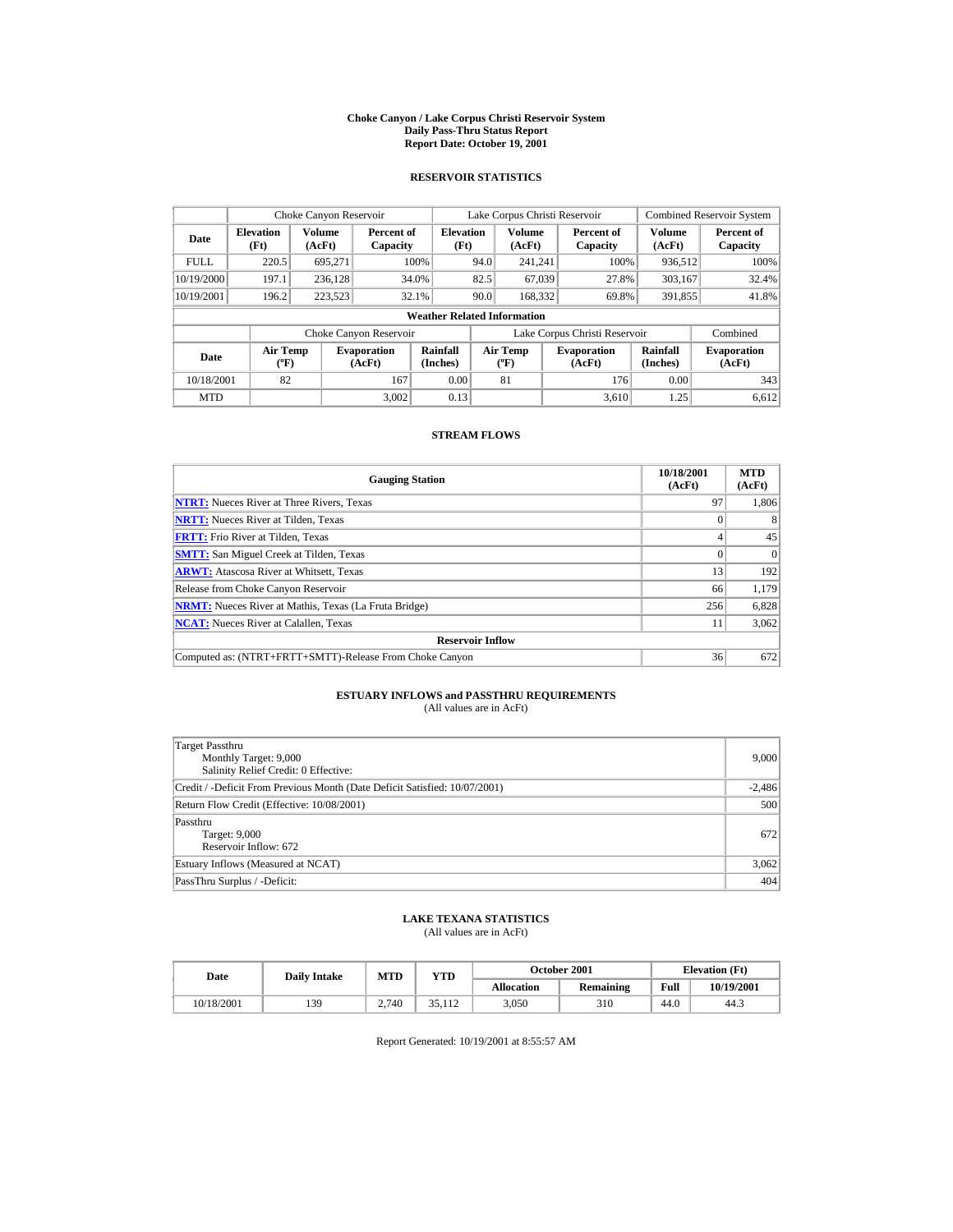#### **Choke Canyon / Lake Corpus Christi Reservoir System Daily Pass-Thru Status Report Report Date: October 20, 2001**

## **RESERVOIR STATISTICS**

|                                            | Choke Canyon Reservoir           |         |                              |                                    |      | Lake Corpus Christi Reservoir    |                               |                             | <b>Combined Reservoir System</b> |
|--------------------------------------------|----------------------------------|---------|------------------------------|------------------------------------|------|----------------------------------|-------------------------------|-----------------------------|----------------------------------|
| <b>Elevation</b><br>Date<br>(Ft)<br>(AcFt) |                                  | Volume  | Percent of<br>Capacity       | <b>Elevation</b><br>(Ft)           |      | Volume<br>(AcFt)                 | Percent of<br>Capacity        | Volume<br>(AcFt)            | Percent of<br>Capacity           |
| <b>FULL</b>                                | 220.5                            | 695.271 |                              | 100%                               | 94.0 | 241.241                          | 100%                          | 936,512                     | 100%                             |
| 10/20/2000                                 | 197.1                            | 236,128 |                              | 34.0%                              | 82.4 | 66,672                           | 27.6%                         | 302,800                     | 32.3%                            |
| 10/20/2001                                 | 196.2                            | 223,133 |                              | 32.1%                              | 89.9 | 167.997                          | 69.6%                         | 391,130                     | 41.8%                            |
|                                            |                                  |         |                              | <b>Weather Related Information</b> |      |                                  |                               |                             |                                  |
|                                            |                                  |         | Choke Canyon Reservoir       |                                    |      |                                  | Lake Corpus Christi Reservoir |                             | Combined                         |
| Date                                       | <b>Air Temp</b><br>$(^{\circ}F)$ |         | <b>Evaporation</b><br>(AcFt) | Rainfall<br>(Inches)               |      | <b>Air Temp</b><br>$(^{\circ}F)$ | <b>Evaporation</b><br>(AcFt)  | <b>Rainfall</b><br>(Inches) | <b>Evaporation</b><br>(AcFt)     |
| 10/19/2001                                 | 85                               |         | 197                          | 0.00                               |      | 84                               | 273                           | 0.00                        | 470                              |
| <b>MTD</b>                                 |                                  |         | 3.199                        | 0.13                               |      |                                  | 3.883                         | 1.25                        | 7.082                            |

## **STREAM FLOWS**

| <b>Gauging Station</b>                                       | 10/19/2001<br>(AcFt) | <b>MTD</b><br>(AcFt) |
|--------------------------------------------------------------|----------------------|----------------------|
| <b>NTRT:</b> Nueces River at Three Rivers, Texas             | 101                  | 1.908                |
| <b>NRTT:</b> Nueces River at Tilden, Texas                   |                      | 8                    |
| <b>FRTT:</b> Frio River at Tilden, Texas                     |                      | 48                   |
| <b>SMTT:</b> San Miguel Creek at Tilden, Texas               |                      | $\Omega$             |
| <b>ARWT:</b> Atascosa River at Whitsett, Texas               | 10                   | 201                  |
| Release from Choke Canyon Reservoir                          | 66                   | 1,245                |
| <b>NRMT:</b> Nueces River at Mathis, Texas (La Fruta Bridge) | 252                  | 7,080                |
| <b>NCAT:</b> Nueces River at Calallen, Texas                 | 15                   | 3,077                |
| <b>Reservoir Inflow</b>                                      |                      |                      |
| Computed as: (NTRT+FRTT+SMTT)-Release From Choke Canyon      | 39                   | 711                  |

# **ESTUARY INFLOWS and PASSTHRU REQUIREMENTS**<br>(All values are in AcFt)

| Target Passthru<br>Monthly Target: 9,000<br>Salinity Relief Credit: 0 Effective: | 9,000    |
|----------------------------------------------------------------------------------|----------|
| Credit / -Deficit From Previous Month (Date Deficit Satisfied: 10/07/2001)       | $-2,486$ |
| Return Flow Credit (Effective: 10/08/2001)                                       | 500      |
| Passthru<br>Target: 9,000<br>Reservoir Inflow: 711                               | 711      |
| Estuary Inflows (Measured at NCAT)                                               | 3,077    |
| PassThru Surplus / -Deficit:                                                     | 379      |

## **LAKE TEXANA STATISTICS**

(All values are in AcFt)

| Date       | <b>Daily Intake</b> | MTD   | October 2001<br>YTD |                   |                        |      | <b>Elevation</b> (Ft) |
|------------|---------------------|-------|---------------------|-------------------|------------------------|------|-----------------------|
|            |                     |       |                     | <b>Allocation</b> | <b>Remaining</b>       | Full | 10/20/2001            |
| 10/19/2001 | 139                 | 2.878 | 35.251              | 3.050             | $.7^{\circ}$<br>$11 -$ | 44.0 | 44.3                  |

Report Generated: 10/20/2001 at 10:36:41 AM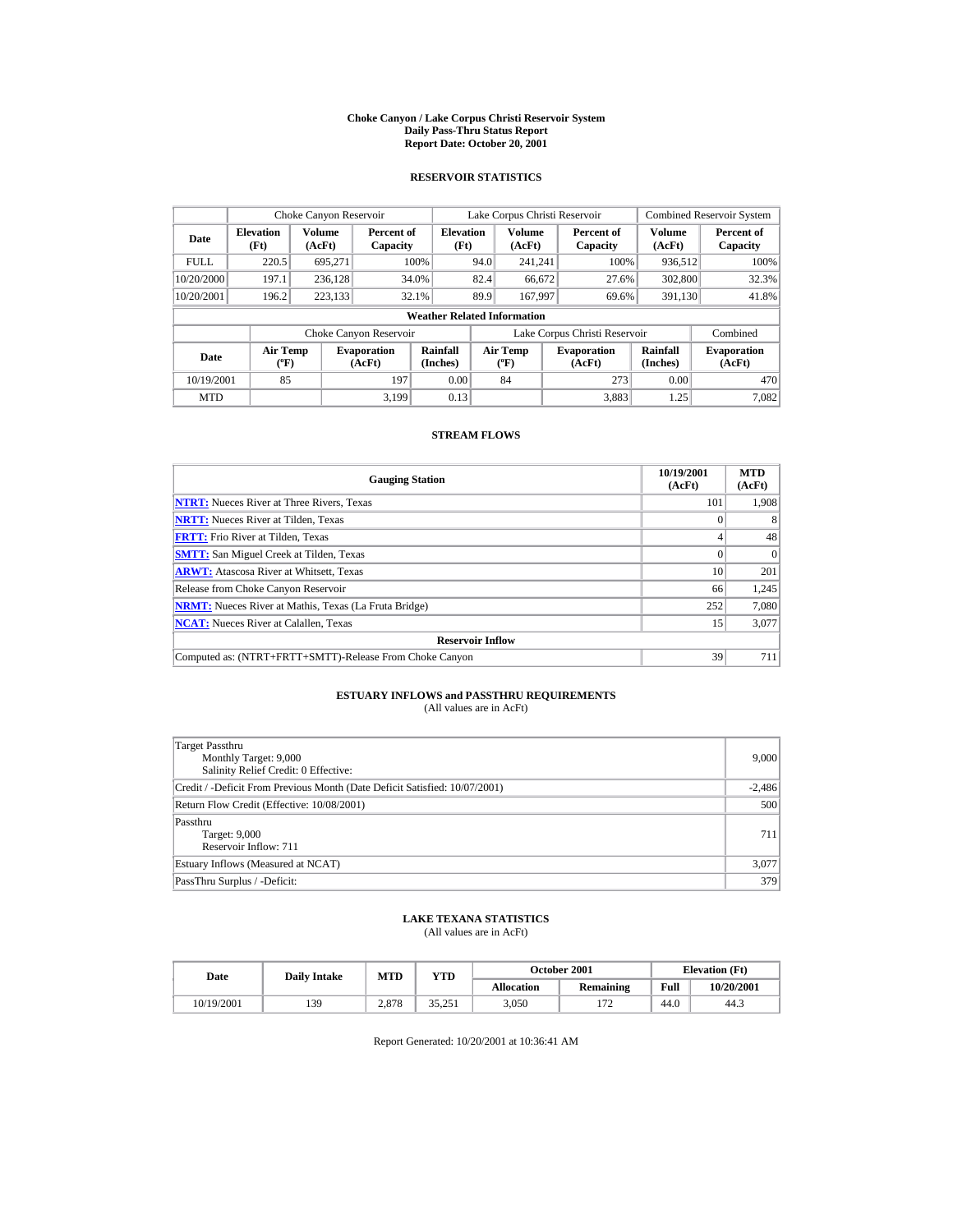#### **Choke Canyon / Lake Corpus Christi Reservoir System Daily Pass-Thru Status Report Report Date: October 21, 2001**

## **RESERVOIR STATISTICS**

|                                            | Choke Canyon Reservoir           |         |                              |                                    |      | Lake Corpus Christi Reservoir               |                               |                             | <b>Combined Reservoir System</b> |
|--------------------------------------------|----------------------------------|---------|------------------------------|------------------------------------|------|---------------------------------------------|-------------------------------|-----------------------------|----------------------------------|
| <b>Elevation</b><br>Date<br>(Ft)<br>(AcFt) |                                  | Volume  | Percent of<br>Capacity       | <b>Elevation</b><br>(Ft)           |      | <b>Volume</b><br>(AcFt)                     | Percent of<br>Capacity        | Volume<br>(AcFt)            | Percent of<br>Capacity           |
| <b>FULL</b>                                | 220.5                            | 695.271 |                              | 100%                               | 94.0 | 241.241                                     | 100%                          | 936,512                     | 100%                             |
| 10/21/2000                                 | 197.1                            | 235,993 |                              | 33.9%                              | 82.4 | 66,489                                      | 27.6%                         | 302,482                     | 32.3%                            |
| 10/21/2001                                 | 196.2                            | 223,133 |                              | 32.1%                              | 89.9 | 167,663                                     | 69.5%                         | 390,796                     | 41.7%                            |
|                                            |                                  |         |                              | <b>Weather Related Information</b> |      |                                             |                               |                             |                                  |
|                                            |                                  |         | Choke Canyon Reservoir       |                                    |      |                                             | Lake Corpus Christi Reservoir |                             | Combined                         |
| Date                                       | <b>Air Temp</b><br>$(^{\circ}F)$ |         | <b>Evaporation</b><br>(AcFt) | Rainfall<br>(Inches)               |      | <b>Air Temp</b><br>$({}^{\circ}\mathbf{F})$ | <b>Evaporation</b><br>(AcFt)  | <b>Rainfall</b><br>(Inches) | <b>Evaporation</b><br>(AcFt)     |
| 10/20/2001                                 | 84                               |         | 174                          | 0.00                               |      | 83                                          | 214                           | 0.00                        | 388                              |
| <b>MTD</b>                                 |                                  |         | 3.373                        | 0.13                               |      |                                             | 4.097                         | 1.25                        | 7.470                            |

## **STREAM FLOWS**

| <b>Gauging Station</b>                                       | 10/20/2001<br>(AcFt) | <b>MTD</b><br>(AcFt) |
|--------------------------------------------------------------|----------------------|----------------------|
| <b>NTRT:</b> Nueces River at Three Rivers, Texas             | 99                   | 2,007                |
| <b>NRTT:</b> Nueces River at Tilden, Texas                   |                      |                      |
| <b>FRTT:</b> Frio River at Tilden, Texas                     | ◠                    | 51                   |
| <b>SMTT:</b> San Miguel Creek at Tilden, Texas               |                      | $\Omega$             |
| <b>ARWT:</b> Atascosa River at Whitsett, Texas               | 8                    | 209                  |
| Release from Choke Canyon Reservoir                          | 66                   | 1,310                |
| <b>NRMT:</b> Nueces River at Mathis, Texas (La Fruta Bridge) | 222                  | 7,303                |
| <b>NCAT:</b> Nueces River at Calallen, Texas                 |                      | 3,082                |
| <b>Reservoir Inflow</b>                                      |                      |                      |
| Computed as: (NTRT+FRTT+SMTT)-Release From Choke Canyon      | 37                   | 748                  |

# **ESTUARY INFLOWS and PASSTHRU REQUIREMENTS**<br>(All values are in AcFt)

| Target Passthru<br>Monthly Target: 9,000<br>Salinity Relief Credit: 0 Effective: | 9,000    |
|----------------------------------------------------------------------------------|----------|
| Credit / -Deficit From Previous Month (Date Deficit Satisfied: 10/07/2001)       | $-2,486$ |
| Return Flow Credit (Effective: 10/08/2001)                                       | 500      |
| Passthru<br>Target: 9,000<br>Reservoir Inflow: 748                               | 748      |
| Estuary Inflows (Measured at NCAT)                                               | 3,082    |
| PassThru Surplus / -Deficit:                                                     | 347      |

## **LAKE TEXANA STATISTICS**

(All values are in AcFt)

| Date       | <b>Daily Intake</b> | MTD   | YTD    |                   | October 2001     |      | <b>Elevation</b> (Ft) |
|------------|---------------------|-------|--------|-------------------|------------------|------|-----------------------|
|            |                     |       |        | <b>Allocation</b> | <b>Remaining</b> | Full | 10/21/2001            |
| 10/20/2001 | 139                 | 3.017 | 35.390 | 3.050             | ب ہے             | 44.0 | 44.3                  |

Report Generated: 10/21/2001 at 7:55:19 AM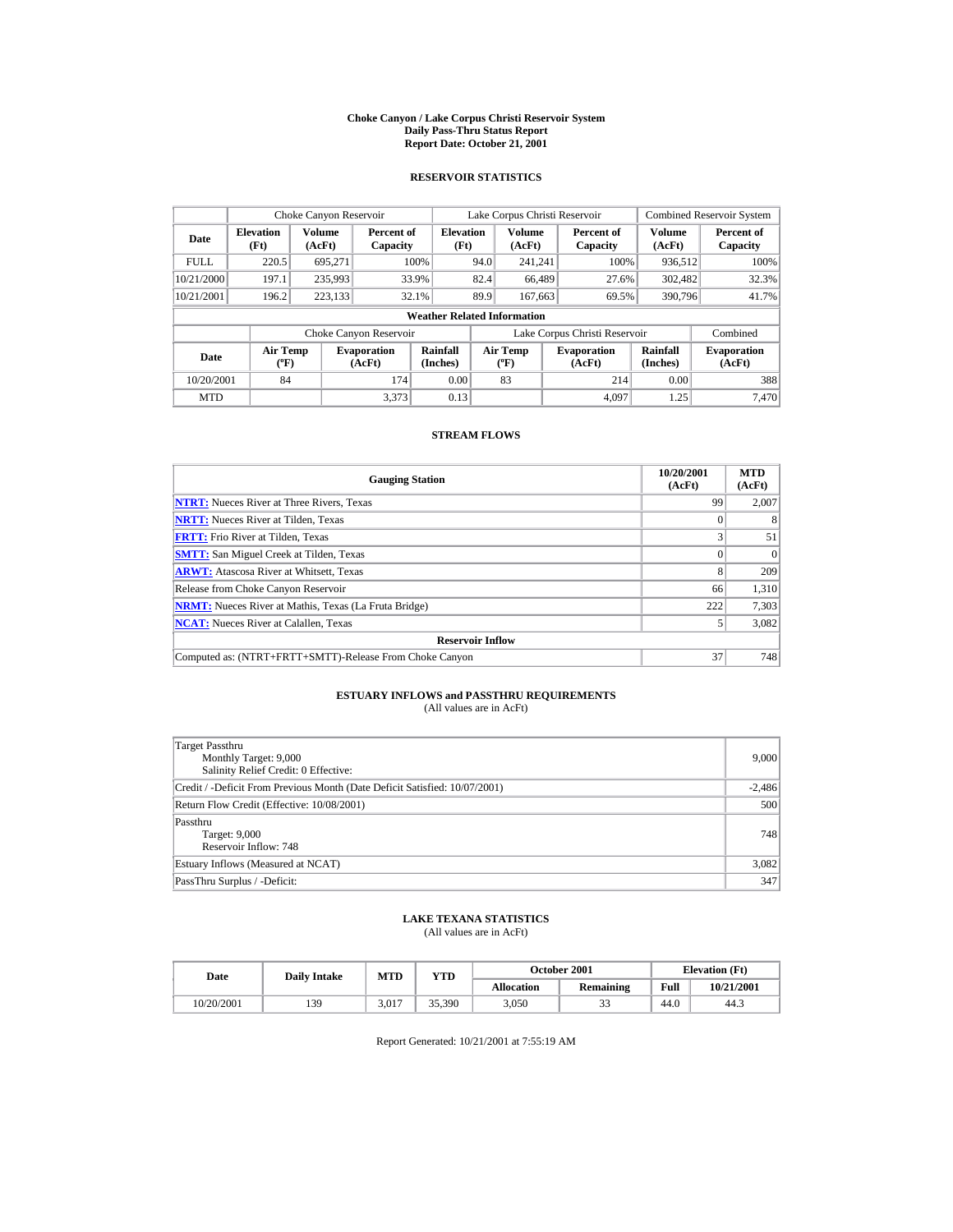#### **Choke Canyon / Lake Corpus Christi Reservoir System Daily Pass-Thru Status Report Report Date: October 22, 2001**

## **RESERVOIR STATISTICS**

|             | Choke Canyon Reservoir                      |                  |                              |                          |      | Lake Corpus Christi Reservoir            |  |                               |                      | <b>Combined Reservoir System</b> |  |  |
|-------------|---------------------------------------------|------------------|------------------------------|--------------------------|------|------------------------------------------|--|-------------------------------|----------------------|----------------------------------|--|--|
| Date        | <b>Elevation</b><br>(Ft)                    | Volume<br>(AcFt) | Percent of<br>Capacity       | <b>Elevation</b><br>(Ft) |      | <b>Volume</b><br>(AcFt)                  |  | Percent of<br>Capacity        | Volume<br>(AcFt)     | Percent of<br>Capacity           |  |  |
| <b>FULL</b> | 220.5                                       | 695.271          |                              | 100%                     | 94.0 | 241.241                                  |  | 100%                          | 936.512              | 100%                             |  |  |
| 10/22/2000  | 197.1                                       | 235,858          |                              | 33.9%                    | 82.4 | 66,125                                   |  | 27.4%                         | 301,983              | 32.2%                            |  |  |
| 10/22/2001  | 196.2                                       | 223,003          |                              | 32.1%                    | 89.9 | 167,329                                  |  | 69.4%                         | 390,332              | 41.7%                            |  |  |
|             | <b>Weather Related Information</b>          |                  |                              |                          |      |                                          |  |                               |                      |                                  |  |  |
|             |                                             |                  | Choke Canyon Reservoir       |                          |      |                                          |  | Lake Corpus Christi Reservoir |                      | Combined                         |  |  |
| Date        | <b>Air Temp</b><br>$({}^{\circ}\mathrm{F})$ |                  | <b>Evaporation</b><br>(AcFt) | Rainfall<br>(Inches)     |      | <b>Air Temp</b><br>$({}^{\circ}{\rm F})$ |  | <b>Evaporation</b><br>(AcFt)  | Rainfall<br>(Inches) | <b>Evaporation</b><br>(AcFt)     |  |  |
| 10/21/2001  | 86                                          |                  | 129                          | 0.00                     |      | 85                                       |  | 165                           | 0.00                 | 294                              |  |  |
| <b>MTD</b>  |                                             |                  | 3.502                        | 0.13                     |      |                                          |  | 4.262                         | 1.25                 | 7.764                            |  |  |

## **STREAM FLOWS**

| <b>Gauging Station</b>                                       | 10/21/2001<br>(AcFt) | <b>MTD</b><br>(AcFt) |
|--------------------------------------------------------------|----------------------|----------------------|
| <b>NTRT:</b> Nueces River at Three Rivers, Texas             | 97                   | 2,104                |
| <b>NRTT:</b> Nueces River at Tilden, Texas                   |                      | 8                    |
| <b>FRTT:</b> Frio River at Tilden, Texas                     |                      | 54                   |
| <b>SMTT:</b> San Miguel Creek at Tilden, Texas               |                      | $\Omega$             |
| <b>ARWT:</b> Atascosa River at Whitsett, Texas               |                      | 216                  |
| Release from Choke Canyon Reservoir                          | 66                   | 1,376                |
| <b>NRMT:</b> Nueces River at Mathis, Texas (La Fruta Bridge) | 191                  | 7,493                |
| <b>NCAT:</b> Nueces River at Calallen, Texas                 | 22                   | 3,103                |
| <b>Reservoir Inflow</b>                                      |                      |                      |
| Computed as: (NTRT+FRTT+SMTT)-Release From Choke Canyon      | 34                   | 782                  |

# **ESTUARY INFLOWS and PASSTHRU REQUIREMENTS**<br>(All values are in AcFt)

| Target Passthru<br>Monthly Target: 9,000<br>Salinity Relief Credit: 0 Effective: | 9,000    |
|----------------------------------------------------------------------------------|----------|
| Credit / -Deficit From Previous Month (Date Deficit Satisfied: 10/07/2001)       | $-2,486$ |
| Return Flow Credit (Effective: 10/08/2001)                                       | 500      |
| Passthru<br>Target: 9,000<br>Reservoir Inflow: 782                               | 782      |
| Estuary Inflows (Measured at NCAT)                                               | 3,103    |
| PassThru Surplus / -Deficit:                                                     | 335      |

## **LAKE TEXANA STATISTICS**

(All values are in AcFt)

| Date       | <b>Daily Intake</b> | MTD   | $_{\rm VTD}$ |                   | <b>October 2001</b> |      | <b>Elevation</b> (Ft) |
|------------|---------------------|-------|--------------|-------------------|---------------------|------|-----------------------|
|            |                     |       |              | <b>Allocation</b> | Remaining           | Full | 10/22/2001            |
| 10/21/2001 | 138                 | 3.156 | 35.528       | 3.050             | $-106$              | 44.0 | 44.3                  |

Report Generated: 10/22/2001 at 8:09:26 AM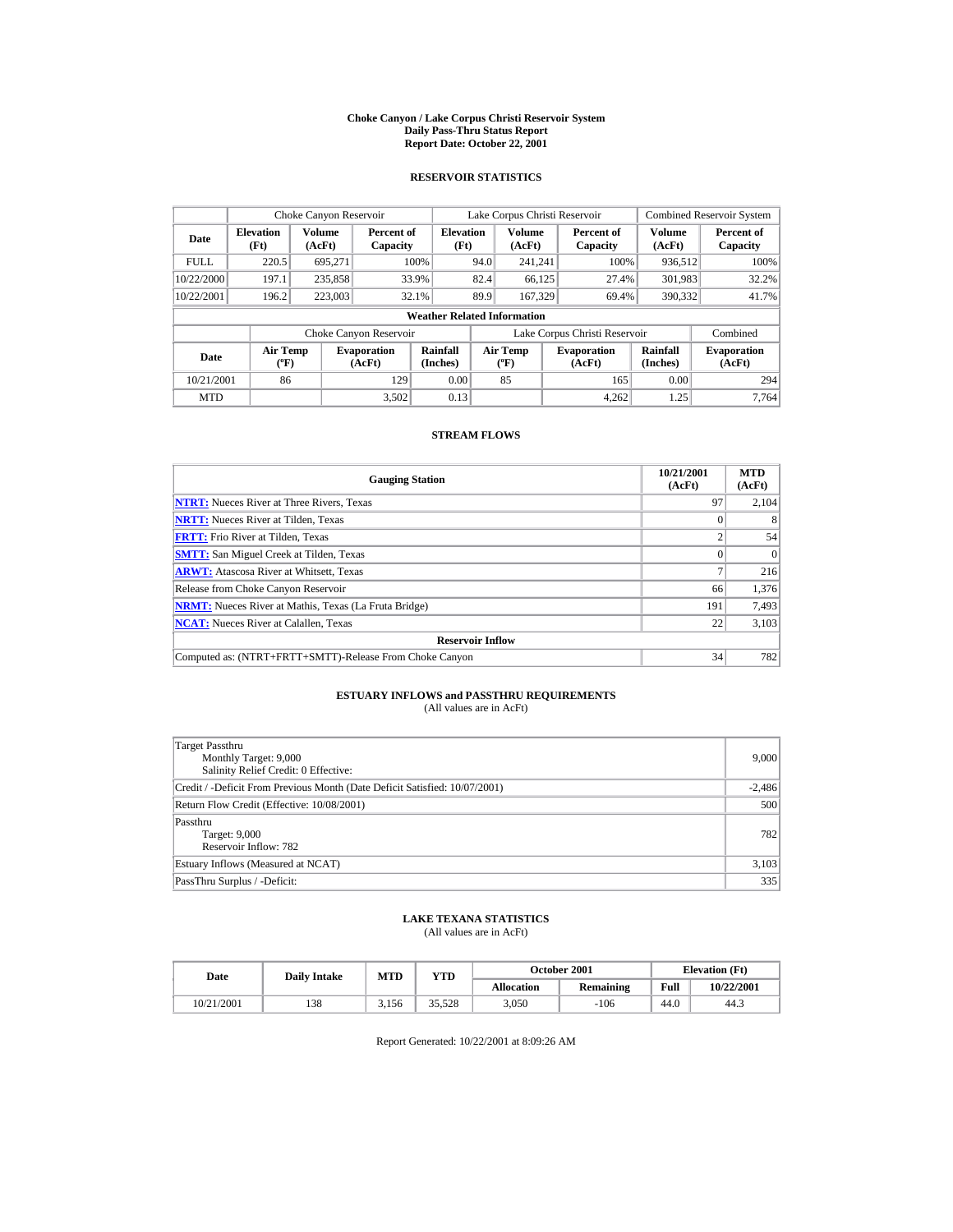#### **Choke Canyon / Lake Corpus Christi Reservoir System Daily Pass-Thru Status Report Report Date: October 23, 2001**

## **RESERVOIR STATISTICS**

|             | Choke Canyon Reservoir                       |         |                              |                          |      | Lake Corpus Christi Reservoir               |  |                               |                             | <b>Combined Reservoir System</b> |  |  |
|-------------|----------------------------------------------|---------|------------------------------|--------------------------|------|---------------------------------------------|--|-------------------------------|-----------------------------|----------------------------------|--|--|
| Date        | Volume<br><b>Elevation</b><br>(Ft)<br>(AcFt) |         | Percent of<br>Capacity       | <b>Elevation</b><br>(Ft) |      | Volume<br>(AcFt)                            |  | Percent of<br>Capacity        | Volume<br>(AcFt)            | Percent of<br>Capacity           |  |  |
| <b>FULL</b> | 220.5                                        | 695.271 |                              | 100%                     | 94.0 | 241.241                                     |  | 100%                          | 936,512                     | 100%                             |  |  |
| 10/23/2000  | 197.2                                        | 236,670 |                              | 34.0%                    | 82.4 | 66.216                                      |  | 27.4%                         | 302,886                     | 32.3%                            |  |  |
| 10/23/2001  | 196.1                                        | 222,873 |                              | 32.1%                    | 89.9 | 166,661                                     |  | 69.1%                         | 389,534                     | 41.6%                            |  |  |
|             | <b>Weather Related Information</b>           |         |                              |                          |      |                                             |  |                               |                             |                                  |  |  |
|             |                                              |         | Choke Canyon Reservoir       |                          |      |                                             |  | Lake Corpus Christi Reservoir |                             | Combined                         |  |  |
| Date        | <b>Air Temp</b><br>$(^{\circ}F)$             |         | <b>Evaporation</b><br>(AcFt) | Rainfall<br>(Inches)     |      | <b>Air Temp</b><br>$({}^{\circ}\mathbf{F})$ |  | <b>Evaporation</b><br>(AcFt)  | <b>Rainfall</b><br>(Inches) | <b>Evaporation</b><br>(AcFt)     |  |  |
| 10/22/2001  | 89                                           |         | 174                          | 0.00                     |      | 90                                          |  | 204                           | 0.00                        | 378                              |  |  |
| <b>MTD</b>  |                                              |         | 3.676                        | 0.13                     |      |                                             |  | 4.466                         | 1.25                        | 8.142                            |  |  |

## **STREAM FLOWS**

| <b>Gauging Station</b>                                       | 10/22/2001<br>(AcFt) | <b>MTD</b><br>(AcFt) |
|--------------------------------------------------------------|----------------------|----------------------|
| <b>NTRT:</b> Nueces River at Three Rivers, Texas             | 95                   | 2,199                |
| <b>NRTT:</b> Nueces River at Tilden, Texas                   |                      | 8                    |
| <b>FRTT:</b> Frio River at Tilden. Texas                     |                      | 56                   |
| <b>SMTT:</b> San Miguel Creek at Tilden, Texas               |                      | $\Omega$             |
| <b>ARWT:</b> Atascosa River at Whitsett, Texas               | 6                    | 222                  |
| Release from Choke Canyon Reservoir                          | 66                   | 1,441                |
| <b>NRMT:</b> Nueces River at Mathis, Texas (La Fruta Bridge) | 179                  | 7,672                |
| <b>NCAT:</b> Nueces River at Calallen, Texas                 | 24                   | 3,127                |
| <b>Reservoir Inflow</b>                                      |                      |                      |
| Computed as: (NTRT+FRTT+SMTT)-Release From Choke Canyon      | 31                   | 814                  |

# **ESTUARY INFLOWS and PASSTHRU REQUIREMENTS**<br>(All values are in AcFt)

| Target Passthru<br>Monthly Target: 9,000<br>Salinity Relief Credit: 0 Effective: | 9,000    |
|----------------------------------------------------------------------------------|----------|
| Credit / -Deficit From Previous Month (Date Deficit Satisfied: 10/07/2001)       | $-2,486$ |
| Return Flow Credit (Effective: 10/08/2001)                                       | 500      |
| Passthru<br>Target: 9,000<br>Reservoir Inflow: 814                               | 814      |
| Estuary Inflows (Measured at NCAT)                                               | 3,127    |
| PassThru Surplus / -Deficit:                                                     | 327      |

## **LAKE TEXANA STATISTICS**

(All values are in AcFt)

| Date       | <b>Daily Intake</b> | MTD<br>$_{\rm VTD}$ |        |                   | <b>October 2001</b> | <b>Elevation</b> (Ft) |            |
|------------|---------------------|---------------------|--------|-------------------|---------------------|-----------------------|------------|
|            |                     |                     |        | <b>Allocation</b> | Remaining           | Full                  | 10/23/2001 |
| 10/22/2001 | 139                 | 3.294               | 35.667 | 3.050             | $-244$              | 44.0                  | 44.3       |

Report Generated: 10/23/2001 at 8:17:09 AM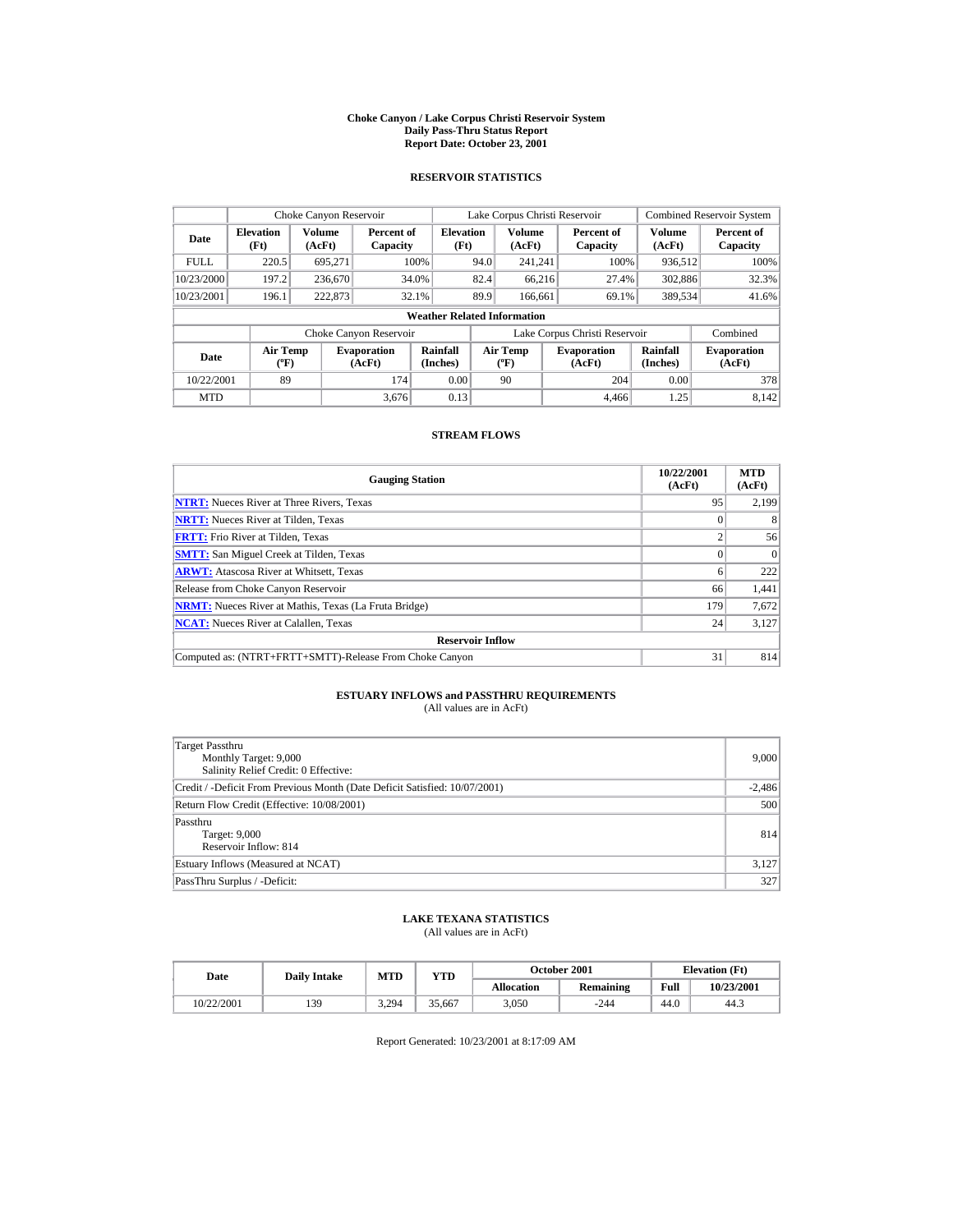#### **Choke Canyon / Lake Corpus Christi Reservoir System Daily Pass-Thru Status Report Report Date: October 24, 2001**

## **RESERVOIR STATISTICS**

|                                                      | Choke Canyon Reservoir             |                        |                              |                      |                  | Lake Corpus Christi Reservoir               |                        |                               |                             | <b>Combined Reservoir System</b> |  |  |
|------------------------------------------------------|------------------------------------|------------------------|------------------------------|----------------------|------------------|---------------------------------------------|------------------------|-------------------------------|-----------------------------|----------------------------------|--|--|
| Volume<br><b>Elevation</b><br>Date<br>(Ft)<br>(AcFt) |                                    | Percent of<br>Capacity | <b>Elevation</b><br>(Ft)     |                      | Volume<br>(AcFt) |                                             | Percent of<br>Capacity | Volume<br>(AcFt)              | Percent of<br>Capacity      |                                  |  |  |
| <b>FULL</b>                                          | 220.5                              | 695.271                |                              | 100%                 | 94.0             | 241.241                                     |                        | 100%                          | 936,512                     | 100%                             |  |  |
| 10/24/2000                                           | 197.2                              | 237.484                |                              | 34.2%                | 82.4             | 66.216                                      |                        | 27.4%                         | 303,700                     | 32.4%                            |  |  |
| 10/24/2001                                           | 196.1                              | 222,614                |                              | 32.0%                | 89.9             | 166,828                                     |                        | 69.2%                         | 389,442                     | 41.6%                            |  |  |
|                                                      | <b>Weather Related Information</b> |                        |                              |                      |                  |                                             |                        |                               |                             |                                  |  |  |
|                                                      |                                    |                        | Choke Canyon Reservoir       |                      |                  |                                             |                        | Lake Corpus Christi Reservoir |                             | Combined                         |  |  |
| Date                                                 | <b>Air Temp</b><br>$(^{\circ}F)$   |                        | <b>Evaporation</b><br>(AcFt) | Rainfall<br>(Inches) |                  | <b>Air Temp</b><br>$({}^{\circ}\mathbf{F})$ |                        | <b>Evaporation</b><br>(AcFt)  | <b>Rainfall</b><br>(Inches) | <b>Evaporation</b><br>(AcFt)     |  |  |
| 10/23/2001                                           |                                    | 219<br>91              |                              | 0.00                 |                  | 91                                          |                        | 301                           | 0.00                        | 520                              |  |  |
| <b>MTD</b>                                           |                                    |                        | 3.895                        | 0.13                 |                  |                                             |                        | 4.767                         | 1.25                        | 8.662                            |  |  |

## **STREAM FLOWS**

| <b>Gauging Station</b>                                       | 10/23/2001<br>(AcFt) | <b>MTD</b><br>(AcFt) |
|--------------------------------------------------------------|----------------------|----------------------|
| <b>NTRT:</b> Nueces River at Three Rivers, Texas             | 95                   | 2,295                |
| <b>NRTT:</b> Nueces River at Tilden, Texas                   |                      | 8                    |
| <b>FRTT:</b> Frio River at Tilden, Texas                     |                      | 57                   |
| <b>SMTT:</b> San Miguel Creek at Tilden, Texas               |                      | $\Omega$             |
| <b>ARWT:</b> Atascosa River at Whitsett, Texas               |                      | 227                  |
| Release from Choke Canyon Reservoir                          | 66                   | 1,507                |
| <b>NRMT:</b> Nueces River at Mathis, Texas (La Fruta Bridge) | 165                  | 7,837                |
| <b>NCAT:</b> Nueces River at Calallen, Texas                 |                      | 3,134                |
| <b>Reservoir Inflow</b>                                      |                      |                      |
| Computed as: (NTRT+FRTT+SMTT)-Release From Choke Canyon      | 31                   | 845                  |

# **ESTUARY INFLOWS and PASSTHRU REQUIREMENTS**<br>(All values are in AcFt)

| Target Passthru<br>Monthly Target: 9,000<br>Salinity Relief Credit: 0 Effective: | 9.000    |
|----------------------------------------------------------------------------------|----------|
| Credit / -Deficit From Previous Month (Date Deficit Satisfied: 10/07/2001)       | $-2,486$ |
| Return Flow Credit (Effective: 10/08/2001)                                       | 500      |
| Passthru<br>Target: 9,000<br>Reservoir Inflow: 845                               | 845      |
| Estuary Inflows (Measured at NCAT)                                               | 3,134    |
| PassThru Surplus / -Deficit:                                                     | 303      |

## **LAKE TEXANA STATISTICS**

(All values are in AcFt)

| Date       | <b>Daily Intake</b> | MTD   | YTD    |                   | October 2001     | <b>Elevation</b> (Ft) |            |
|------------|---------------------|-------|--------|-------------------|------------------|-----------------------|------------|
|            |                     |       |        | <b>Allocation</b> | <b>Remaining</b> | Full                  | 10/24/2001 |
| 10/23/2001 | 139                 | 3,433 | 35,806 | 3.050             | $-383$           | 44.0                  | 44.3       |

Report Generated: 10/24/2001 at 8:10:33 AM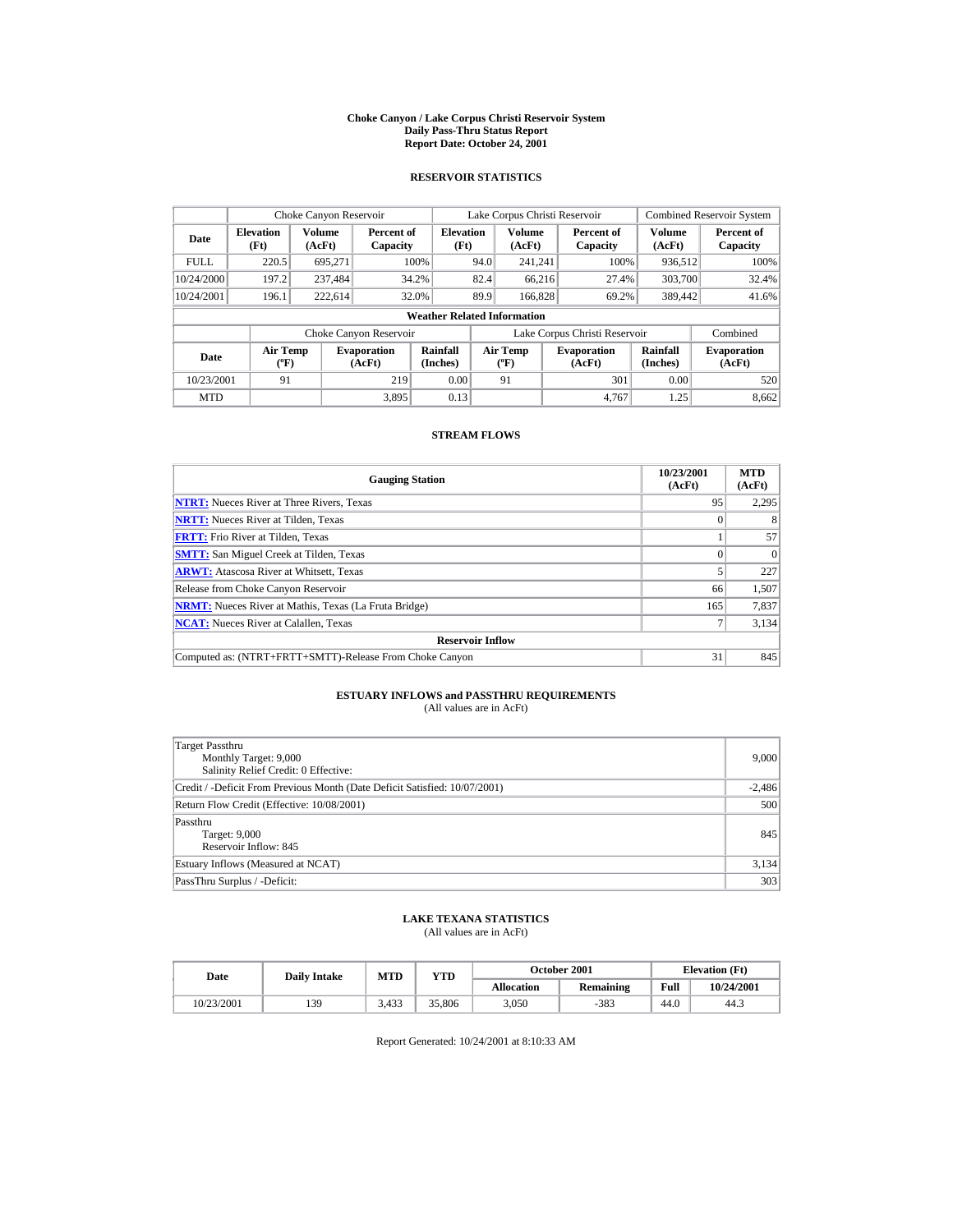#### **Choke Canyon / Lake Corpus Christi Reservoir System Daily Pass-Thru Status Report Report Date: October 25, 2001**

## **RESERVOIR STATISTICS**

| Choke Canyon Reservoir |                                  |                  |                              |                                    |      | Lake Corpus Christi Reservoir               |                               |                             | <b>Combined Reservoir System</b> |
|------------------------|----------------------------------|------------------|------------------------------|------------------------------------|------|---------------------------------------------|-------------------------------|-----------------------------|----------------------------------|
| Date                   | <b>Elevation</b><br>(Ft)         | Volume<br>(AcFt) | Percent of<br>Capacity       | <b>Elevation</b><br>(Ft)           |      | Volume<br>(AcFt)                            | Percent of<br>Capacity        | Volume<br>(AcFt)            | Percent of<br>Capacity           |
| <b>FULL</b>            | 220.5                            | 695.271          |                              | 100%                               | 94.0 | 241.241                                     | 100%                          | 936,512                     | 100%                             |
| 10/25/2000             | 197.3                            | 238,572          |                              | 34.3%                              | 82.3 | 66,034                                      | 27.4%                         | 304,606                     | 32.5%                            |
| 10/25/2001             | 196.1                            | 221,966          |                              | 31.9%                              | 89.9 | 167.329                                     | 69.4%                         | 389,295                     | 41.6%                            |
|                        |                                  |                  |                              | <b>Weather Related Information</b> |      |                                             |                               |                             |                                  |
|                        |                                  |                  | Choke Canyon Reservoir       |                                    |      |                                             | Lake Corpus Christi Reservoir |                             | Combined                         |
| Date                   | <b>Air Temp</b><br>$(^{\circ}F)$ |                  | <b>Evaporation</b><br>(AcFt) | Rainfall<br>(Inches)               |      | <b>Air Temp</b><br>$({}^{\circ}\mathbf{F})$ | <b>Evaporation</b><br>(AcFt)  | <b>Rainfall</b><br>(Inches) | <b>Evaporation</b><br>(AcFt)     |
| 10/24/2001             | 95                               |                  | 256                          | 0.00                               |      | 94                                          | 302                           | 0.00                        | 558                              |
| <b>MTD</b>             |                                  |                  | 4.151                        | 0.13                               |      |                                             | 5.069                         | 1.25                        | 9.220                            |

## **STREAM FLOWS**

| <b>Gauging Station</b>                                       | 10/24/2001<br>(AcFt) | <b>MTD</b><br>(AcFt) |
|--------------------------------------------------------------|----------------------|----------------------|
| <b>NTRT:</b> Nueces River at Three Rivers, Texas             | 95                   | 2,390                |
| <b>NRTT:</b> Nueces River at Tilden, Texas                   |                      | 8                    |
| <b>FRTT:</b> Frio River at Tilden, Texas                     |                      | 58                   |
| <b>SMTT:</b> San Miguel Creek at Tilden, Texas               |                      | $\Omega$             |
| <b>ARWT:</b> Atascosa River at Whitsett, Texas               |                      | 232                  |
| Release from Choke Canyon Reservoir                          | 66                   | 1,572                |
| <b>NRMT:</b> Nueces River at Mathis, Texas (La Fruta Bridge) | 163                  | 8,000                |
| <b>NCAT:</b> Nueces River at Calallen, Texas                 |                      | 3,134                |
| <b>Reservoir Inflow</b>                                      |                      |                      |
| Computed as: (NTRT+FRTT+SMTT)-Release From Choke Canyon      | 31                   | 875                  |

# **ESTUARY INFLOWS and PASSTHRU REQUIREMENTS**<br>(All values are in AcFt)

| Target Passthru<br>Monthly Target: 9,000<br>Salinity Relief Credit: 0 Effective: | 9.000    |
|----------------------------------------------------------------------------------|----------|
| Credit / -Deficit From Previous Month (Date Deficit Satisfied: 10/07/2001)       | $-2,486$ |
| Return Flow Credit (Effective: 10/08/2001)                                       | 500      |
| Passthru<br>Target: 9,000<br>Reservoir Inflow: 875                               | 875      |
| Estuary Inflows (Measured at NCAT)                                               | 3,134    |
| PassThru Surplus / -Deficit:                                                     | 273      |

## **LAKE TEXANA STATISTICS**

(All values are in AcFt)

| Date       | <b>Daily Intake</b> | MTD   | VTD    |                   | <b>October 2001</b> |      | <b>Elevation</b> (Ft) |
|------------|---------------------|-------|--------|-------------------|---------------------|------|-----------------------|
|            |                     |       |        | <b>Allocation</b> | Remaining           | Full | 10/25/2001            |
| 10/24/2001 | 139                 | 3.572 | 35,945 | 3.050             | $-522$              | 44.0 | 44.3                  |

Report Generated: 10/25/2001 at 8:03:32 AM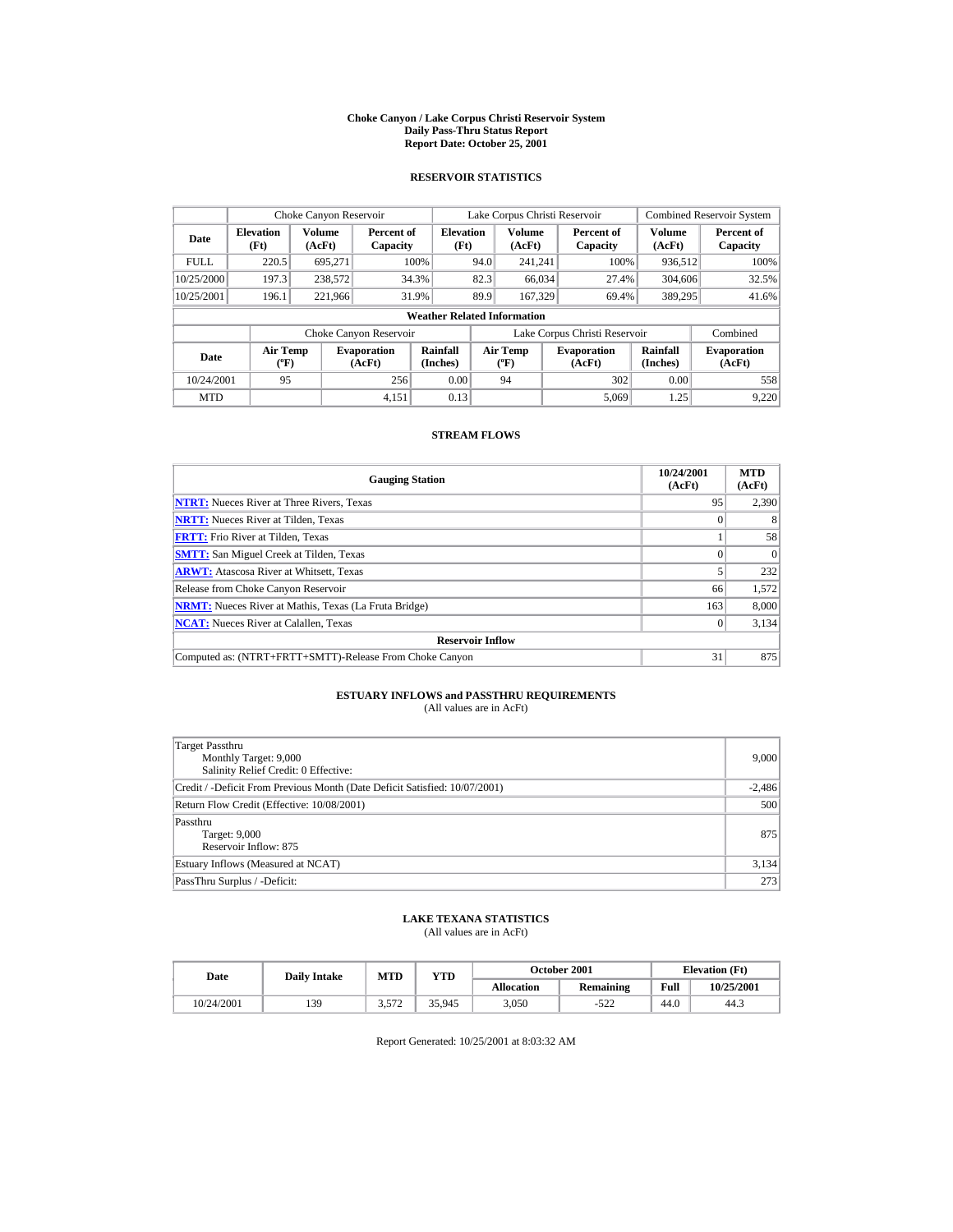#### **Choke Canyon / Lake Corpus Christi Reservoir System Daily Pass-Thru Status Report Report Date: October 26, 2001**

## **RESERVOIR STATISTICS**

| Choke Canyon Reservoir                          |                          |                              |                        |                                    |                                  | Lake Corpus Christi Reservoir |                               |                              | <b>Combined Reservoir System</b> |
|-------------------------------------------------|--------------------------|------------------------------|------------------------|------------------------------------|----------------------------------|-------------------------------|-------------------------------|------------------------------|----------------------------------|
| Date                                            | <b>Elevation</b><br>(Ft) | Volume<br>(AcFt)             | Percent of<br>Capacity | <b>Elevation</b><br>(Ft)           |                                  | <b>Volume</b><br>(AcFt)       | Percent of<br>Capacity        | Volume<br>(AcFt)             | Percent of<br>Capacity           |
| <b>FULL</b>                                     | 220.5                    | 695.271                      |                        | 100%                               | 94.0                             | 241.241                       | 100%                          | 936,512                      | 100%                             |
| 10/26/2000                                      | 197.3                    | 238,436                      |                        | 34.3%                              | 82.3                             | 65,673                        | 27.2%                         | 304.109                      | 32.5%                            |
| 10/26/2001                                      | 196.0                    | 221,319                      |                        | 31.8%                              | 89.9                             | 166,661                       | 69.1%                         | 387,980                      | 41.4%                            |
|                                                 |                          |                              |                        | <b>Weather Related Information</b> |                                  |                               |                               |                              |                                  |
|                                                 |                          |                              | Choke Canyon Reservoir |                                    |                                  |                               | Lake Corpus Christi Reservoir |                              | Combined                         |
| <b>Air Temp</b><br><b>Date</b><br>$(^{\circ}F)$ |                          | <b>Evaporation</b><br>(AcFt) | Rainfall<br>(Inches)   |                                    | <b>Air Temp</b><br>$(^{\circ}F)$ | <b>Evaporation</b><br>(AcFt)  | <b>Rainfall</b><br>(Inches)   | <b>Evaporation</b><br>(AcFt) |                                  |
| 10/25/2001                                      | 83                       |                              | 166                    | 0.00                               |                                  | 85                            | 243                           | 0.00                         | 409                              |
| <b>MTD</b>                                      |                          |                              | 4.317                  | 0.13                               |                                  |                               | 5.312                         | 1.25                         | 9.629                            |

## **STREAM FLOWS**

| <b>Gauging Station</b>                                       | 10/25/2001<br>(AcFt) | <b>MTD</b><br>(AcFt) |
|--------------------------------------------------------------|----------------------|----------------------|
| <b>NTRT:</b> Nueces River at Three Rivers, Texas             | 93                   | 2,483                |
| <b>NRTT:</b> Nueces River at Tilden, Texas                   |                      | 8                    |
| <b>FRTT:</b> Frio River at Tilden, Texas                     |                      | 58                   |
| <b>SMTT:</b> San Miguel Creek at Tilden, Texas               |                      | $\Omega$             |
| <b>ARWT:</b> Atascosa River at Whitsett, Texas               |                      | 236                  |
| Release from Choke Canyon Reservoir                          | 66                   | 1,638                |
| <b>NRMT:</b> Nueces River at Mathis, Texas (La Fruta Bridge) | 163                  | 8,162                |
| <b>NCAT:</b> Nueces River at Calallen, Texas                 |                      | 3,134                |
| <b>Reservoir Inflow</b>                                      |                      |                      |
| Computed as: (NTRT+FRTT+SMTT)-Release From Choke Canyon      | 28                   | 904                  |

# **ESTUARY INFLOWS and PASSTHRU REQUIREMENTS**<br>(All values are in AcFt)

| Target Passthru<br>Monthly Target: 9,000<br>Salinity Relief Credit: 0 Effective: | 9.000    |
|----------------------------------------------------------------------------------|----------|
| Credit / -Deficit From Previous Month (Date Deficit Satisfied: 10/07/2001)       | $-2,486$ |
| Return Flow Credit (Effective: 10/08/2001)                                       | 500      |
| Passthru<br>Target: 9,000<br>Reservoir Inflow: 904                               | 904      |
| Estuary Inflows (Measured at NCAT)                                               | 3,134    |
| PassThru Surplus / -Deficit:                                                     | 244      |

## **LAKE TEXANA STATISTICS**

(All values are in AcFt)

| Date       | <b>Daily Intake</b> | MTD                  | VTD    |                   | <b>October 2001</b> |      | <b>Elevation</b> (Ft) |
|------------|---------------------|----------------------|--------|-------------------|---------------------|------|-----------------------|
|            |                     |                      |        | <b>Allocation</b> | Remaining           | Full | 10/26/2001            |
| 10/25/2001 | 139                 | 2.71<br><i>J.III</i> | 36.083 | 3.050             | -661                | 44.0 | 44.3                  |

Report Generated: 10/26/2001 at 8:37:02 AM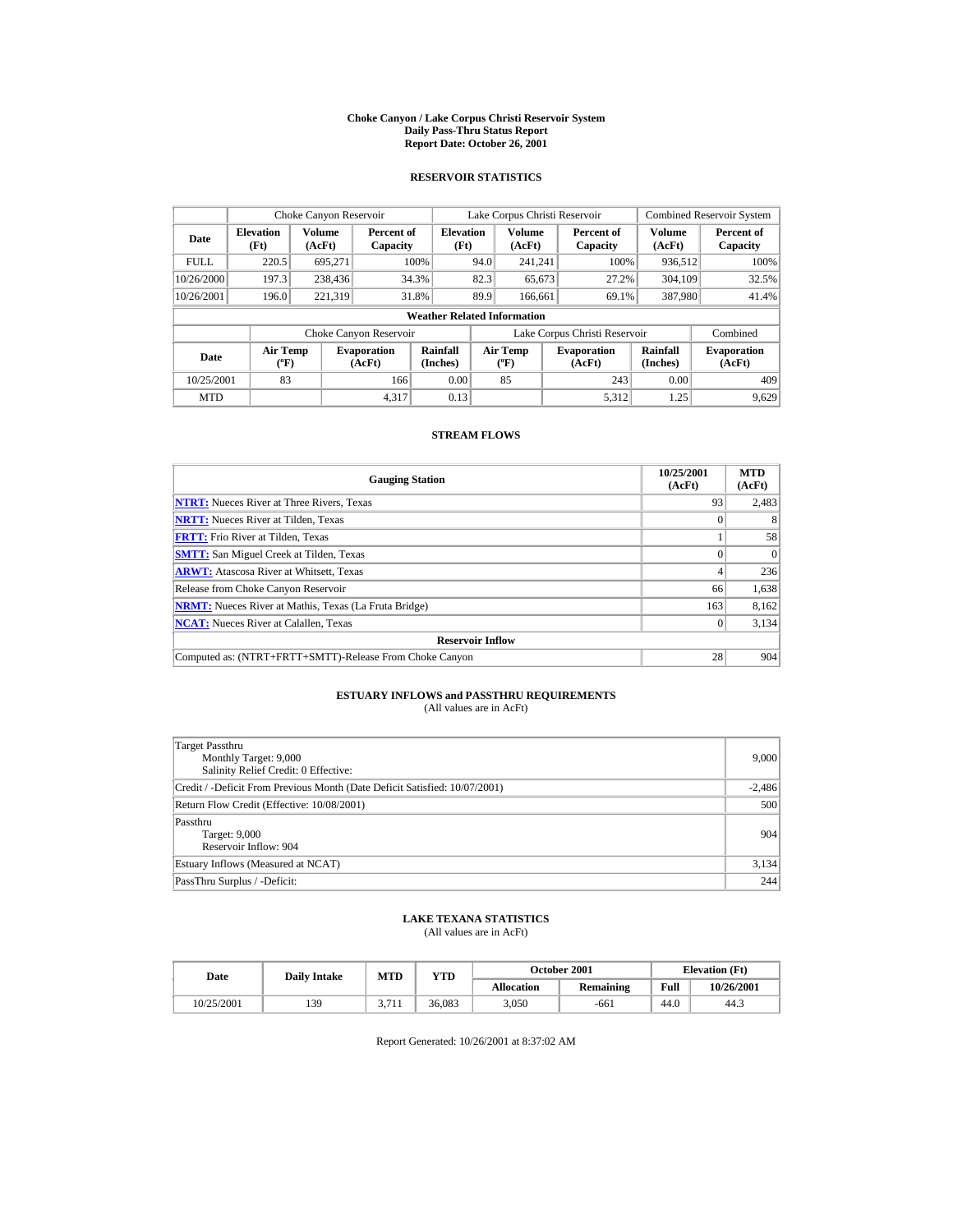#### **Choke Canyon / Lake Corpus Christi Reservoir System Daily Pass-Thru Status Report Report Date: October 27, 2001**

## **RESERVOIR STATISTICS**

|                                                 | Choke Canyon Reservoir   |                              |                        |                                    |                                  | Lake Corpus Christi Reservoir |                               |                              | <b>Combined Reservoir System</b> |
|-------------------------------------------------|--------------------------|------------------------------|------------------------|------------------------------------|----------------------------------|-------------------------------|-------------------------------|------------------------------|----------------------------------|
| Date                                            | <b>Elevation</b><br>(Ft) | Volume<br>(AcFt)             | Percent of<br>Capacity | <b>Elevation</b><br>(Ft)           |                                  | Volume<br>(AcFt)              | Percent of<br>Capacity        | Volume<br>(AcFt)             | Percent of<br>Capacity           |
| <b>FULL</b>                                     | 220.5                    | 695.271                      |                        | 100%                               | 94.0                             | 241.241                       | 100%                          | 936,512                      | 100%                             |
| 10/27/2000                                      | 197.3                    | 238,436                      |                        | 34.3%                              | 82.3                             | 65,224                        | 27.0%                         | 303,660                      | 32.4%                            |
| 10/27/2001                                      | 196.0                    | 221,061                      |                        | 31.8%                              | 89.8                             | 165,828                       | 68.7%                         | 386,889                      | 41.3%                            |
|                                                 |                          |                              |                        | <b>Weather Related Information</b> |                                  |                               |                               |                              |                                  |
|                                                 |                          |                              | Choke Canyon Reservoir |                                    |                                  |                               | Lake Corpus Christi Reservoir |                              | Combined                         |
| <b>Air Temp</b><br><b>Date</b><br>$(^{\circ}F)$ |                          | <b>Evaporation</b><br>(AcFt) | Rainfall<br>(Inches)   |                                    | <b>Air Temp</b><br>$(^{\circ}F)$ | <b>Evaporation</b><br>(AcFt)  | <b>Rainfall</b><br>(Inches)   | <b>Evaporation</b><br>(AcFt) |                                  |
| 10/26/2001                                      | 81                       |                              | 188                    | 0.00                               |                                  | 82                            | 136                           | 0.00                         | 324                              |
| <b>MTD</b>                                      |                          |                              | 4.505                  | 0.13                               |                                  |                               | 5.448                         | 1.25                         | 9.953                            |

## **STREAM FLOWS**

| <b>Gauging Station</b>                                       | 10/26/2001<br>(AcFt) | <b>MTD</b><br>(AcFt) |
|--------------------------------------------------------------|----------------------|----------------------|
| <b>NTRT:</b> Nueces River at Three Rivers, Texas             | 93                   | 2,577                |
| <b>NRTT:</b> Nueces River at Tilden, Texas                   |                      | 8                    |
| <b>FRTT:</b> Frio River at Tilden, Texas                     |                      | 58                   |
| <b>SMTT:</b> San Miguel Creek at Tilden, Texas               |                      | $\Omega$             |
| <b>ARWT:</b> Atascosa River at Whitsett, Texas               |                      | 239                  |
| Release from Choke Canyon Reservoir                          | 66                   | 1,703                |
| <b>NRMT:</b> Nueces River at Mathis, Texas (La Fruta Bridge) | 163                  | 8,325                |
| <b>NCAT:</b> Nueces River at Calallen, Texas                 |                      | 3,134                |
| <b>Reservoir Inflow</b>                                      |                      |                      |
| Computed as: (NTRT+FRTT+SMTT)-Release From Choke Canyon      | 28                   | 932                  |

# **ESTUARY INFLOWS and PASSTHRU REQUIREMENTS**<br>(All values are in AcFt)

| Target Passthru<br>Monthly Target: 9,000<br>Salinity Relief Credit: 0 Effective: | 9,000    |
|----------------------------------------------------------------------------------|----------|
| Credit / -Deficit From Previous Month (Date Deficit Satisfied: 10/07/2001)       | $-2,486$ |
| Return Flow Credit (Effective: 10/08/2001)                                       | 500      |
| Passthru<br>Target: 9,000<br>Reservoir Inflow: 932                               | 932      |
| Estuary Inflows (Measured at NCAT)                                               | 3,134    |
| PassThru Surplus / -Deficit:                                                     | 216      |

## **LAKE TEXANA STATISTICS**

(All values are in AcFt)

| Date       | <b>Daily Intake</b> | MTD   | $_{\rm VTD}$ | <b>October 2001</b> |           |      | <b>Elevation</b> (Ft) |
|------------|---------------------|-------|--------------|---------------------|-----------|------|-----------------------|
|            |                     |       |              | <b>Allocation</b>   | Remaining | Full | 10/27/2001            |
| 10/26/2001 | 139                 | 3.850 | 36.222       | 3.050               | $-800$    | 44.0 | 44.3                  |

Report Generated: 10/27/2001 at 8:10:56 AM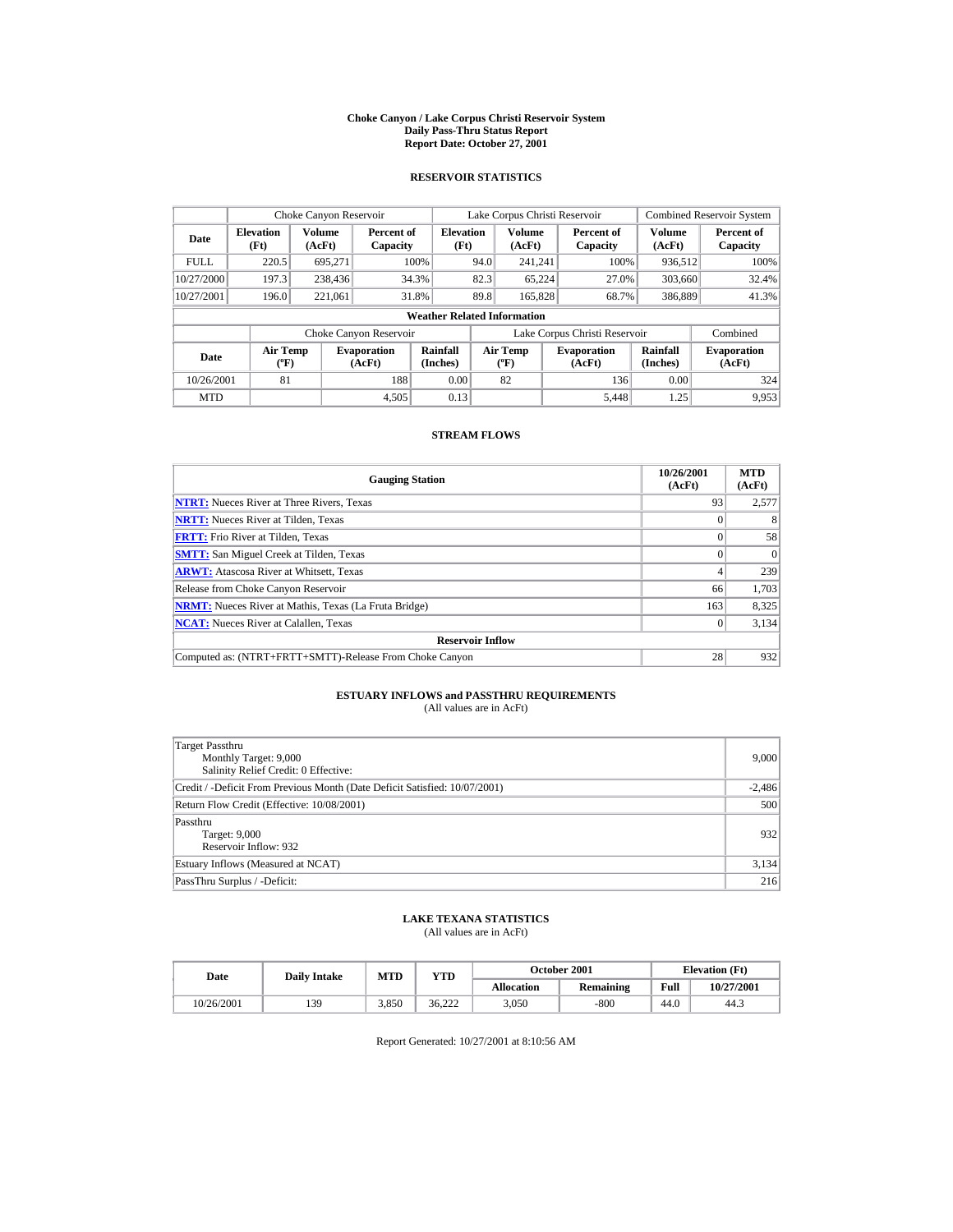#### **Choke Canyon / Lake Corpus Christi Reservoir System Daily Pass-Thru Status Report Report Date: October 28, 2001**

## **RESERVOIR STATISTICS**

|             | Choke Canyon Reservoir                      |                  |                              |                          | Lake Corpus Christi Reservoir |                                          |  |                               |                      | <b>Combined Reservoir System</b> |  |  |
|-------------|---------------------------------------------|------------------|------------------------------|--------------------------|-------------------------------|------------------------------------------|--|-------------------------------|----------------------|----------------------------------|--|--|
| Date        | <b>Elevation</b><br>(Ft)                    | Volume<br>(AcFt) | Percent of<br>Capacity       | <b>Elevation</b><br>(Ft) |                               | <b>Volume</b><br>(AcFt)                  |  | Percent of<br>Capacity        | Volume<br>(AcFt)     | Percent of<br>Capacity           |  |  |
| <b>FULL</b> | 220.5                                       | 695.271          |                              | 100%                     | 94.0                          | 241.241                                  |  | 100%                          | 936.512              | 100%                             |  |  |
| 10/28/2000  | 197.3                                       | 238,845          |                              | 34.4%                    | 82.2                          | 64.424                                   |  | 26.7%                         | 303.269              | 32.4%                            |  |  |
| 10/28/2001  | 196.0                                       | 220,803          |                              | 31.8%                    | 89.8                          | 164,998                                  |  | 68.4%                         | 385,801              | 41.2%                            |  |  |
|             | <b>Weather Related Information</b>          |                  |                              |                          |                               |                                          |  |                               |                      |                                  |  |  |
|             |                                             |                  | Choke Canyon Reservoir       |                          |                               |                                          |  | Lake Corpus Christi Reservoir |                      | Combined                         |  |  |
| Date        | <b>Air Temp</b><br>$({}^{\circ}\mathrm{F})$ |                  | <b>Evaporation</b><br>(AcFt) | Rainfall<br>(Inches)     |                               | <b>Air Temp</b><br>$({}^{\circ}{\rm F})$ |  | <b>Evaporation</b><br>(AcFt)  | Rainfall<br>(Inches) | <b>Evaporation</b><br>(AcFt)     |  |  |
| 10/27/2001  | 80                                          |                  | 150                          | 0.00                     |                               | 80                                       |  | 232                           | 0.00                 | 382                              |  |  |
| <b>MTD</b>  |                                             |                  | 4.655                        | 0.13                     |                               |                                          |  | 5.680                         | 1.25                 | 10.335                           |  |  |

## **STREAM FLOWS**

| <b>Gauging Station</b>                                       | 10/27/2001<br>(AcFt) | <b>MTD</b><br>(AcFt) |
|--------------------------------------------------------------|----------------------|----------------------|
| <b>NTRT:</b> Nueces River at Three Rivers, Texas             | 91                   | 2,668                |
| <b>NRTT:</b> Nueces River at Tilden, Texas                   |                      | 8                    |
| <b>FRTT:</b> Frio River at Tilden, Texas                     |                      | 59                   |
| <b>SMTT:</b> San Miguel Creek at Tilden, Texas               |                      | $\Omega$             |
| <b>ARWT:</b> Atascosa River at Whitsett, Texas               |                      | 242                  |
| Release from Choke Canyon Reservoir                          | 66                   | 1,769                |
| <b>NRMT:</b> Nueces River at Mathis, Texas (La Fruta Bridge) | 202                  | 8,528                |
| <b>NCAT:</b> Nueces River at Calallen, Texas                 |                      | 3,134                |
| <b>Reservoir Inflow</b>                                      |                      |                      |
| Computed as: (NTRT+FRTT+SMTT)-Release From Choke Canyon      | 26                   | 958                  |

# **ESTUARY INFLOWS and PASSTHRU REQUIREMENTS**<br>(All values are in AcFt)

| Target Passthru<br>Monthly Target: 9,000<br>Salinity Relief Credit: 0 Effective: | 9.000    |
|----------------------------------------------------------------------------------|----------|
| Credit / -Deficit From Previous Month (Date Deficit Satisfied: 10/07/2001)       | $-2,486$ |
| Return Flow Credit (Effective: 10/08/2001)                                       | 500      |
| Passthru<br>Target: 9,000<br>Reservoir Inflow: 958                               | 958      |
| Estuary Inflows (Measured at NCAT)                                               | 3,134    |
| PassThru Surplus / -Deficit:                                                     | 190      |

## **LAKE TEXANA STATISTICS**

(All values are in AcFt)

| Date |            | <b>Daily Intake</b> | MTD   | $_{\rm VTD}$ |                   | <b>October 2001</b> | <b>Elevation</b> (Ft) |            |
|------|------------|---------------------|-------|--------------|-------------------|---------------------|-----------------------|------------|
|      |            |                     |       |              | <b>Allocation</b> | Remaining           | Full                  | 10/28/2001 |
|      | 10/27/2001 | 138                 | 3.988 | 36.361       | 3.050             | $-938$              | 44.0                  | 44.3       |

Report Generated: 10/28/2001 at 7:51:57 AM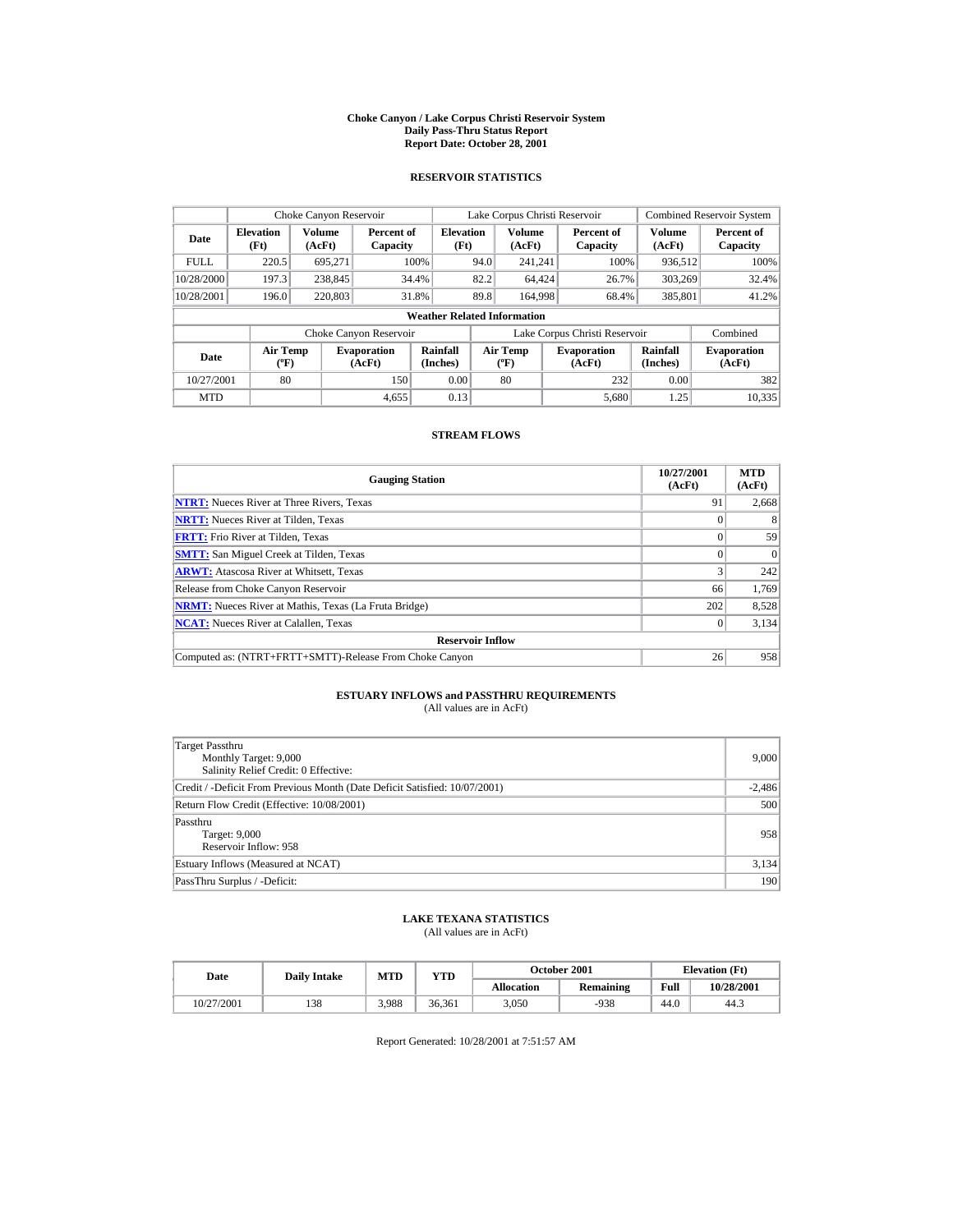#### **Choke Canyon / Lake Corpus Christi Reservoir System Daily Pass-Thru Status Report Report Date: October 29, 2001**

## **RESERVOIR STATISTICS**

|             | Choke Canyon Reservoir             |                  |                              |                          | Lake Corpus Christi Reservoir |                                             |  |                               |                             | <b>Combined Reservoir System</b> |  |  |
|-------------|------------------------------------|------------------|------------------------------|--------------------------|-------------------------------|---------------------------------------------|--|-------------------------------|-----------------------------|----------------------------------|--|--|
| Date        | <b>Elevation</b><br>(Ft)           | Volume<br>(AcFt) | Percent of<br>Capacity       | <b>Elevation</b><br>(Ft) |                               | Volume<br>(AcFt)                            |  | Percent of<br>Capacity        | Volume<br>(AcFt)            | Percent of<br>Capacity           |  |  |
| <b>FULL</b> | 220.5                              | 695.271          |                              | 100%                     | 94.0                          | 241.241                                     |  | 100%                          | 936,512                     | 100%                             |  |  |
| 10/29/2000  | 197.4                              | 239,801          |                              | 34.5%                    | 82.1                          | 63.722                                      |  | 26.4%                         | 303,523                     | 32.4%                            |  |  |
| 10/29/2001  | 196.0                              | 220,416          |                              | 31.7%                    | 89.7                          | 164,500                                     |  | 68.2%                         | 384,916                     | 41.1%                            |  |  |
|             | <b>Weather Related Information</b> |                  |                              |                          |                               |                                             |  |                               |                             |                                  |  |  |
|             |                                    |                  | Choke Canyon Reservoir       |                          |                               |                                             |  | Lake Corpus Christi Reservoir |                             | Combined                         |  |  |
| <b>Date</b> | <b>Air Temp</b><br>$(^{\circ}F)$   |                  | <b>Evaporation</b><br>(AcFt) | Rainfall<br>(Inches)     |                               | <b>Air Temp</b><br>$({}^{\circ}\mathbf{F})$ |  | <b>Evaporation</b><br>(AcFt)  | <b>Rainfall</b><br>(Inches) | <b>Evaporation</b><br>(AcFt)     |  |  |
| 10/28/2001  | 81                                 |                  | 188                          | 0.00                     |                               | 80                                          |  | 222                           | 0.00                        | 410                              |  |  |
| <b>MTD</b>  |                                    |                  | 4.843                        | 0.13                     |                               |                                             |  | 5.902                         | 1.25                        | 10.745                           |  |  |

## **STREAM FLOWS**

| <b>Gauging Station</b>                                       | 10/28/2001<br>(AcFt) | <b>MTD</b><br>(AcFt) |
|--------------------------------------------------------------|----------------------|----------------------|
| <b>NTRT:</b> Nueces River at Three Rivers, Texas             | 93                   | 2,761                |
| <b>NRTT:</b> Nueces River at Tilden, Texas                   |                      | 8                    |
| <b>FRTT:</b> Frio River at Tilden, Texas                     |                      | 59                   |
| <b>SMTT:</b> San Miguel Creek at Tilden, Texas               |                      | $\Omega$             |
| <b>ARWT:</b> Atascosa River at Whitsett, Texas               |                      | 245                  |
| Release from Choke Canyon Reservoir                          | 66                   | 1,834                |
| <b>NRMT:</b> Nueces River at Mathis, Texas (La Fruta Bridge) | 250                  | 8,778                |
| <b>NCAT:</b> Nueces River at Calallen, Texas                 |                      | 3,134                |
| <b>Reservoir Inflow</b>                                      |                      |                      |
| Computed as: (NTRT+FRTT+SMTT)-Release From Choke Canyon      | 28                   | 986                  |

# **ESTUARY INFLOWS and PASSTHRU REQUIREMENTS**<br>(All values are in AcFt)

| Target Passthru<br>Monthly Target: 9,000<br>Salinity Relief Credit: 0 Effective: | 9,000    |
|----------------------------------------------------------------------------------|----------|
| Credit / -Deficit From Previous Month (Date Deficit Satisfied: 10/07/2001)       | $-2,486$ |
| Return Flow Credit (Effective: 10/08/2001)                                       | 500      |
| Passthru<br>Target: 9,000<br>Reservoir Inflow: 986                               | 986      |
| Estuary Inflows (Measured at NCAT)                                               | 3,134    |
| PassThru Surplus / -Deficit:                                                     | 162      |

## **LAKE TEXANA STATISTICS**

(All values are in AcFt)

| Date       | <b>Daily Intake</b> | MTD   | VTD    |                   | <b>October 2001</b> |      | <b>Elevation</b> (Ft) |
|------------|---------------------|-------|--------|-------------------|---------------------|------|-----------------------|
|            |                     |       |        | <b>Allocation</b> | Remaining           | Full | 10/29/2001            |
| 10/28/2001 | $\sim$              | 4.125 | 36.498 | 3.050             | $-1.075$            | 44.0 | 44.3                  |

Report Generated: 10/29/2001 at 8:06:31 AM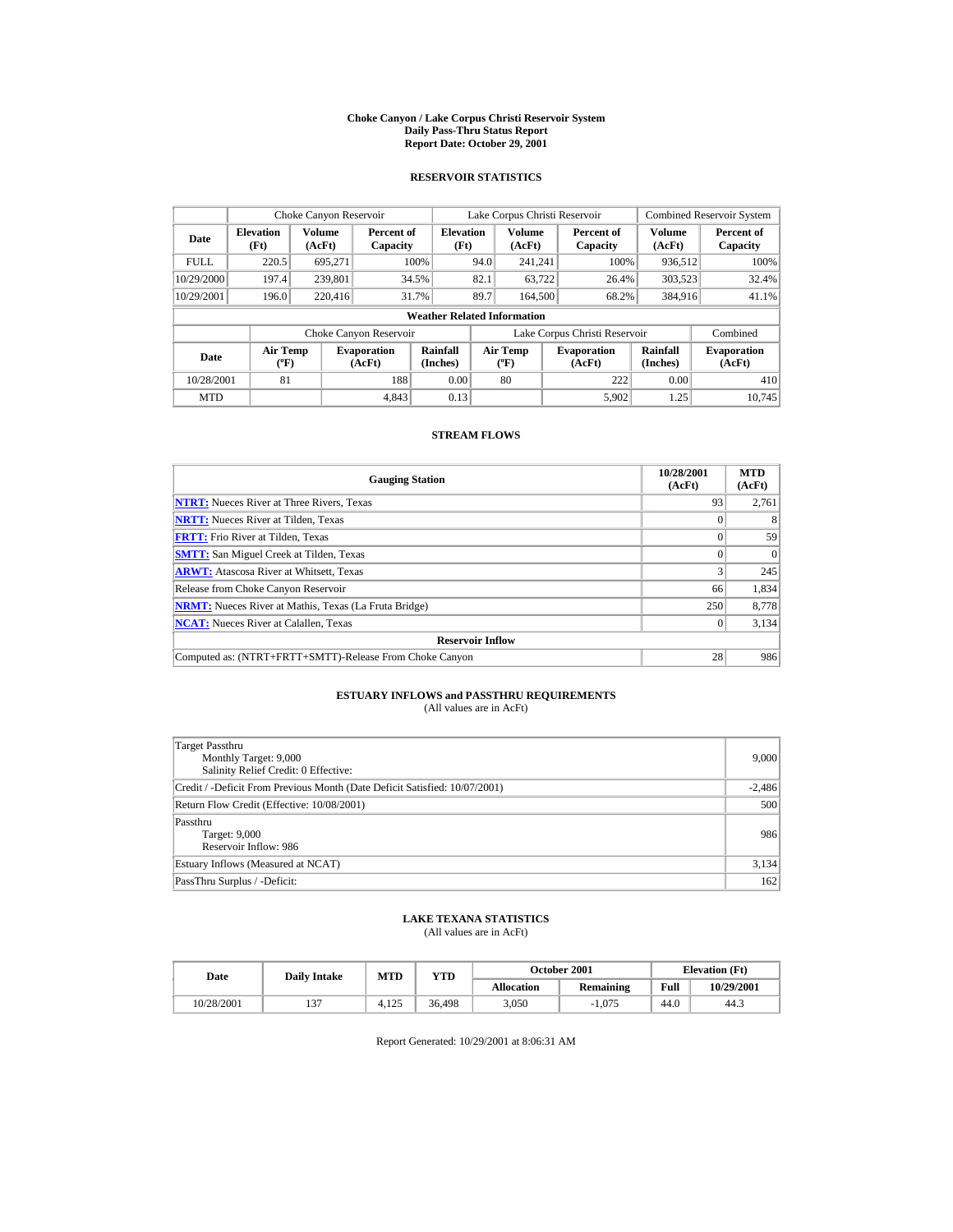#### **Choke Canyon / Lake Corpus Christi Reservoir System Daily Pass-Thru Status Report Report Date: October 30, 2001**

## **RESERVOIR STATISTICS**

|             | Choke Canyon Reservoir                      |                         |                              |                          | Lake Corpus Christi Reservoir |                                   |  |                               |                         | <b>Combined Reservoir System</b> |  |  |
|-------------|---------------------------------------------|-------------------------|------------------------------|--------------------------|-------------------------------|-----------------------------------|--|-------------------------------|-------------------------|----------------------------------|--|--|
| Date        | <b>Elevation</b><br>(Ft)                    | <b>Volume</b><br>(AcFt) | Percent of<br>Capacity       | <b>Elevation</b><br>(Ft) |                               | <b>Volume</b><br>(AcFt)           |  | Percent of<br>Capacity        | <b>Volume</b><br>(AcFt) | Percent of<br>Capacity           |  |  |
| <b>FULL</b> | 220.5                                       | 695,271                 |                              | 100%                     | 94.0                          | 241.241                           |  | 100%                          | 936,512                 | 100%                             |  |  |
| 10/30/2000  | 197.5                                       | 240.623                 |                              | 34.6%                    | 82.0                          | 63,029                            |  | 26.1%                         | 303,652                 | 32.4%                            |  |  |
| 10/30/2001  | 195.9                                       | 220,030                 |                              | 31.6%                    | 89.7                          | 164,003                           |  | 68.0%                         | 384,033                 | 41.0%                            |  |  |
|             | <b>Weather Related Information</b>          |                         |                              |                          |                               |                                   |  |                               |                         |                                  |  |  |
|             |                                             |                         | Choke Canyon Reservoir       |                          |                               |                                   |  | Lake Corpus Christi Reservoir |                         | Combined                         |  |  |
| Date        | <b>Air Temp</b><br>$({}^{\circ}\mathrm{F})$ |                         | <b>Evaporation</b><br>(AcFt) | Rainfall<br>(Inches)     |                               | Air Temp<br>$({}^{\circ}{\rm F})$ |  | <b>Evaporation</b><br>(AcFt)  | Rainfall<br>(Inches)    | <b>Evaporation</b><br>(AcFt)     |  |  |
| 10/29/2001  | 79                                          |                         | 165                          | 0.00                     |                               | 79                                |  | 116                           | 0.00                    | 281                              |  |  |
| <b>MTD</b>  |                                             |                         | 5.008                        | 0.13                     |                               |                                   |  | 6.018                         | 1.25                    | 11.026                           |  |  |

## **STREAM FLOWS**

| <b>Gauging Station</b>                                       | 10/29/2001<br>(AcFt) | <b>MTD</b><br>(AcFt) |
|--------------------------------------------------------------|----------------------|----------------------|
| <b>NTRT:</b> Nueces River at Three Rivers, Texas             | 93                   | 2,854                |
| <b>NRTT:</b> Nueces River at Tilden, Texas                   |                      |                      |
| <b>FRTT:</b> Frio River at Tilden, Texas                     |                      | 59                   |
| <b>SMTT:</b> San Miguel Creek at Tilden, Texas               |                      | $\Omega$             |
| <b>ARWT:</b> Atascosa River at Whitsett, Texas               |                      | 247                  |
| Release from Choke Canyon Reservoir                          | 66                   | 1,900                |
| <b>NRMT:</b> Nueces River at Mathis, Texas (La Fruta Bridge) | 286                  | 9,064                |
| <b>NCAT:</b> Nueces River at Calallen, Texas                 |                      | 3,134                |
| <b>Reservoir Inflow</b>                                      |                      |                      |
| Computed as: (NTRT+FRTT+SMTT)-Release From Choke Canyon      | 28                   | 1.014                |

# **ESTUARY INFLOWS and PASSTHRU REQUIREMENTS**<br>(All values are in AcFt)

| Target Passthru<br>Monthly Target: 9,000<br>Salinity Relief Credit: 0 Effective: | 9.000    |
|----------------------------------------------------------------------------------|----------|
| Credit / -Deficit From Previous Month (Date Deficit Satisfied: 10/07/2001)       | $-2,486$ |
| Return Flow Credit (Effective: 10/08/2001)                                       | 500      |
| Passthru<br>Target: 9,000<br>Reservoir Inflow: 1,014                             | 1,014    |
| Estuary Inflows (Measured at NCAT)                                               | 3,134    |
| PassThru Surplus / -Deficit:                                                     | 134      |

## **LAKE TEXANA STATISTICS**

(All values are in AcFt)

| Date       | <b>Daily Intake</b> | <b>MTD</b> | $_{\rm VTD}$ |                   | <b>October 2001</b> | <b>Elevation</b> (Ft) |            |
|------------|---------------------|------------|--------------|-------------------|---------------------|-----------------------|------------|
|            |                     |            |              | <b>Allocation</b> | Remaining           | Full                  | 10/30/2001 |
| 10/29/2001 | 144                 | 4.270      | 36.642       | 3.050             | $-1.220$            | 44.0                  | 44.1       |

Report Generated: 10/30/2001 at 8:01:23 AM